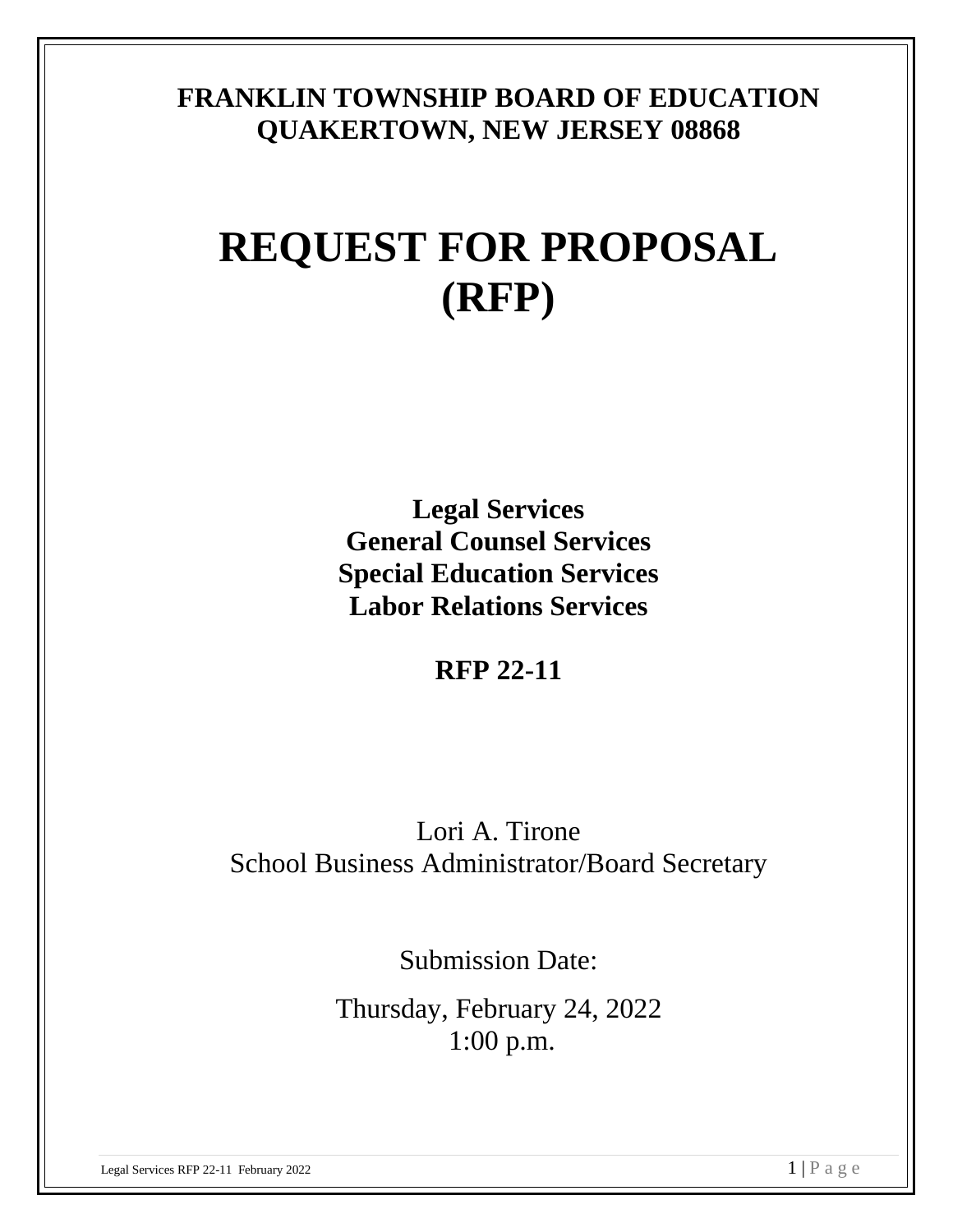### **FRANKLIN TOWNSHIP BOARD OF EDUCATION QUAKERTOWN, NEW JERSEY 08868**

### **Legal Advertisement**

### **Request for Proposals**

The Franklin Township Board of Education hereby advertises for competitive proposals for

### **RFP 22-11 Legal Services**

All necessary RFP specifications and proposal forms may be secured upon written request to:

Lori A. Tirone School Business Administrator/Board Secretary Franklin Township Board of Education 226 Quakertown Road, P.O. Box 368 Quakertown, New Jersey 08868 **Email: ltirone@ftschool.org**

RFPs must be submitted in a sealed envelope and delivered to the Office of the School Business Administrator/ Board Secretary of the Franklin Board of Education, *on or before* the date and time indicated below. The envelope is to bear the following information:

| <b>Legal Services</b><br><b>RFP 22-11</b> |
|-------------------------------------------|
|                                           |
| Thursday, February 24, 2022               |
| $1:00$ p.m.                               |
|                                           |

The Board of Education shall not be responsible for the loss, non-delivery, late delivery or physical condition of RFPs sent by mail or courier service.

All respondents are required to comply with the requirements of N.J.S.A. 10:5-31 et seq., and N.J.A.C. 17:27 et seq.

The Board of Education reserves the right to reject any proposals, pursuant to N.J.S.A. 18A:18A-2(s), (t),  $(x)$ ,  $(y)$ , N.J.S.A. 18A:18A-4(a-c), and N.J.S.A. 18A:18A-22, and to waive minor informalities or nonmaterial exceptions, that may be in the best interest of the Board.

#### **COVID-19 Vaccination/COVID-19 Testing—Executive Order #253**

Effective October 18, 2021, all school districts must maintain a policy on COVID-19 Vaccination and COVID-19 Testing for "covered workers." All contracted service providers submitting bids/proposals to the board of education are requested to review Executive Order #253 as issued by Governor Phil Murphy of New Jersey.

Lori A. Tirone School Business Administrator/Board Secretary

Legal Services RFP 22-11 February 2022 2 2 | P a g e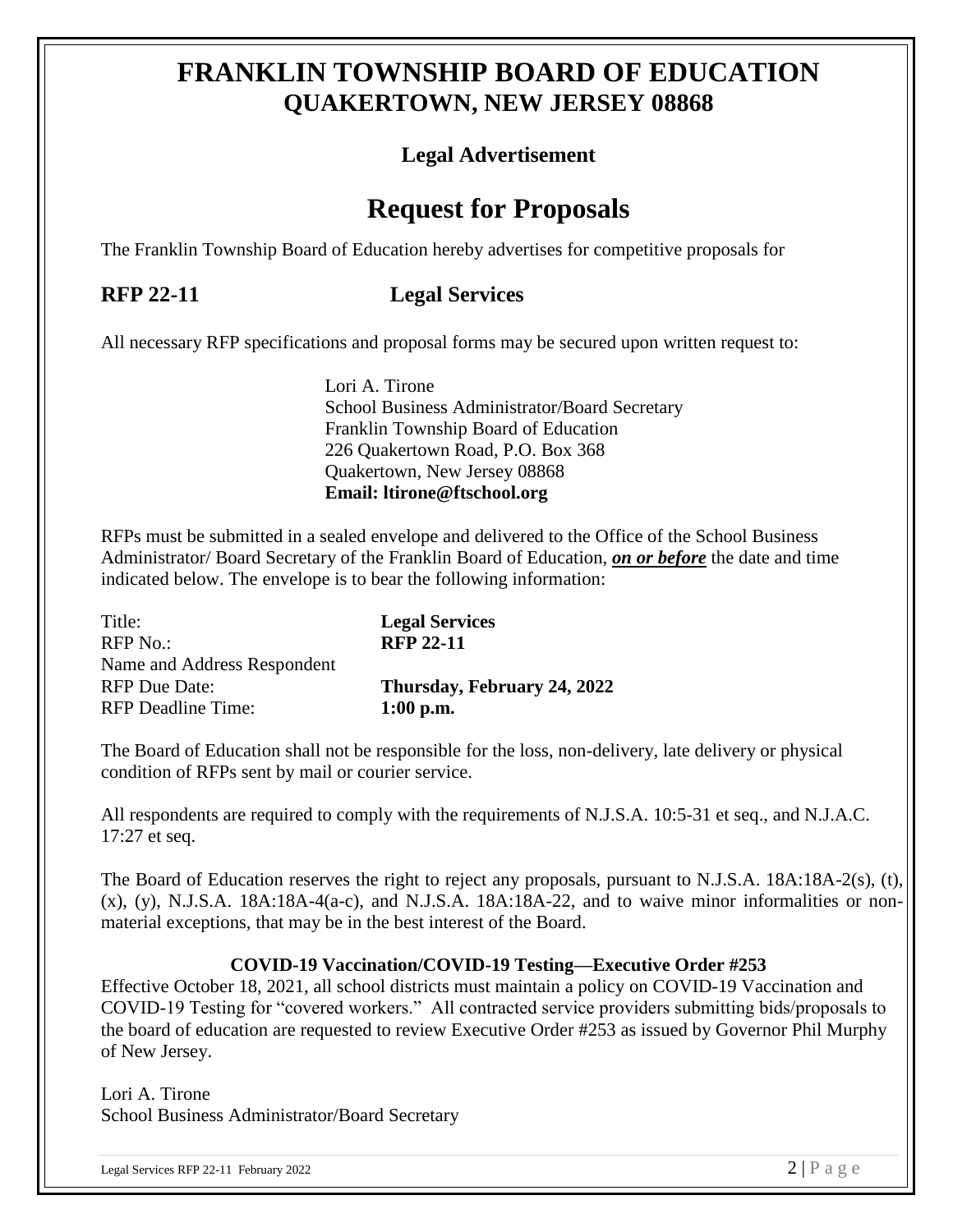#### **ETHICS IN PURCHASING**

*Statement to Vendors*

#### **SCHOOL DISTRICT RESPONSIBILITY**

#### **Recommendation of Purchases**

It is the desire of the Board of Education to have all Board employees and officials practice exemplary ethical behavior in the procurement of goods, materials, supplies, and services.

School district officials and employees who recommend purchases shall not extend any favoritism to any vendor. Each recommended purchase should be based upon quality of the items, service, price, delivery, and other applicable factors in full compliance with N.J.S.A. 18A:18A-1 et seq.

#### **Solicitation/Receipt of Gifts – Prohibited**

School district officials and employees are prohibited from soliciting and receiving funds, gifts, materials, goods, services, favors, and any other items of value from vendors doing business with the Board of Education or anyone proposing to do business with the Board.

#### **VENDOR RESPONSIBILITY**

#### **Offer of Gifts, Gratuities -- Prohibited**

Any vendor doing business or proposing to do business with the Board of Education, shall neither pay, offer to pay, either directly or indirectly, any fee, commission, or compensation, nor offer any gift, gratuity, or other thing of value of any kind to any official or employee of the Board of Education or to any member of the official's or employee's immediate family.

#### **Vendor Influence -- Prohibited**

No vendor shall cause to influence or attempt to cause to influence, any official or employee of the Board of Education, in any manner which might tend to impair the objectivity or independence of judgment of said official or employee.

#### **VENDOR CERTIFICATION**

Vendors or potential vendors will be asked to certify that no official or employee of the Board of Education or immediate family members are directly or indirectly interested in this request or have any interest in any portions of profits thereof. The vendor participating in this request must be an independent vendor and not an official or employee of the Board of Education.

> **Lori A. Tirone** School Business Administrator/Board Secretary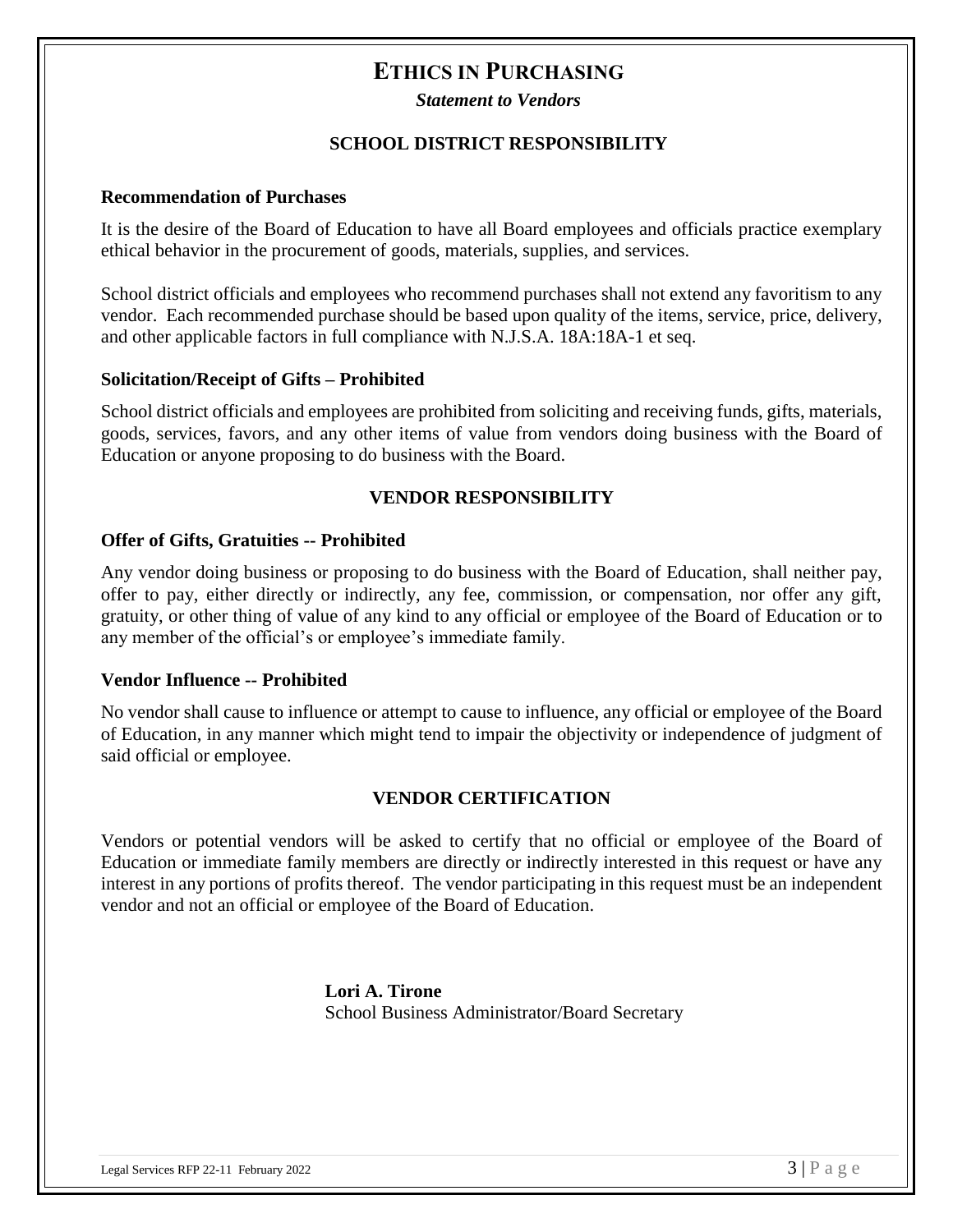**FRANKLIN TOWNSHIP BOARD OF EDUCATION**

# **Request for Proposal RFP**

# **TECHNICAL SPECIFICATIONS**

Legal Services RFP 22-11 February 2022  $\overline{4}$  | P a g e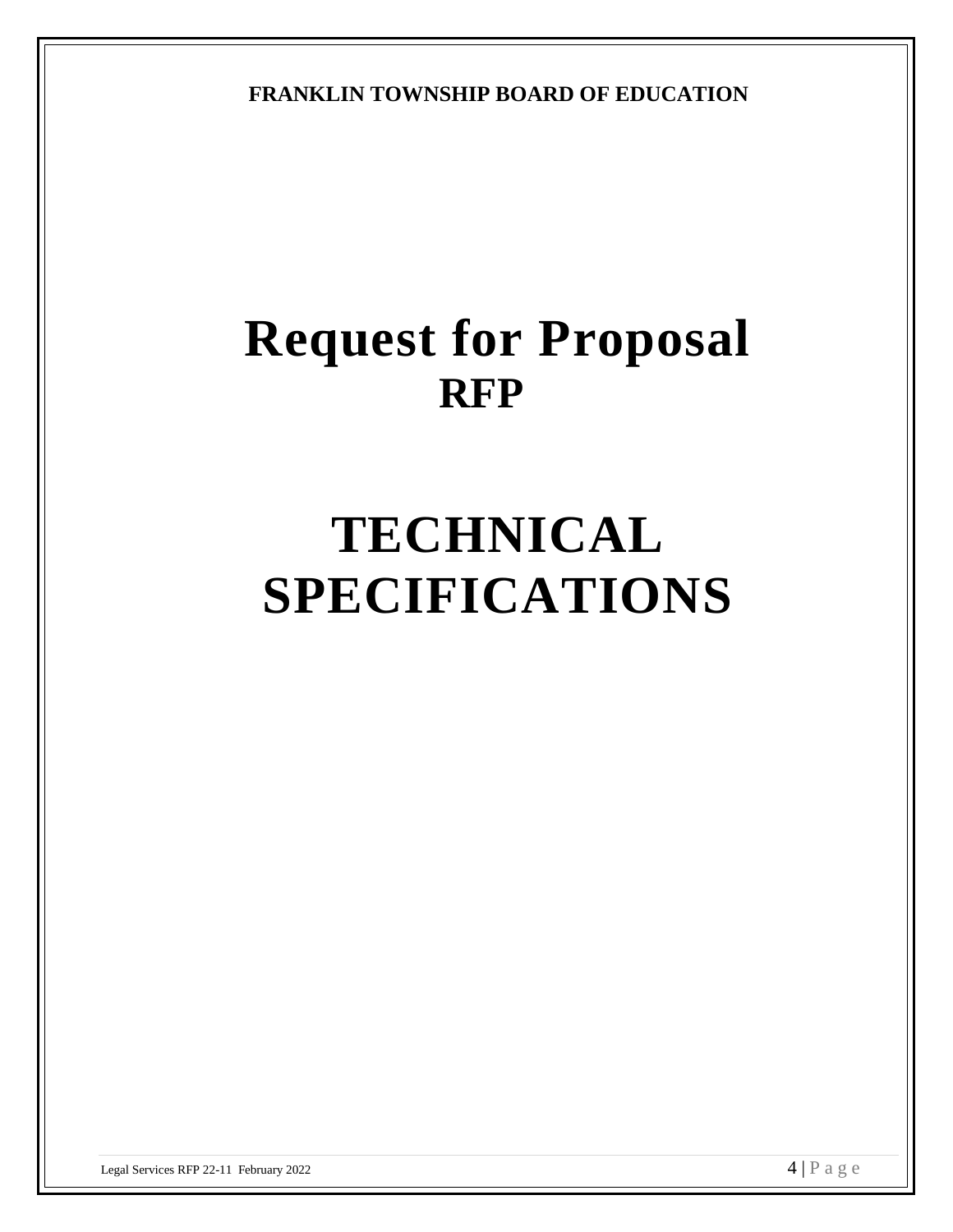#### **Scope of Service:**

The Attorney shall be required to perform all legal services for the Board on an as-needed basis. Attorneys may submit proposals to provide services in General Counsel or Special Education or Labor/Personnel or for all service areas listed in the RFP.

#### **General Council Services to be provided:**

- 1. Provide legal research and/or advisory opinions as needed.
- 2. Review and/or draft all contracts, Inter-Local and Inter-Agency agreements.
- 3. Attend any and/or all meetings of the Board of Education as directed.
- 4. Be readily available for meetings with the President, representatives of the Board of Education or district administrators upon request.
- 5. Advise the Board of Education of changes in state and federal law and regulations, as well as court decisions, which will impact the district.
- 6. Review and advise for legal notices, resolutions, Board policies and matters of district governance.
- 7. Review and advise with matters including, but not limited to, procurement and execution of contracts and contract disputes solution.
- 8. Provide advice and counsel on all matters related to regular students including discipline, attendance, adherence to rules and regulations, etc.
- 9. Representation of the Board with respect to matters involving interface with the municipal governing body, including planning and adjustment boards, financial matters, jurisdictional matters, etc. and with state agencies such as the EDA, DOE, EPA, as needed.
- 10. Provide assurance statements as required for financial audits, bonding matters and grant compliance.

#### **Special Education Counsel Services to be provided:**

- 1. Review special education issues upon request and provide guidance to the Board and Administration.
- 2. Represent the district in mediation, upon request.
- 3. Representation of the district in all stages of mediation, including administrative law, commissioner, State Board and court proceedings until due process filed by parent/guardian. After which time, be available to consult with insurance appointed legal counsel.
- 4. Serve as the district's liaison to the legal representatives/advocates of parents.
- 5. Review special education contracts upon request.
- 6. Any additional matters as directed by the Board of Education.

#### **Labor/Personnel Counsel Services to be provided:**

- 1. Advise the Board in legal matters with respect to labor relations and personnel administration.
- 2. Review grievances with the administration and assist in writing administrative responses to the same.
- 3. Represent the Board in all arbitrations, administrative proceedings, court proceedings, etc. involving labor relations or personnel administration.
- 4. Advise the Board on employment, employee discipline, seniority, tenure and other personnel administration matters.
- 5. Advise on proposed contract language and bargaining proposals.
- 6. Develop possible salary guides in accordance with Board guidelines.
- 7. Prepare final contract documents upon settlement and ratification of tentative agreements.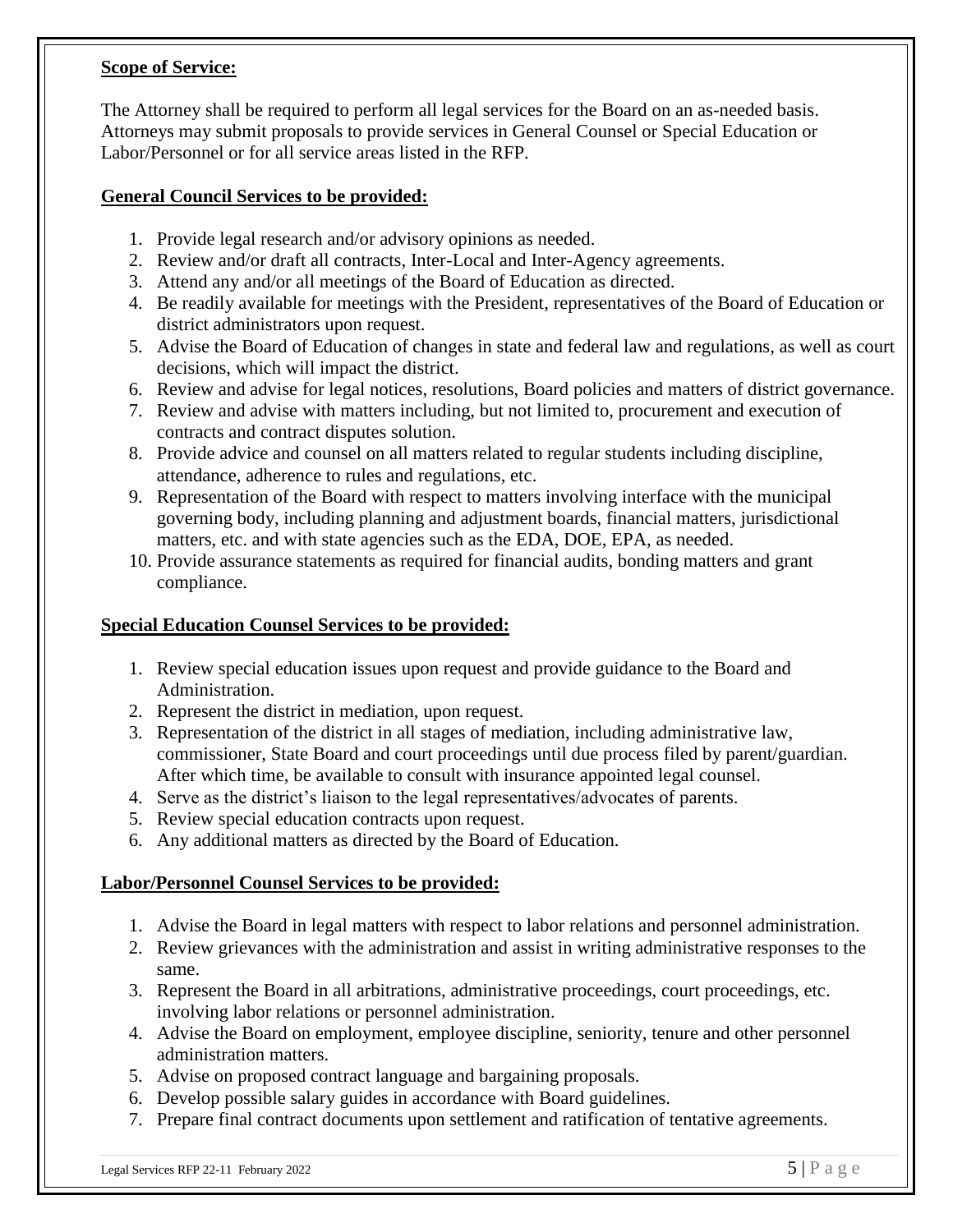#### **Services to be included in each of the service areas:**

- 1. Legal counsel and advice to the Board and Administration.
- 2. Timely advice and counsel on emergent matters. Counsel response is expected, at least verbally to be followed in writing, within a maximum of 24 hours upon inquiry made by the Board or Administration.
- 3. Written legal opinions upon request.
- 4. Initiate and/or defend lawsuits as necessary at the direction of the Board.
- 5. Prepare all necessary legal documents.
- 6. Attend any and/or all meetings of the Board, meetings with committees or third parties, upon request.
- 7. Work cooperatively with legal counsel of insurance companies, consortiums or other collectives with whom the Board may be affiliated.
- 8. Represent the school district in all judicial and/or administrative proceedings within the specific service area in which the district or any of its Board members, administrators or agents may be a party or have an interest.
- 9. Provide written, timely notification to the Board of changes in school law or state regulations, including court and administrative decisions that may impact the operation of the school.
- 10. Conduct in-service programs on specified legal issues for appropriate staff members, upon request.
- 11. Fulfill other legal duties as are commonly accepted and assigned.

#### **Minimum Requirements:**

- 1. At least five (5) years of experience in public school law, public school litigation and familiarity with NJSA and NJAC.
- 2. Experience as a public school attorney in the State of New Jersey.
- 3. Be licensed to practice law in the State of New Jersey and be a member of the Bar in good standing.
- 4. One attorney shall be designated to represent the interests of the Board. This individual shall have been admitted and/or licensed in his/her profession in NJ and be in good standing.
- 5. The firm shall have three or more licensed professionals on staff whose major focus and work has been and remains providing professional services to and advising public entities.
- 6. If awarded a contract, your firm shall be required to comply with the requirements of NJSA 10:5- 31 et seq. and NJAC 17:27.

#### **Proposal**

The Franklin Township Board of Education seeks, from all participating respondents, information that will assist the district in selecting the respondent who will provide the highest quality services at a fair and competitive price in a prompt professional manner.

All respondents shall prepare a presentation package to be submitted with the RFP.

An elaborate proposal is not required, nor desired. The proposal should be simple and straight forward.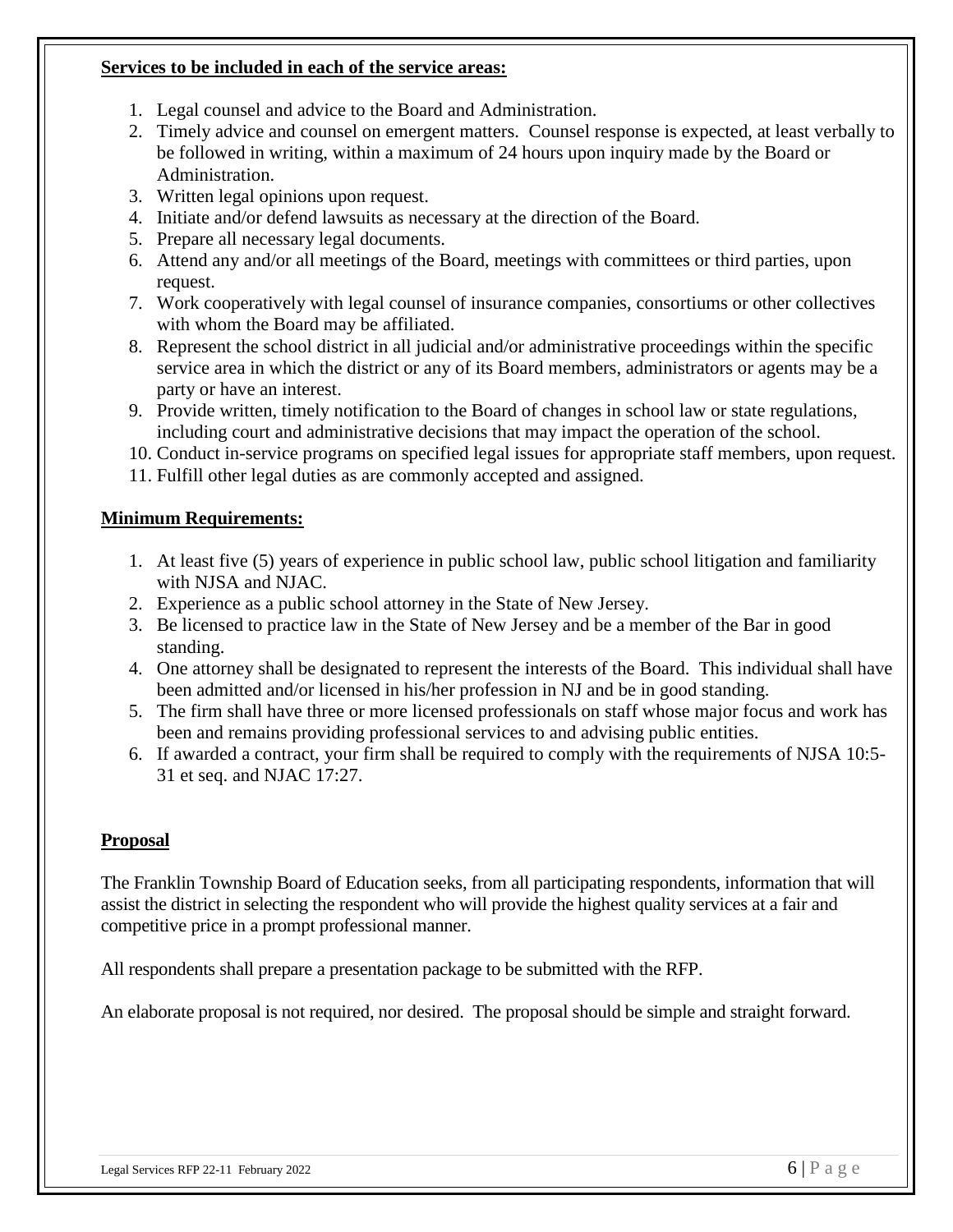The Presentation Package shall include, at a minimum, the following:

#### **1. Technical Criteria**

#### Description of Services

Respondents should list all services to be rendered with their explanation in detail on how they will provide the services. Respondents shall also provide evidence of how services of similar type were provided to other public/private schools in New Jersey. Respondents, by submitting a proposal, acknowledge that they fully understand the scope of service, work and activity to be performed. Respondents are to provide evidence of any innovation and/or successful approach on providing the services requested.

#### **2. Management Criteria**

#### A. Business Organization

The respondent shall submit a full description of the business organization to include, but not be limited to:

- 1. Name, address, phone, fax, website, e-mail address and other information of the professional firm or individual;
- 2. An organizational chart noting the names of all principals and partners;
- 3. Resumes of key staff members; and
- 4. Other information concerning individuals of the professional firm that would assist the school district in the evaluation process..

#### B. Qualifications; Relevant Experience

The respondent must provide documentation that he/she has experience as a Solicitor as follows:

- 1. Three (3) letters of recommendation from public/private school districts in New Jersey.
- 2. Evidence of providing services as listed in the specifications to public/private school districts.
- 3. Copies of all professional or educational licenses that are required to perform the services as listed in the specifications.
- 4. List of any judgments within the last three (3) years and/or a list of bankruptcy or organization proceeding within the last ten (10) years; and
- 5. Other information concerning the firm and /or individuals of the firm that would assist the school district in the evaluation process.
- 6. Availability of personnel, facilities, equipment and other resources to provide the services requested.
- 7. A minimum of five (5) years' experience representing New Jersey School districts as a school attorney.
- 8. License to practice law in New Jersey.
- 9. Demonstrated experience in school law and knowledge of Title 18A (including student disciplinary laws, residency laws, school board powers and duties), Open Public Meeting Act, Open Public Records Act, Civil Service Laws, Public School Contract Act and Public School Property Act; experience in Commissioner matters before Office of Administrative Law.
- 10. Personal and professional integrity.
- 11. Strong oral and written communications.
- 12. Strong technology literacy.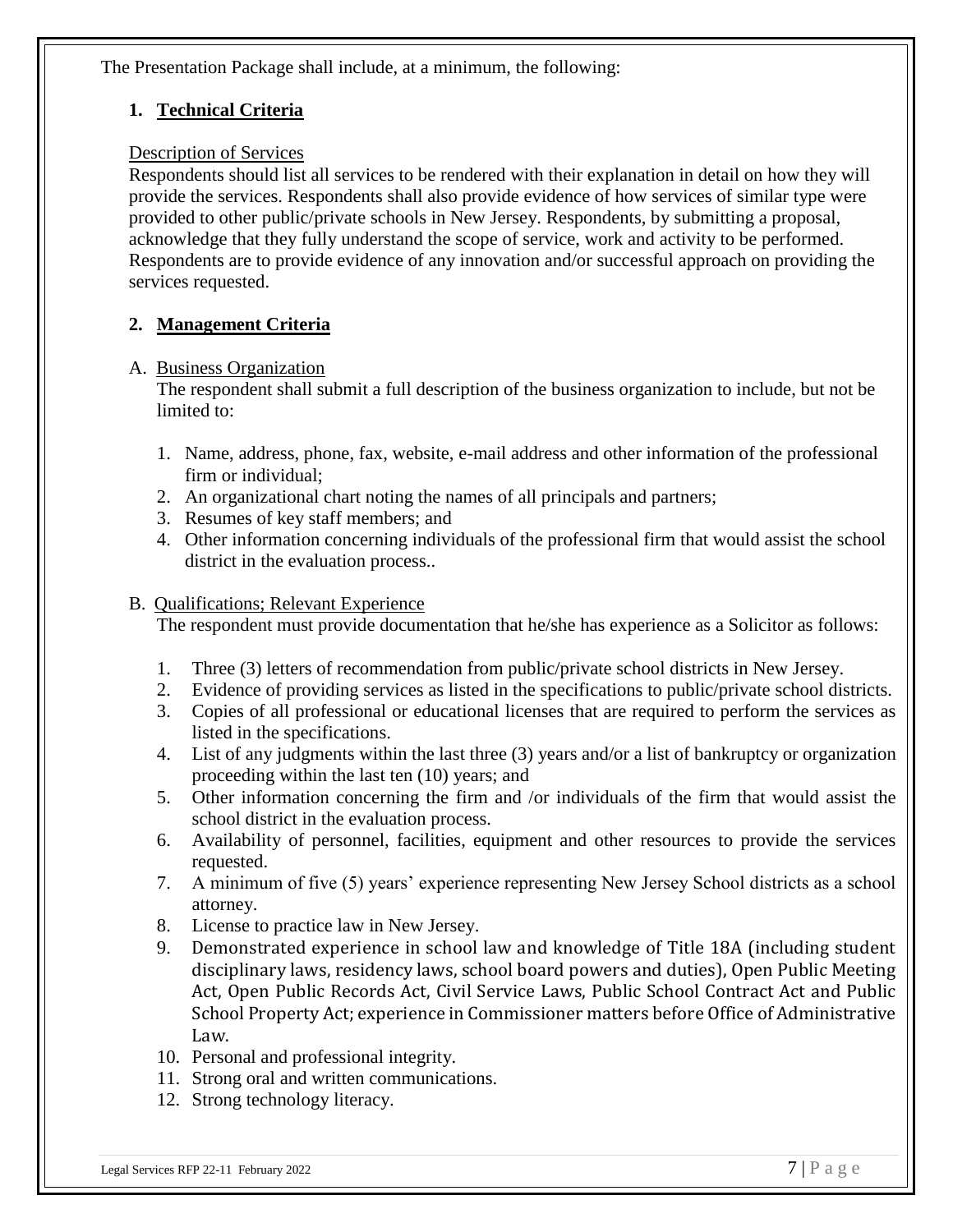#### **3. Cost Criteria**

#### Fee Proposal

The proposal should include a schedule of potential fees charged to the district.

#### Expenses: Additional

The selected law firm agrees that it is responsible for all additional expenses including travel, meals, postage, photocopying, fax transmissions, courier services, online research, filing and recording incurred in the rendering of services for this RFP.

#### Contract Expenses

Respondents are to note the following as it pertains to expenses related to the contract:

- 1. Expenses; Related to Contract: Incidental
	- a. All incidental expenses related to this contract, incurred by the respondent to whom the contract is awarded, shall be the responsibility of the respondent. The Board will not reimburse any vendor for any incidental expenses related to the contract.
- 2. Expenses Not Related to the Contract: District Procedures
	- a. There may be a circumstance where a request is made for the respondent to provide services not directly related to the contract. These services not related to the contract are not to be provided by the respondent. The district will procure these services separately.
- 3. Extraordinary Expenses
	- a. Extraordinary expenses to be incurred by the respondent in the performance of his/her duties may be brought to the Board prior to the actual expenditure. The board, upon recommendation of the appropriate administrator, may consider reimbursing the expense, or the Board may procure the services separately.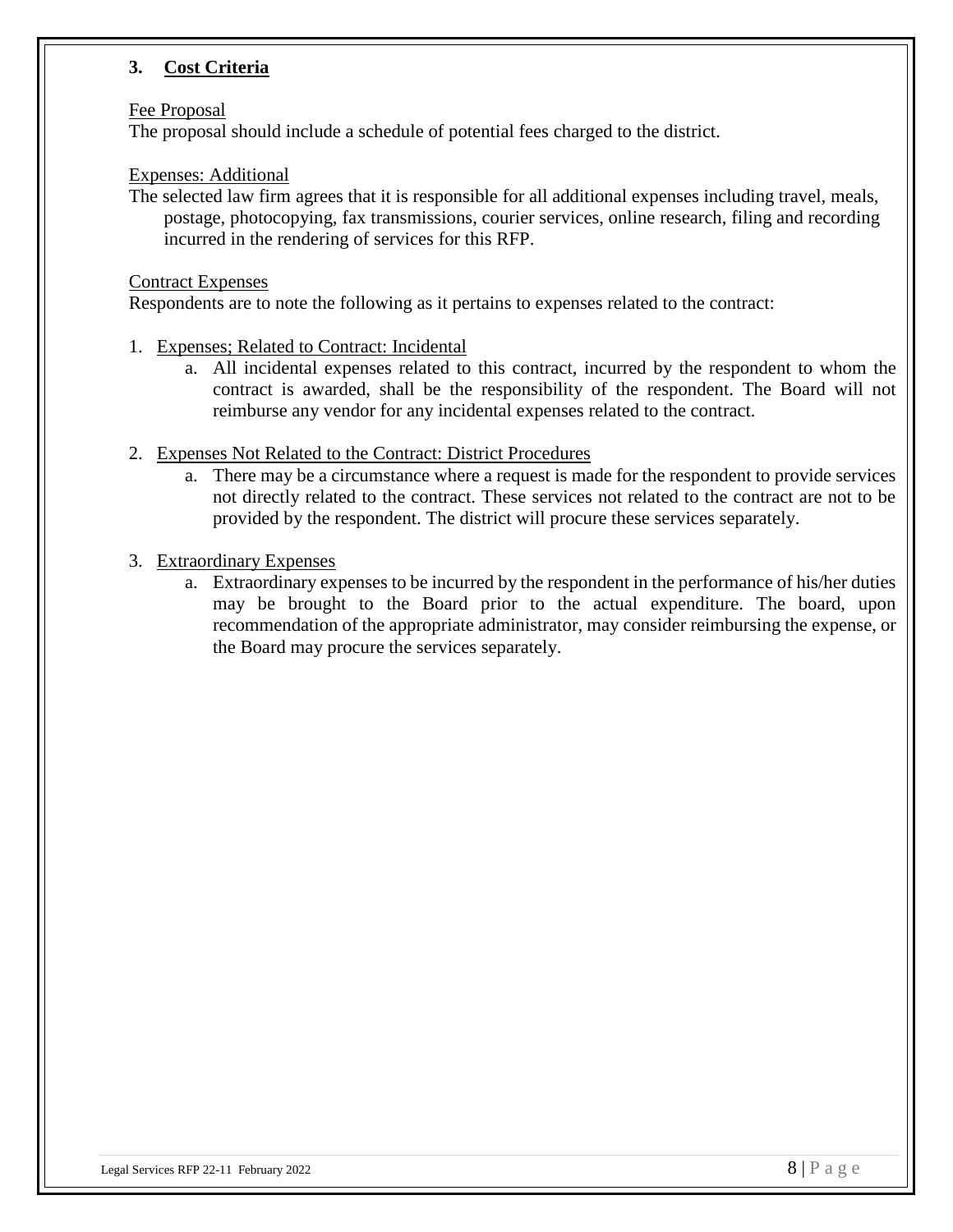#### **D. EVALUATION PROCESS: METHODOLOGY OF AWARDING CONTRACT**

All RFP responses are to be evaluated on the basis of whose response is the most advantageous to the district, price and other factors considered, and whose response will provide the highest quality of service at fair and competitive prices.

The Franklin Township Board of Education will use a one hundred (100) point system in evaluating all proposals. The criteria to be evaluated are identified below:

|     | Category                                                                                                                                                      | <b>Value Points</b> |
|-----|---------------------------------------------------------------------------------------------------------------------------------------------------------------|---------------------|
|     |                                                                                                                                                               |                     |
| I.  | Management Criteria                                                                                                                                           | 40                  |
|     | <b>Business Management</b><br>А.<br><b>B.</b><br>Qualifications & experience of agency<br>$\mathcal{C}$ .<br>Responsiveness and completeness of the proposal. |                     |
| II. | <b>Technical Criteria</b>                                                                                                                                     | 40                  |
|     | Description of services<br>A.                                                                                                                                 |                     |
| Ш.  | Cost Criteria                                                                                                                                                 | 20                  |
|     | Fee Proposal<br>A.                                                                                                                                            |                     |

#### **E. EVALUATION OF PROPOSALS -- Evaluation Committee**

All proposals will be evaluated pursuant to guidance issued in N.J.A.C. 5:34-4.2 Model Evaluation Criteria and in accordance with guidance issued Office of State Comptroller's publication Best Practices for Awarding Services Contracts

The committee will be familiar with the need for the services to be performed in the request for proposals.

We will review and evaluate all proposals as they pertain to the procurement process.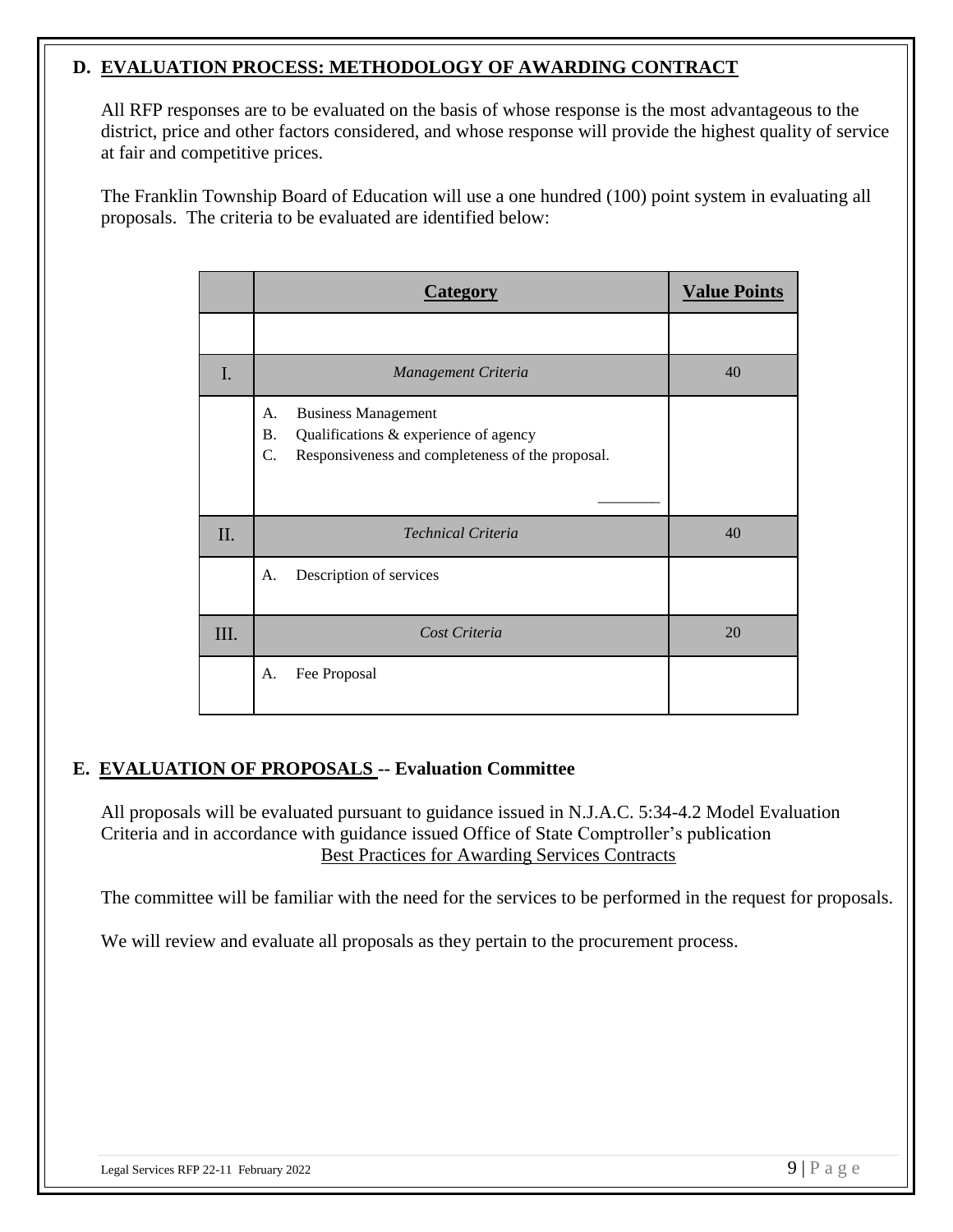#### **FRANKLIN TOWNSHIP BOARD OF EDUCATION**

#### **Request for Proposal (RFP)**

#### **Legal Services**

### **PROPOSALS ARE TO BE SUBMITTED TO:** Lori A. Tirone

School Business Administrator/Board Secretary Franklin Township Board of Education 226 Quakertown Road, P.O. Box 368 Quakertown, New Jersey 08868

#### BY: **1:00 a.m.** ON: **Thursday, February 24, 2022**

Proposals are to be submitted in a sealed envelope and may be submitted by mail, delivery service or in person.

Proposals must be placed in a *sealed* envelope/package and clearly marked with the **Legal Services** on the front of the envelope/package. Proposals *must be* submitted in *duplicate* on the submittal forms as provided, and in the manner designated. The Board requires one original and one duplicate copy of the proposal package.

#### **Envelope Label Information**

All respondents are to clearly label the cover of the sealed envelope as follows:

| Title:                      | Legal Services              |
|-----------------------------|-----------------------------|
| <b>RFP</b> Number           | RFP 22-11                   |
| Name and Address Respondent |                             |
| <b>RFP</b> Due Date:        | Thursday, February 24, 2022 |
| <b>RFP</b> Deadline Time:   | $1:00$ p.m.                 |
|                             |                             |

#### **Failure to properly label the proposal envelope may lead to the rejection of the proposal!**

 **The Board of Education does not accept electronic (e-mail) submission of bids or proposals at this time.**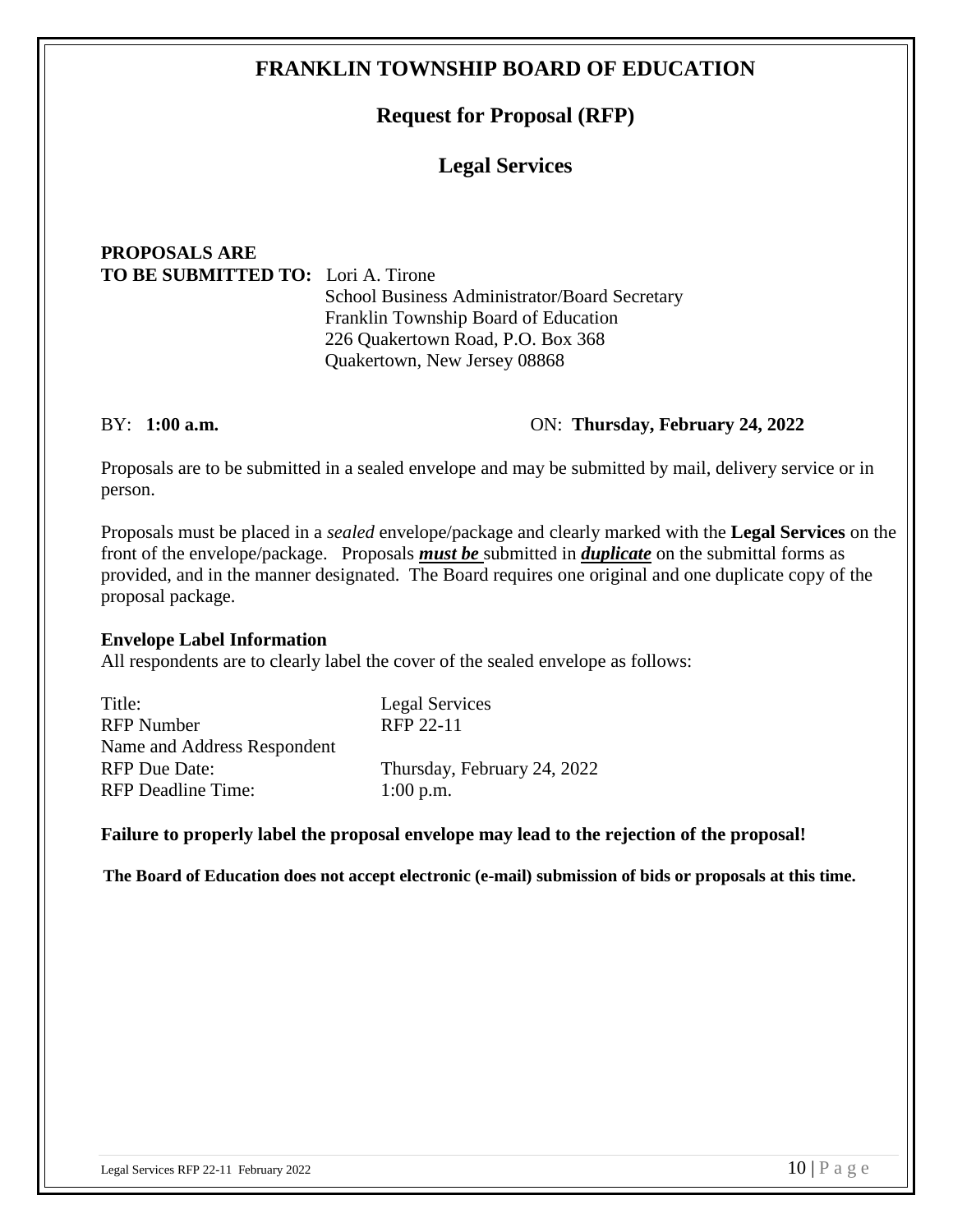#### **1. AFFIRMATIVE ACTION—EQUAL EMPLOYMENT OPPORTUNITY IN PUBLIC SCHOOLS**

Each company shall submit to the Board of Education, after notification of award, but prior to execution of a goods and services contract, **one** of the following three documents:

- Appropriate evidence that the contractor is operating under an existing federally approved or sanctioned affirmative action program;
- A certificate of Employee Information Report approval issued in accordance with N.J.A.C.17:27-4; or
- The successful bidder (respondent) shall complete an Employee Information Report, Form AA-302, and submit it to the Division of Purchase and Property Contract Compliance and Audit Unit with a check or money order for \$150.00 made payable to the Treasurer, State of NJ and forward a **copy** of the form and check/money order to the board of education. Upon submission and review by the Division, the Report shall constitute evidence of compliance with the regulations.

Please note: A completed and signed Affirmative Action Questionnaire is requested with submission of bid/proposal. However, the Board will accept in lieu of the Questionnaire, Affirmative Action Evidence in the form of a current Certificate of Employee Information Report submitted with the bid/proposal.

If awarded a contract your company/firm will be required to comply with the requirements of N.J.S.A. 10:5-31 et seq. and N.J.A.C. 17:27 et seq., and the terms and conditions of the Mandatory Equal Employment Opportunity Language—Exhibit A.

#### **Sample Certificate of Employee Information Report**



**All respondents are requested to submit with their response, a copy of their firm's Certificate of Employee Information Report. Failure to submit the Certificate or other required documents prior to the execution or award of contract will result in the rejection of the bid/proposal.**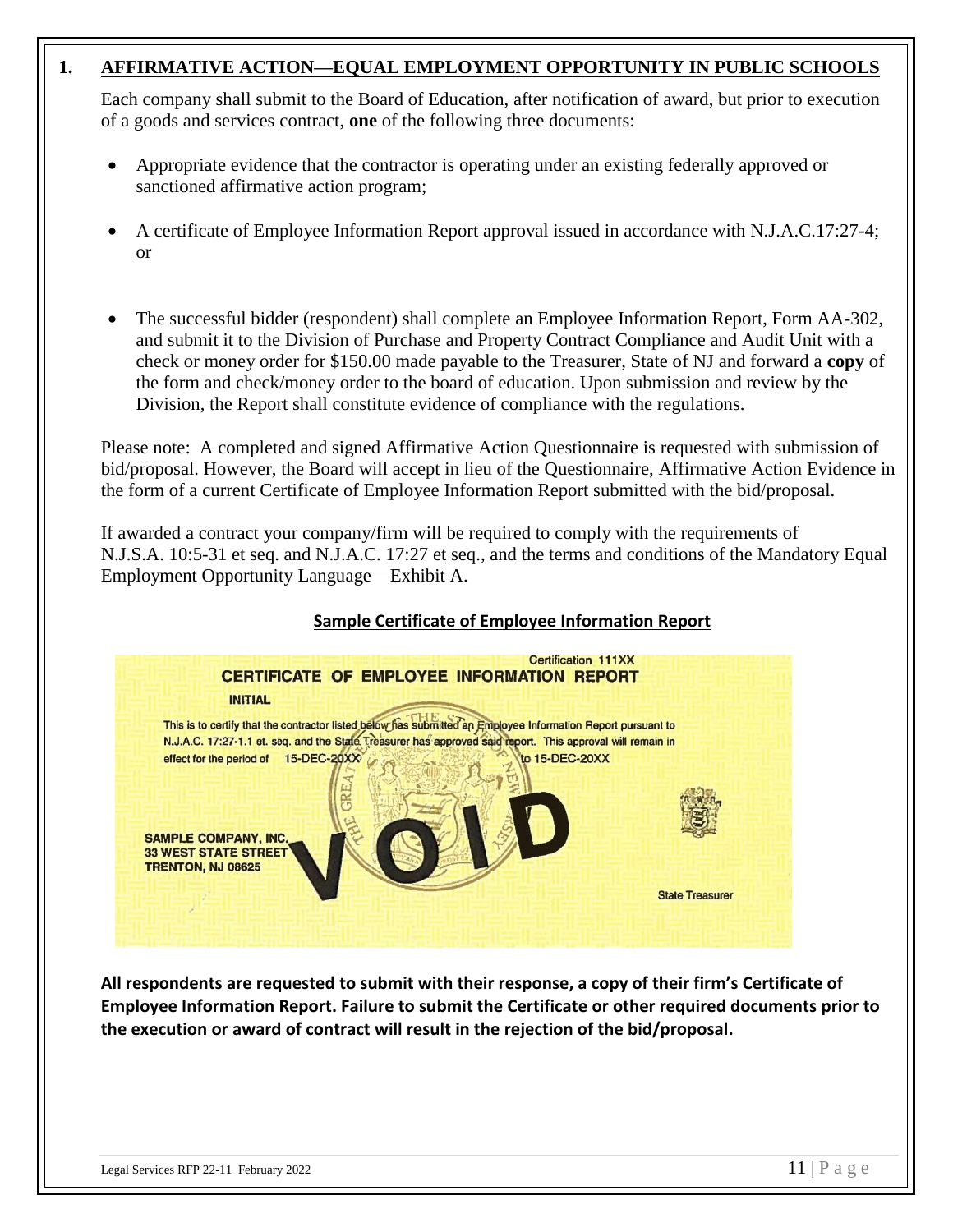#### **2. AMERICAN WITH DISABILITIES ACT**

The contractor must comply with all provisions of the Americans with Disabilities Act (ADA), P.L. 101- 336, in accordance with 42 U.S.C. S121 01 et seq.

#### **3. AMERICAN GOODS (N.J.S.A. 18A:18A-20)**

The District intends to purchase, wherever available, and practical, goods and materials manufactured in the United States.

#### **4. ANTI-BULLYING BILL OF RIGHTS—REPORTING OF HARASSMENT, INTIMIDATION AND BULLYING CONTRACTED SERVICE PROVIDER**

When applicable, the contracted service provider shall comply with all applicable provisions of the New Jersey Anti-Bullying Bill of Rights Act—N.J.S.A. 18A:37-13.1 et seq., all applicable code and regulations, and the Anti-Bullying Policy of the Board of Education. The district shall provide to the contracted service provider a copy of the board's Anti-Bullying Policy.

In accordance with N.J.A.C. 6A:16-7.7 (c), a contracted service provider, who has witnessed, or has reliable information that a student has been subject to harassment, intimidation, or bullying shall immediately report the incident to any school administrator or safe schools resource officer, or the School Business Administrator/Board Secretary.

#### **5. ANTI-DISCRIMINATION PROVISIONS—N.J.S.A. 10:2-1**

N.J.S.A. 10:2-1. Anti-discrimination provisions. Every contract for or on behalf of the State or any county or municipality or other political subdivision of the State, or any agency of or authority created by any of the foregoing, for the construction, alteration or repair of any public building or public work or for the acquisition of materials, equipment, supplies or services shall contain provisions by which the contractor agrees that:

a. In the hiring of persons for the performance of work under this contract or any subcontract hereunder, or for the procurement, manufacture, assembling or furnishing of any such materials, equipment, supplies or services to be acquired under this contract, no contractor, nor any person acting on behalf of such contractor or subcontractor, shall, by reason of race, creed, color, national origin, ancestry, marital status, gender identity or expression, affectional or sexual orientation or sex, discriminate against any person who is qualified and available to perform the work to which the employment relates;

b. No contractor, subcontractor, nor any person on his behalf shall, in any manner, discriminate against or intimidate any employee engaged in the performance of work under this contract or any subcontract hereunder, or engaged in the procurement, manufacture, assembling or furnishing of any such materials, equipment, supplies or services to be acquired under such contract, on account of race, creed, color, national origin, ancestry, marital status, gender identity or expression, affectional or sexual orientation or sex;

c. There may be deducted from the amount payable to the contractor by the contracting public agency, under this contract, a penalty of \$50.00 for each person for each calendar day during which such person is discriminated against or intimidated in violation of the provisions of the contract; and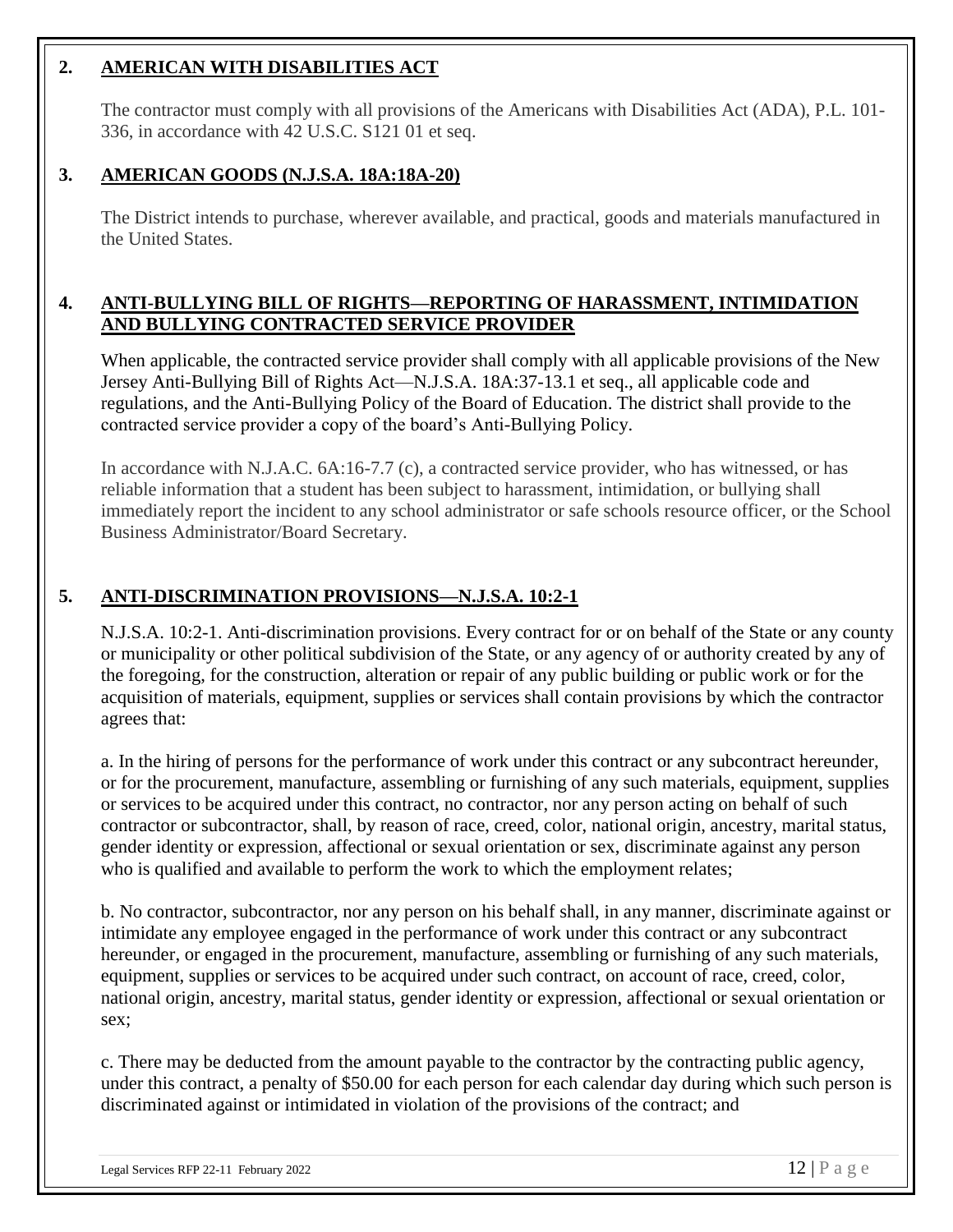d. This contract may be canceled or terminated by the contracting public agency, and all money due or to become due hereunder may be forfeited, for any violation of this section of the contract occurring after notice to the contractor from the contracting public agency of any prior violation of this section of the contract.

No provision in this section shall be construed to prevent a board of education from designating that a contract, subcontract or other means of procurement of goods, services, equipment or construction shall be awarded to a small business enterprise, minority business enterprise or a women's business enterprise pursuant to P.L[.1985, c.490](http://njlaw.rutgers.edu/cgi-bin/njstats/getnjstat3.cgi?yr=1985&chap=490) (C.18A:18A-51 et seq.).

#### **6. AWARD OF CONTRACT; RESOLUTION; NUMBER OF DAYS**

Any contract awarded under this process shall be made by resolution of the Board of Education. The award must be made within sixty (60) days of the receipt of the proposals, however subject to extension pursuant to N.J.S.A. 18A:18A-36 (a).

#### **7. BUSINESS REGISTRATION CERTIFICATE (N.J.S.A. 52:32-44)**

Pursuant to N.J.S.A. 52:32-44, the Board of Education is prohibited from entering into a contract with an entity unless the bidder/proposer/contractor, and each subcontractor that is required by law to be named in a bid/proposal/contract has a valid Business Registration Certificate on file with the Division of Revenue and Enterprise Services within the Department of the Treasury.

#### **Request of the Board of Education**

All bidders or companies providing responses for requested proposals, are **requested** to submit with their response package a copy of their "New Jersey Business Registration Certificate" as issued by the Department of Treasury of the State of New Jersey.

#### **The Board reminds all respondents that failure to submit the New Jersey Business Registration Certificate prior to the award of contract will result in the rejection of the proposal.**

**Subcontractors** 

Prior to contract award or authorization, the contractor shall provide the Contracting Agency with its proof of business registration and that of any named subcontractor(s).

Subcontractors named in a bid or other proposal shall provide proof of business registration to the bidder, who in turn, shall provide it to the Contracting Agency prior to the time a contract, purchase order, or other contracting document is awarded or authorized.

During the course of contract performance:

- 1. The contractor shall not enter into a contract with a subcontractor unless the subcontractor first provides the contractor with a valid proof of business registration.
- 2. The contractor shall maintain and submit to the Contracting Agency a list of subcontractors and their addresses that may be updated from time to time.
- 3. The contractor and any subcontractor providing goods or performing services under the contract, and each of their affiliates, shall collect and remit to the Director of the Division of Taxation in the Department of the Treasury, the use tax due pursuant to the Sales and Use Tax Act, (N.J.S.A. 54:32B-1 et seq.) on all sales of tangible personal property delivered into the State.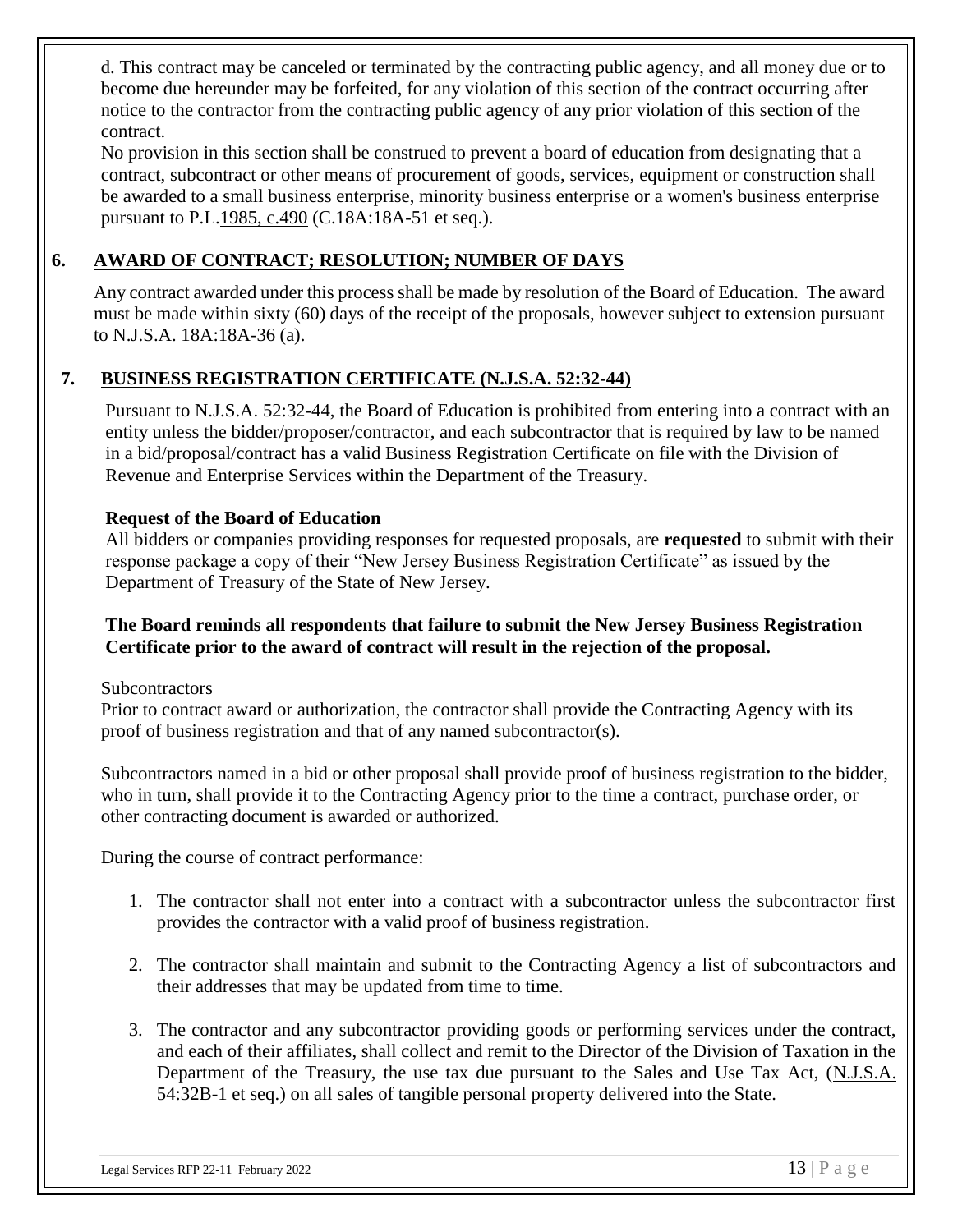Before final payment is made under the contract, the contractor shall submit to the board, a complete and accurate list of all subcontractors used and their addresses.

#### **N.J.S.A. 54:49-4.1: Violations of Registration Requirements; Penalties.**

A business organization that fails to provide a copy of a business registration as required pursuant to section 1 of P.L[.2001, c.134](http://njlaw.rutgers.edu/cgi-bin/njstats/getnjstat.cgi?yr=2001&chap=134) (C.52:32-44 et al.) or subsection e. or f. of section 92 of P.L[.1977, c.110](http://njlaw.rutgers.edu/cgi-bin/njstats/getnjstat.cgi?yr=1977&chap=110) (C.5:12-92), or that provides false information of business registration under the requirements of either of those sections, shall be liable for a penalty of \$25 for each day of violation, not to exceed \$50,000 for each business registration copy not properly provided under a contract with a contracting agency or under a casino service industry enterprise contract.

|                                      | STATE OF NEW JERSEY<br><b>BUSINESS REGISTRATION CERTIFICATE</b>        | DEPARTMENT OF TREASURY/                                       |
|--------------------------------------|------------------------------------------------------------------------|---------------------------------------------------------------|
|                                      | FOR STATE AGENCY AND CASINO SERVICE CONTRACTORS                        | DIVISION OF REVENUE<br>PO BOX 252<br>TRENTON, N.J. 00016-0252 |
|                                      |                                                                        |                                                               |
| <b>TAXPAYER NAME:</b>                | TRADE NAME:                                                            |                                                               |
| <b>TAX REGISTRATION TEST ACCOUNT</b> | <b>CLIENT REGISTRATION</b>                                             |                                                               |
| TAXPAYER IDENTIFICATION#:            | <b>SEQUENCE NUMBER:</b>                                                |                                                               |
| 970-097-382/500                      | 0107330                                                                |                                                               |
| ADDRESS:<br>847 ROEBLING AVE         | <b>ISSUANCE DATE:</b><br>07/14/04                                      |                                                               |
| <b>TRENTON NJ 06611</b>              | S Tull                                                                 |                                                               |
| <b>EFFECTIVE DATE:</b><br>01/01/01   |                                                                        |                                                               |
| FORM-BRC(08-01)-                     | This Certificate is NOT assignable or transferable                     | It must be conspicuously displayed at above address           |
|                                      | <b>STATE OF NEW JERSEY</b><br><b>BUSINESS REGISTRATION CERTIFICATE</b> |                                                               |
| <b>Taxpayer Name:</b>                | TAX REG TEST ACCOUNT                                                   |                                                               |
| <b>Trade Name:</b>                   |                                                                        |                                                               |
| Address:                             | 847 ROEBLING AVE                                                       |                                                               |
|                                      | TRENTON, NJ 08611                                                      |                                                               |
| <b>Certificate Number:</b>           | 1093907                                                                |                                                               |
| Date of Issuance:                    | October 14, 2004                                                       |                                                               |
|                                      |                                                                        |                                                               |
| For Office Use Only:                 |                                                                        |                                                               |

#### 8. **CERTIFICATE (CONSENT) OF SURETY**  $\Box$  **REQUIRED** X NOT REQUIRED

When required, each respondent shall submit with its proposal a certificate from a surety company stating that the surety company will provide the contractor with a performance bond in an amount equal to the amount of the contract (N.J.S.A. 18A:18A-25). Such surety company must be licensed and qualified to do business in the State of New Jersey. The certificate (consent) of Surety, together with a power of attorney, must be submitted with the proposal.

**Failure to complete, submit or to sign the Certificate (consent) of Surety, when requested, shall be cause for disqualification and rejection of proposal**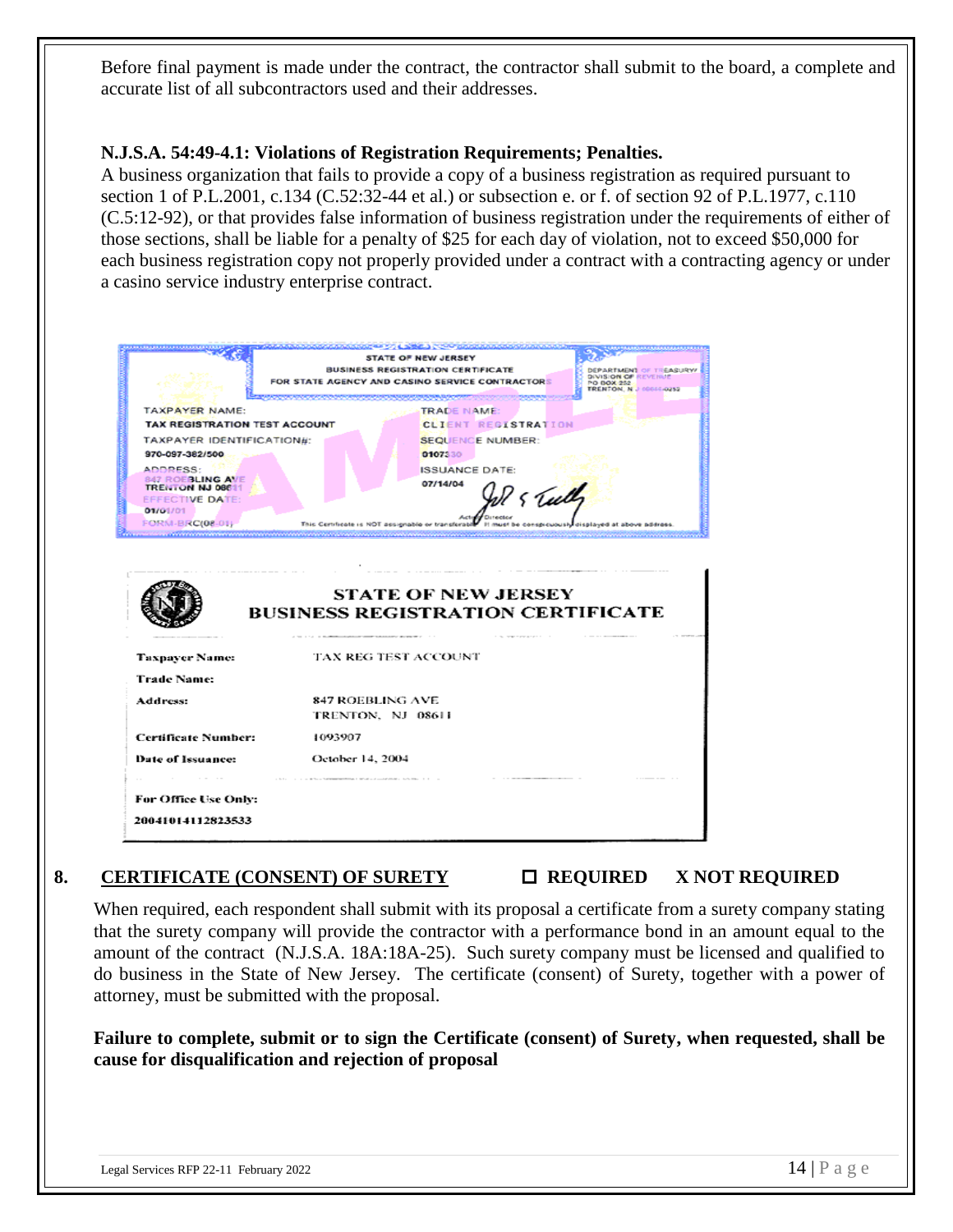#### **9. CONTRACTOR/VENDOR REQUIREMENTS-ACCESS AND MAINTENANCE OF RECORDS**

Contractors/vendors doing business with the board of education are reminded of the following legal requirements pertaining to the Office of the New Jersey State Comptroller:

#### **A. Access to Relevant Documents and Information—N.J.S.A. 52:15C-14 (d)**

Private vendors or other persons contracting with or receiving funds from a unit in the Executive branch of State government, including an entity exercising executive branch authority, independent State authority, public institution of higher education, or unit of local government or board of education shall upon request by the State Comptroller provide the State Comptroller with prompt access to all relevant documents and information as a condition of the contract and receipt of public monies. The State Comptroller shall not disclose any document or information to which access is provided that is confidential or proprietary.

If the State Comptroller finds that any person receiving funds from a unit in the Executive branch of State government, including an entity exercising executive branch authority, independent State authority, public institution of higher education, or unit of local government or board of education refuses to provide information upon the request of the State Comptroller, or otherwise impedes or fails to cooperate with any audit or performance review, the State Comptroller may recommend to the contracting unit that the person be subject to termination of their contract, or temporarily or permanently debarred from contracting with the contracting unit.

#### **B. Maintenance of Contract Records—N.J.A.C. 17:44-2.2**

Relevant records of private vendors or other persons entering into contracts with covered entities are subject to audit or review by OSC pursuant to N.J.S.A. 52:15C-14(d).

The contractor/vendor to whom a contract has been awarded, shall maintain all documentation related to products, transactions or services under this contract for a period of five years from the date of final payment. Such records shall be made available to the New Jersey Office of the State Comptroller upon request.

#### **Board of Education Requirement**

In addition to, and independent of, the requirements of N.J.S.A. 52:15C-14 (d) and N.J.A.C. 17:44-2.2, the Contractor shall also maintain and make any or all books and records related to products transactions or services rendered under this contract, available to the Board of Education upon request.

#### **10. CRIMINAL HISTORY BACKGROUND CHECKS/DISCLOSURE OF INFORMATION**

When required, pursuant to N.J.S.A. 18A:6-7.1, providers for the services of this contract, shall submit to the school district prior to commencement of contract, evidence or proof that each employee assigned to provide services and that comes in **regular contact with students**, has had a criminal history background check, and furthermore, that said background check indicates that no criminal history record information exists on file for that worker. Failure to provide a proof of criminal history background check for any employee whose position involves regular **contact with students**, prior to commencement of contact, may be cause for breach of contract.

If it is discovered during the course of the contract that an employee has a disqualifying criminal history or the employee has not had a criminal history background check, that employee is to be removed from the as a service provider immediately.

All contracted service providers shall comply with N.J.S.A. 18A:6-7.6 et seq., as it pertains to disclosure of information from previous employers, and NJDOE Broadcast September 9, 2019, when applicable.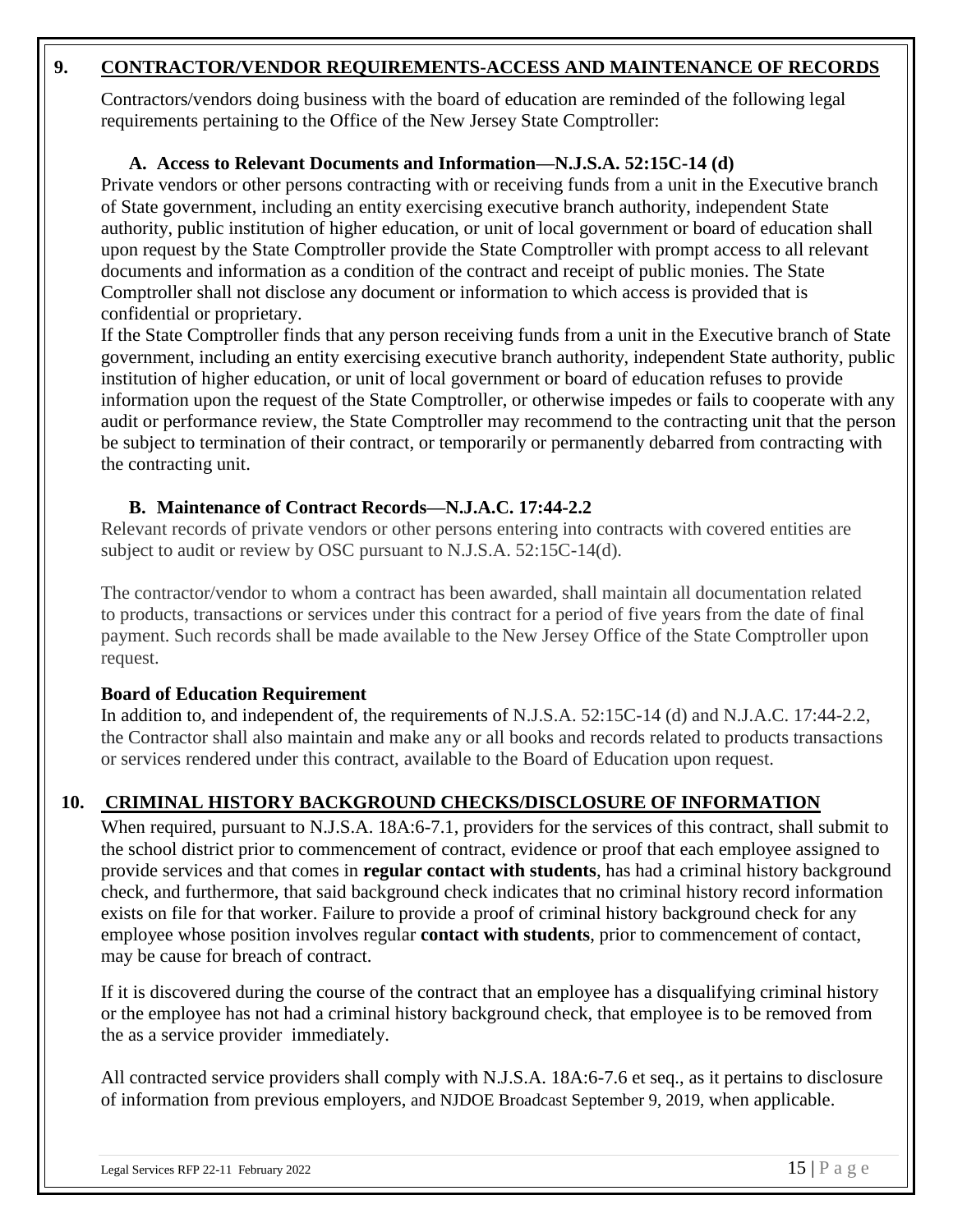#### **11. DEBARMENT, SUSPENSION, OR DISQUALIFICATION N.J.S.A. 52:32-44.1 (a), N.J.A.C. 17:19-1.1 et seq.**

The Board of Education will not enter into a contract for work with any person, company or firm that is on the State Department of Labor and Workforce Development; Prevailing Wage Debarment List, or the State of New Jersey Consolidated Debarment Report [\(www.state.nj.us/treasury/debarred\)](http://www.state.nj.us/treasury/debarred). Pursuant to N.J.S.A. 52:32-44.1 (a), any person that is debarred at the federal level from contracting with a federal government agency shall be debarred from contracting for any public work in this State.

All respondents are required to submit a sworn statement indicating whether the entity listed on the proposal form or any person employed by this entity, nor the person's affiliates are not debarred from contracting with a federal government agency, nor debarred from contracting with the State of New Jersey. The Board of Education will verify the certification by consulting

- New Jersey Department of Treasury Consolidated Debarment Report
- NJ Department of Labor and Workforce Development– Prevailing Wage Debarment List
- Federal Debarred Vendor List—System for Award Management (SAM.gov)

#### **12. DOCUMENTS, MISSING/ILLEGIBLE**

The respondent shall familiarize himself with all forms\* provided by the Board that are to be returned with the proposal. If there are any forms either missing or illegible, it is the responsibility of the respondent to contact the School Business Administrator/Board Secretary for duplicate copies of the forms. This must be done before the proposal opening date and time. The Board accepts no responsibility for duplicate forms that were not received by the respondent in time for the respondent to submit with his proposal.

#### **13. DOCUMENT SIGNATURES – ORIGINAL; BLUE INK**

All documents returned to the Board shall be signed with an original signature in ink (blue). Failure to sign and return all required documents with the proposal package may be cause for disqualification and for the proposal to be rejected pursuant to N.J.S.A. 18A:18A-2(y) (non-responsive). The Board will not accept facsimile or rubber stamp signatures.

\*Forms provided by the Board of Education that must be returned with proposal.

- Acknowledgement of Addenda
- Affirmative Action Questionnaire or Certificate of Employee Information Report
- Assurance of Compliance;
- Chapter 271 Political Contribution Disclosure Form
- Vendor Questionnaire and Certification
- Non-Collusion Affidavit
- Proposal Form
- Statement of Ownership Disclosure

#### **14. EXAMINATION OF SPECIFICATIONS, ACKNOWLEDGEMENT**

The respondent, by submitting a proposal, acknowledges that he has carefully examined the proposal specifications, documents, addenda (if any), and the site; and that from his investigation, he has satisfied himself as to the nature and location of the work, the general and local conditions and all matters which may in any way affect the work or its performance, and that as a result of such examination, he fully understands the intent and purpose thereof, his obligations thereunder, and that he will not make any claim for, or have any right to damages, because of the lack of any information.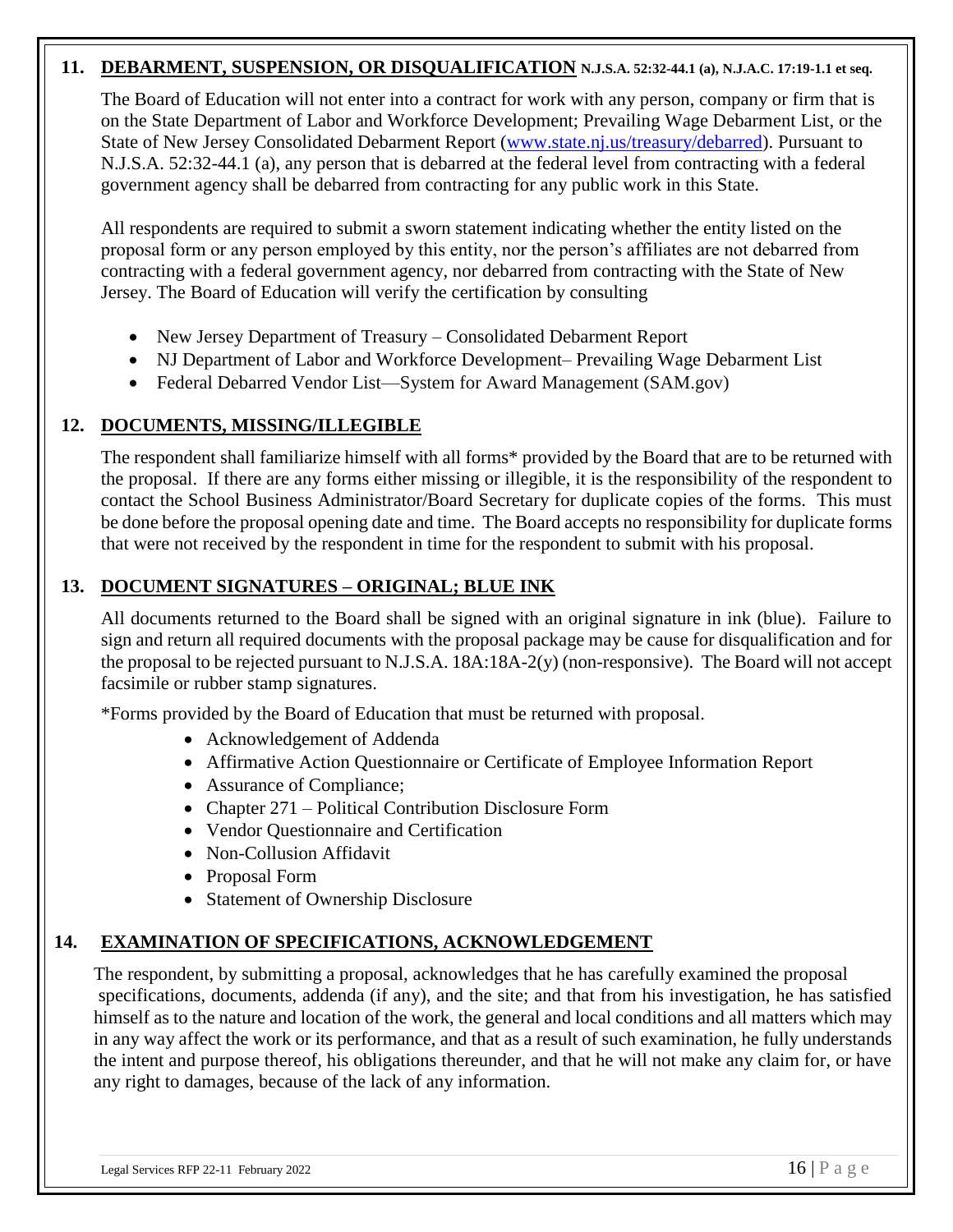Each respondent submitting a proposal for a service contract shall include in his proposal price all labor, materials, equipment, services, and other requirements necessary, or incidental to, the completion of the work, and other pertinent work as hereinafter described, in accordance with the proposal specifications and documents.

#### **15. FALSE MATERIAL REPRESENTATION – N.J.S.A. 2C:21-34-97(b)/TRUTH IN CONTRACTING**

A person commits a crime if the person knowingly makes a material representation that is false in connection with the negotiation, award or performance of a government contract. If the contract amount is for \$25,000.00 or above, the offender is guilty of a crime of the second degree. If the contract amount exceeds \$2,500.00, but is less than \$25,000.00, the offender is guilty of a crime of the third degree. If the contract amount is for \$2,500.00 or less, the offender is guilty of a crime of the fourth degree.

Respondent should be aware of the following statutes that represent "Truth in Contracting" laws:

• N.J.S.A. 2C:21-34, et seq. governs false claims and representations by bidders. It is a serious crime for the bidder to knowingly submit a false claim and/or knowingly make material misrepresentation.

• N.J.S.A. 2C:27-10 provides that a person commits a crime if said person offers a benefit to a public servant for an official act performed or to be performed by a public servant, which is a violation of official duty.

• N.J.S.A. 2C:27-11 provides that a bidder commits a crime if said person, directly or indirectly, confers or agrees to confer any benefit not allowed by law to a public servant.

• Bidders/respondents should consult the statutes or legal counsel for further information.

#### **16. FINANCIAL GUARANTEE AND BONDING REQUIREMENTS**

Please note: The name, address, and phone number of the Bond Underwriter as well as the Bond Number shall be included with all bonds submitted to the Board of Education.

#### Financial Guarantee  **REQUIRED X NOT REQUIRED**

**Each proposal, when required, shall be accompanied by a bid bond, cashier's check or certified check for ten percent (10%) of the amount of the total contract, but not in excess of \$20,000 (twentythousand dollars)**. This guarantee shall be made payable to the Franklin Board of Education. Such deposit shall be forfeited upon refusal of a respondent to execute a contract; otherwise, checks shall be returned when the contract is executed. The financial guarantee check for unsuccessful respondents will be returned as soon after the proposal opening as possible but in no event later than (10) days after the proposal opening.

#### Uncertified business checks, personal checks or money orders are not acceptable.

All bid bonds submitted must be signed and witnessed with original signatures. The Board will not accept facsimile or rubber stamp signatures on the bid bond. Failure to sign the bid bond by either the Surety or Principal shall be deemed cause for disqualification of the proposal. The Attorney-in-Fact who executes the bond on behalf of the surety shall affix to the bond a certified and current copy of the Power of Attorney.

The Board of Education will only accept bid bonds from companies that are licensed and qualified to do business in the State of New Jersey. Such a list may be available upon request to the State of New Jersey, Department of Banking and Insurance, CN 325, Trenton, New Jersey 08625.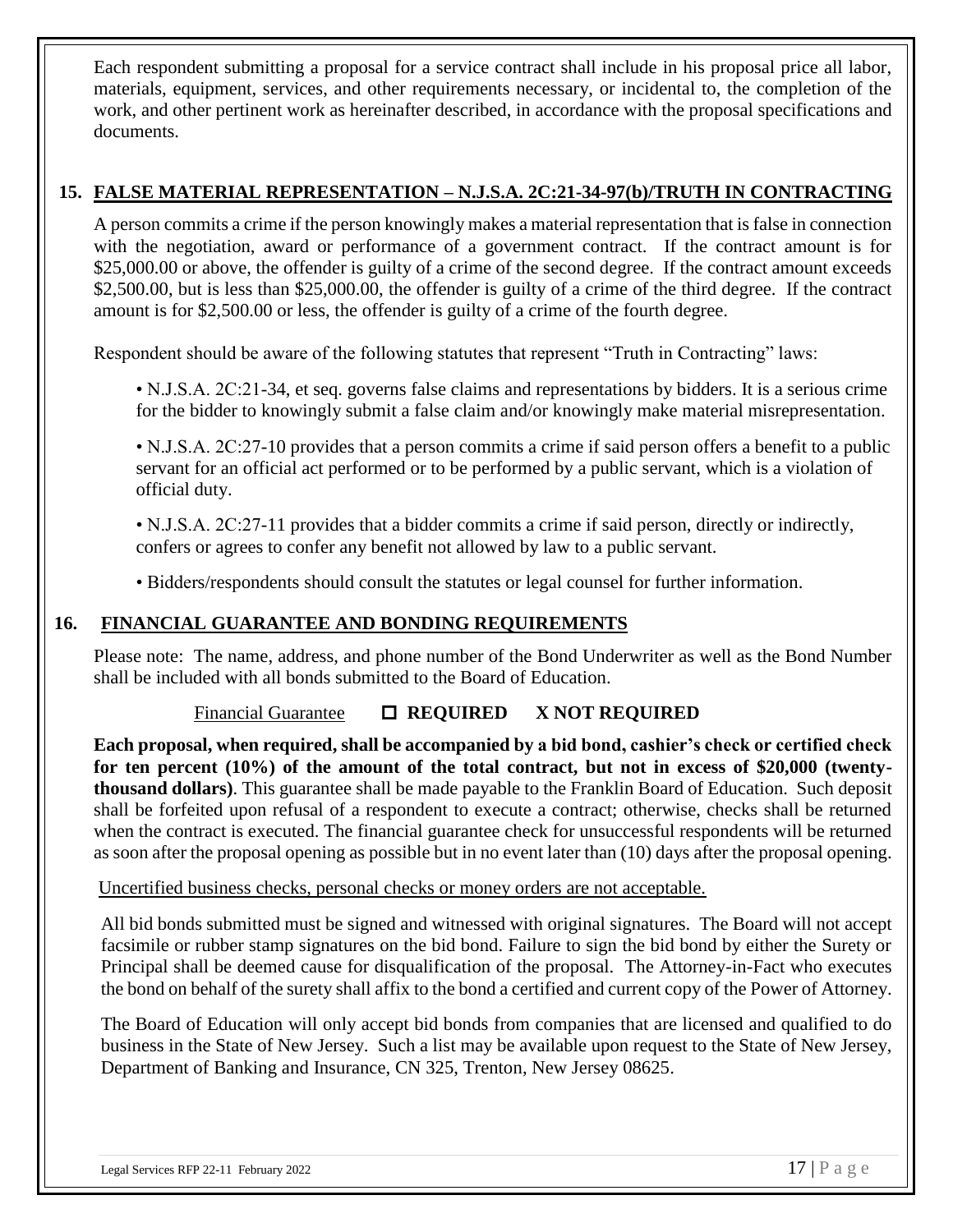*Failure to submit or failure to sign the financial guarantee, when required, shall be cause for disqualification and rejection of proposal.*

#### **17. FORCE MAJEURE**

Neither party shall be liable in damages for any failure, hindrance or delay in the performance of any obligation under this Agreement if such delay, hindrance or failure to perform is caused by conditions beyond the control of either party, including, but not limited to, Acts of God, flood, fire, war or the public enemy, explosion, government regulations whether or not valid (including the denial or cancellation of any export or other necessary license), court order, state funding, or other unavoidable causes beyond the reasonable control of the party whose performance is affected which cannot be overcome by due diligence.

Vendors, and/or contractors who have a contract with the Board of Education to provide goods or services cannot unilaterally claim an increase in the cost of the contract because of Force Majeure.

#### **18. GENERAL CONDITIONS**

#### • **Authorization to Proceed -- Successful Vendor/Contractor**

No service shall be rendered by the successful contractor unless the vendor/contractor receives an approved purchase order authorizing the vendor/contractor to render the service.

#### • **Award of Contract**

It is the intention of the Board of Education to award the contract to the respondent(s) whose response is the most advantageous to the board, price and other factors considered, and who will provide the highest quality service at fair and competitive prices. The Board reserves the right to award contracts to multiple contractors when it is in the best interests of the Board.

#### • **Return of Contract Documents—when required**

Upon notification of award of contract by the Board of Education, the contractor may be required to sign and execute a formal contract with the Board.

#### • **Purchase Order—considered to be a contract. N.J.S.A. 18A:18A-2 (n)**

If a formal contract is not required by the Board of Education, an approved and signed Board of Education Purchase Order will constitute as a contractual agreement.

When a formal contract is required, the contractor shall sign and execute said contracts and return the contracts with other required documents to the Office of the School Business Administrator/Board Secretary. Failure to execute the contract and return said contract and related documents within the prescribed time may be cause for a delay in payment for services rendered or products received or the annulment of award by the Board of Education with any financial security becoming property of the Board of Education. The Board of Education reserves the right to accept the proposal of the next lowest responsible respondent.

#### • **Renewal of Contract; Availability and Appropriation of Funds—When Applicable**

The Board of Education may, at its discretion, request that a contract for certain services be renewed in full accordance with N.J.S.A. 18A:18A-42. The School Business Administrator/Board Secretary, may negotiate terms for a renewal of contract proposal and present such negotiated proposal to the Board of Education. All multi-year contracts and contract renewals are subject to the availability and appropriation annually of sufficient funds as may be needed to meet the extended obligation.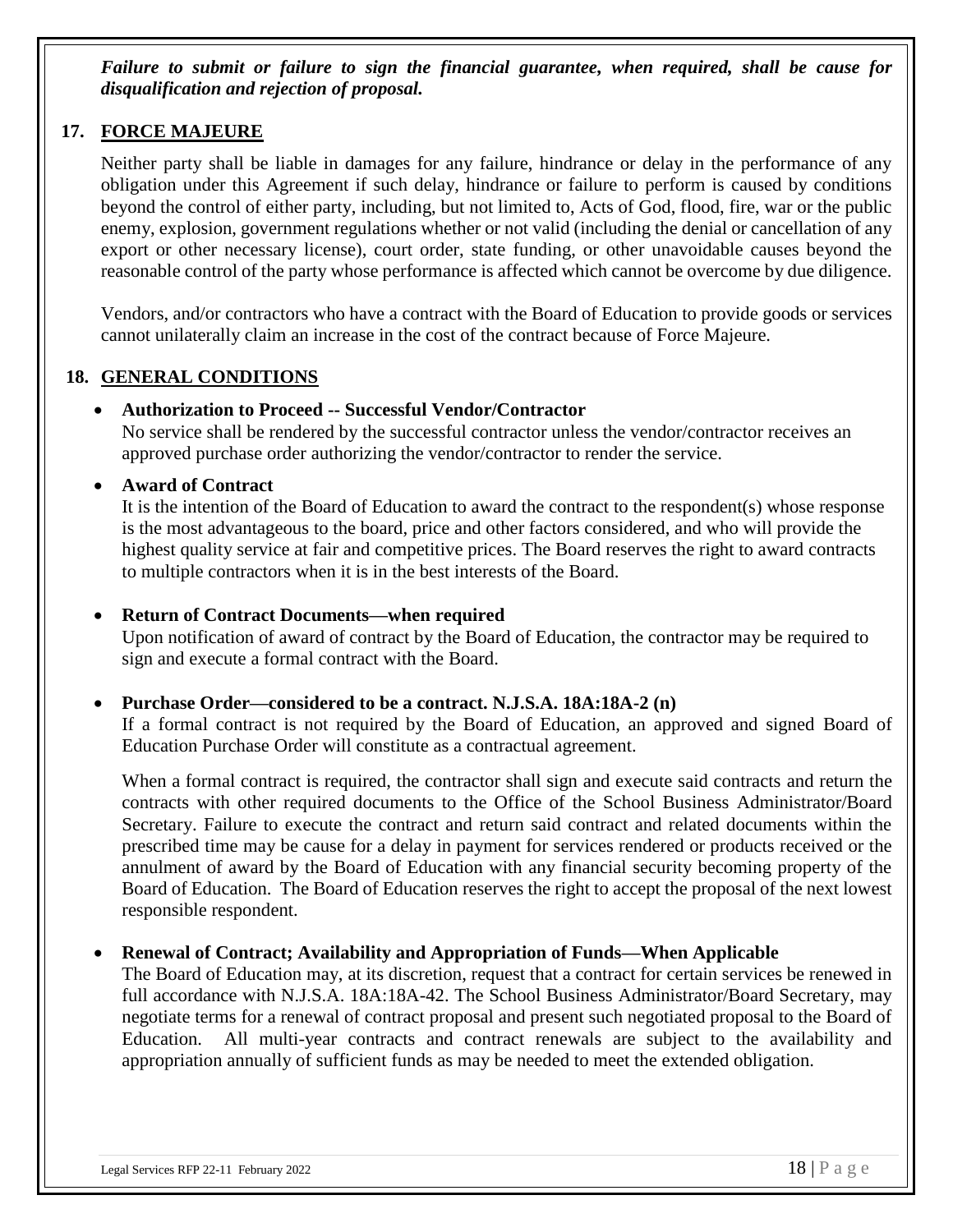The Board of Education is the final authority in awarding renewals of contracts. Contracts for professional services may be awarded only for twelve (12) months and cannot be renewed.

#### • **Term of Contract**

The successful respondent, to whom the contract is awarded, will be required to do and perform the work/services and to provide and furnish the materials in connection therewith in accordance with the plans and specifications on or before the date listed in the Technical Specifications.

#### • **Purchase Order Required; Notice to Proceed**

No contractor or vendor shall commence any project or deliver any goods until he is in receipt of an approved purchase order authorizing work to begin or goods to be delivered.

#### 19. **INSURANCE AND INDEMNIFICATION X REQUIRED**  $\Box$  NOT REQUIRED

When required by the Board of Education, the vendor/contractor to whom the contract is awarded for any service, work, or supplying of goods, shall secure, pay the premiums for and keep in force until the contract expires, insurance of the types and amounts listed below:

**Commercial General Liability** with a \$1,000,000 and \$2,000,000 General Aggregate per each occurrence for Bodily Injury, Personal and Advertising Injury, Property Damage and Products Liability.

**Automobile Liability** with a \$1,000,000 Combined Single Limit of Liability for Bodily Injury and Property Damage per accident.

**Cyber Security and Privacy Liability** with a \$1,000,000 per occurrence or claim.

Other Insurance Coverage

- \$ 100,000 Pollution Cleanup
- \$ 50,000 Fire Damage
- \$ 5,000 Medical Expense

\$4,000,000 Excess Umbrella Liability

\$1,000,000 Sexual Harassment, Abuse or Molestation

#### (A) **Insurance Certificate – When Required**

When required, the vendor/contractor must present to the Board of Education an insurance certificate in the above types and amounts before any work or service begins. Automobile liability insurance shall be included to cover any vehicle used by the insured.

The certificate holder shall be as follows:

Franklin Township Board of Education c/o School Business Administrator/Board Secretary 226 Quakertown Road, P.O. Box 368 Quakertown, New Jersey 08868

Additional Insured Claim -- The vendor/contractor shall include the following clause on the insurance certificate.

#### "**Franklin Township Board of Education is named as an additional insured"**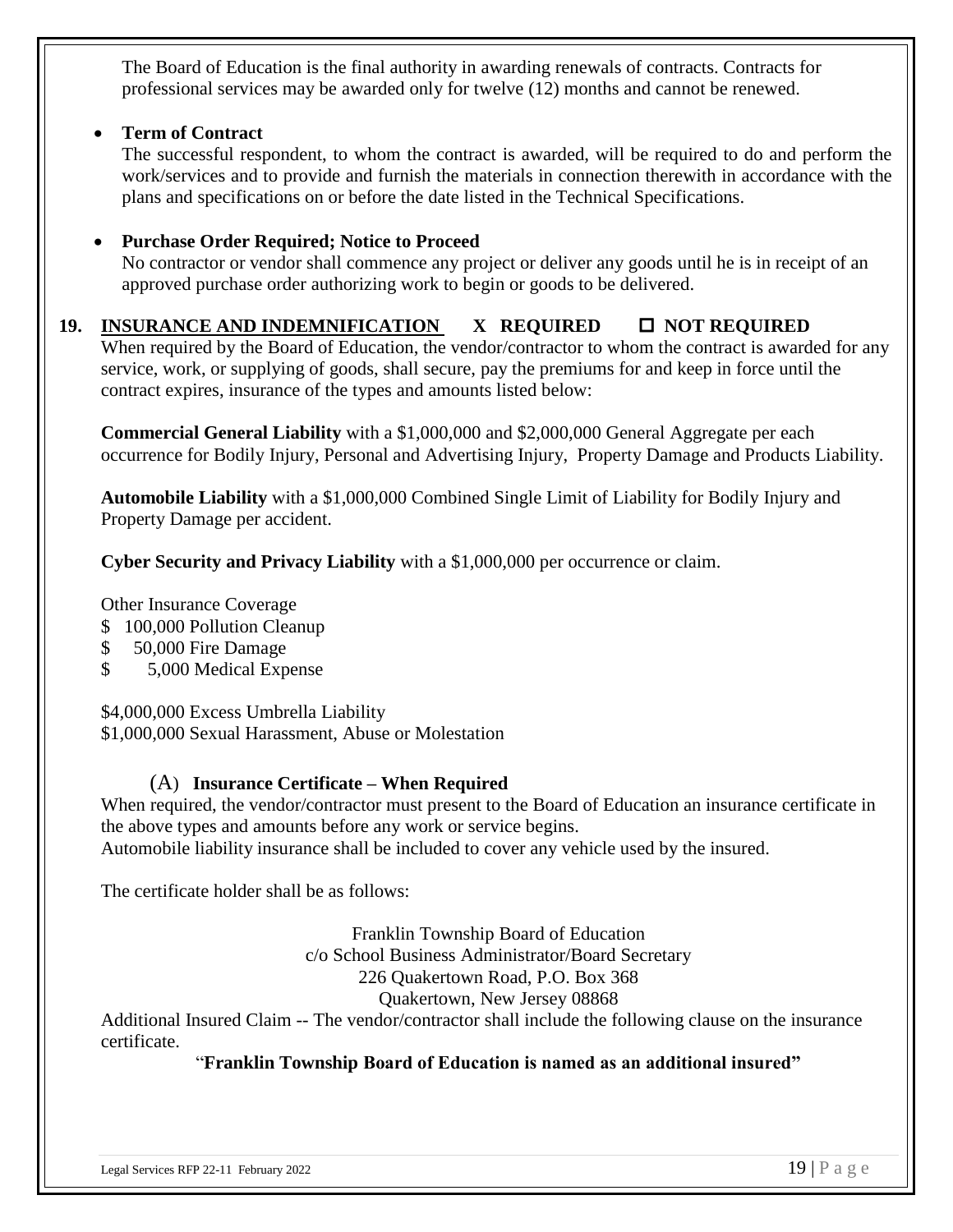WORKERS COMPENSATION Evidence of adequate Workers Compensation Insurance as required by the laws of the State of New Jersey and the United States, must be available to the Board of Education. The minimum limits are the following, unless a greater amount is required by law:

| Bodily Injury by Accident       | \$1,000,000. Each Accident   |
|---------------------------------|------------------------------|
| <b>Bodily Injury by Disease</b> | $$1,000,000$ . Policy Limit  |
| <b>Bodily Injury by Disease</b> | $$1,000,000$ . Each Employee |

#### **(B)****Indemnification**

The vendor/contractor shall assume all risk of and responsibility for, and agrees to indemnify, defend, and save harmless the Board of Education and its agents, employees and Board members, from and against any and all claims, demands, suits, actions, recoveries, judgments and costs and expenses (including, but not limited to, attorney's fees) in connection therewith on account of the loss of life or property or injury or damage to any person, body or property of any person or persons whatsoever, which shall arise from or result directly or indirectly from the work and/or materials supplied under this contract and the performance by contractor of services under the contract or by a party for whom the contractor is liable.

This indemnification obligation is not limited by, but is in addition to, the insurance obligations contained in this agreement.

The vendor/contractor is to assume all liability of every sort incident to the work, including property damage caused by him or his men or by any subcontractor employed by him or any of the subcontractor' workers.

#### **20. INSURANCE; PROFESSIONAL LIABILITY** X Required □ Not Required

Including the Commercial Liability, Automobile Liability, Sexual Harassment, Abuse or Molestation coverage, the successful respondent to whom the contract is awarded shall secure, pay the premiums for and keep in force until the contract expires, insurance of the types and amounts listed below:

• Professional Liability Insurance Certificate with the following limits:

\$1,000,000 Errors & Omissions Insurance or Professional Liability \$3,000,000 Aggregate

Other insurance coverage required when providing medical services:

• Medical Malpractice--\$1,000,000

The successful respondent shall provide to the board of education an insurance certificate with the name as to the certificate holder shall be as follows:

> Franklin Township Board of Education c/o The Business Office 226 Quakertown Road Quakertown, New Jersey 08868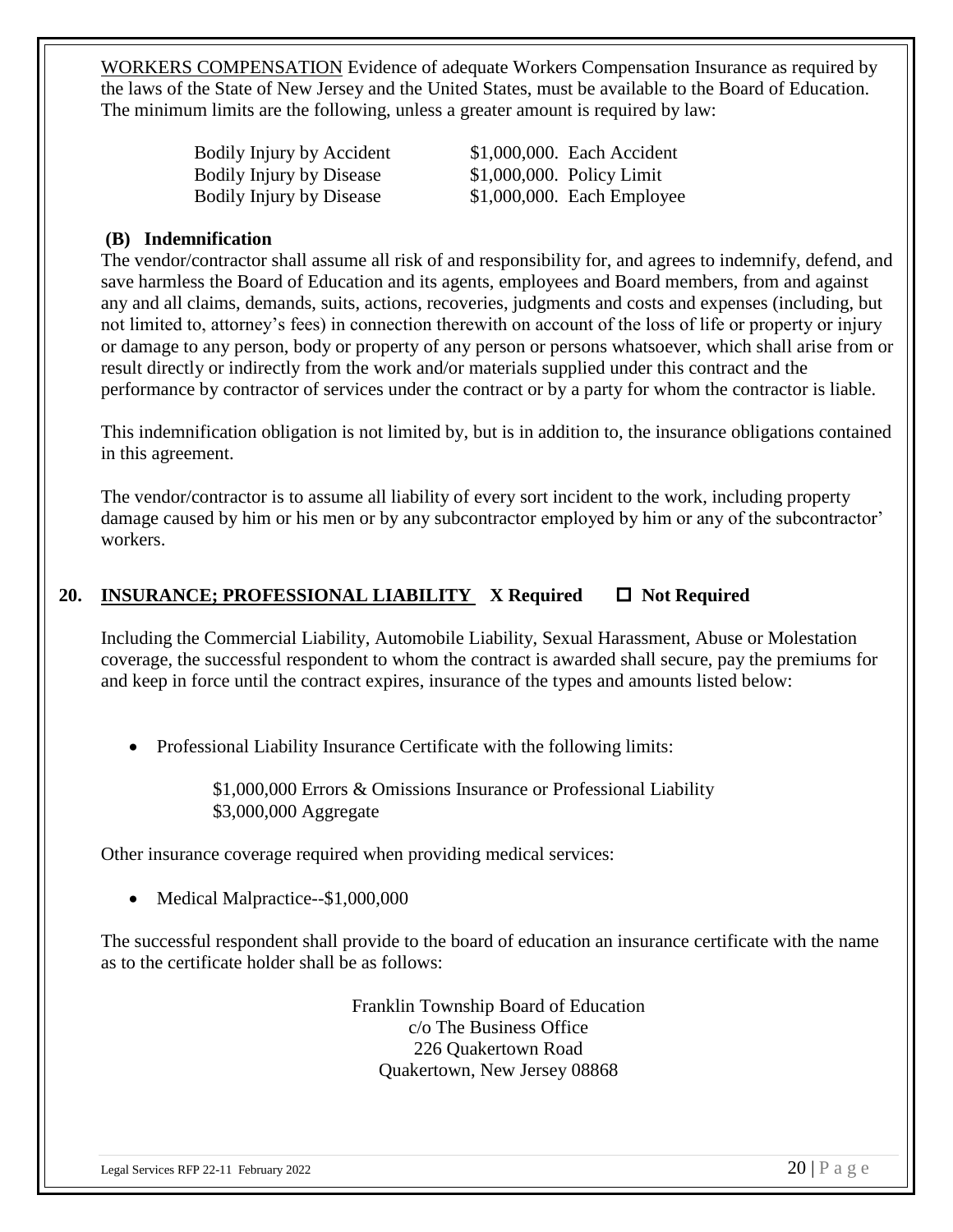#### **21. INTERPRETATIONS AND ADDENDA**

Respondents are expected to examine the RFP with care and observe all their requirements. A Pre-Submission Proposal Conference may be held at a time, date and location identified in the Public Notice for this RFP. This Conference will afford the respondents the opportunity to make comments and submit questions regarding this RFP. **Attendance at the Pre-Proposal Conference is strongly recommended.** Recipients of the RFP package will have the option of submitting comments and questions at the Pre-Proposal Conference. All questions about the meaning or intent of this RFP, all interpretations and clarifications considered necessary by the District's representative in response to such comments and questions will be issued by Addenda mailed or delivered to all parties recorded by the District as having received the RFP package. Only comments and questions responded to by formal written Addenda will be binding. Oral interpretations, statements or clarifications will be without legal effect.

No interpretation of the meaning of the specifications will be made to any respondent orally. Every request for such interpretations should be made in writing to the School Business Administrator must be received at least ten (10) days, not including Saturdays, Sundays and holidays, prior to the date fixed for the opening of proposals to be given consideration. Any and all interpretations and any supplemental instructions will be distributed in the form of a written addenda to the specifications. The addenda will be provided in accordance with N.J.S.A. 18A:18A-21(c) to the respondents by certified mail or certified fax no later than seven (7) days Saturdays, Sundays, and holidays excepted, prior to the date for acceptance of proposals. All addenda so issued shall become part of the contract document.

#### **22. IRAN DISCLOSURE OF INVESTMENT ACTIVITIES FORM N.J.S.A. 18A:18A-49.4**

The Board of Education, pursuant to N.J.S.A. 18A:18A-49.4, shall implement and comply with Public Law 2012, c.25, Disclosure of Investment Activities in Iran—N.J.S.A. 52:32-55 et seq.

Pursuant to N.J.S.A. 52:32-57, et seq. (P.L. 2012, c.25 and P.L. 2021, c.4) any person or entity that submits a bid or proposal or otherwise proposes to enter into or renew a contract must certify that neither the person nor entity, nor any of its parents, subsidiaries, or affiliates, is identified on the New Jersey Department of the Treasury's Chapter 25 List as a person or entity engaged in investment activities in Iran.

Vendors/Bidders must review this list prior to completing the below certification. If the Director of the Division of Purchase and Property finds a person or entity to be in violation of the law, s/he shall take action as may be appropriate and provided by law, rule or contract, including but not limited to, imposing sanctions, seeking compliance, recovering damages, declaring the party in default and seeking debarment or suspension of the party.

In addition, bidders must provide a detailed, accurate and precise description of the activities of the bidding person/entity, or one of its parents, subsidiaries or affiliates, engaging in the investment activities in Iran outlined above by completing the boxes on the lower portion of the enclosed form.

The Board has provided within the specifications, a Disclosure of Investments Activities certification form for all persons or entities, that plan to submit a bid, respond to a proposal, or renew a contract with the board, to complete, sign and submit with the proposal.

**The Disclosure of Investment Activities in Iran Form is to be completed, certified and submitted prior to the award of contract.**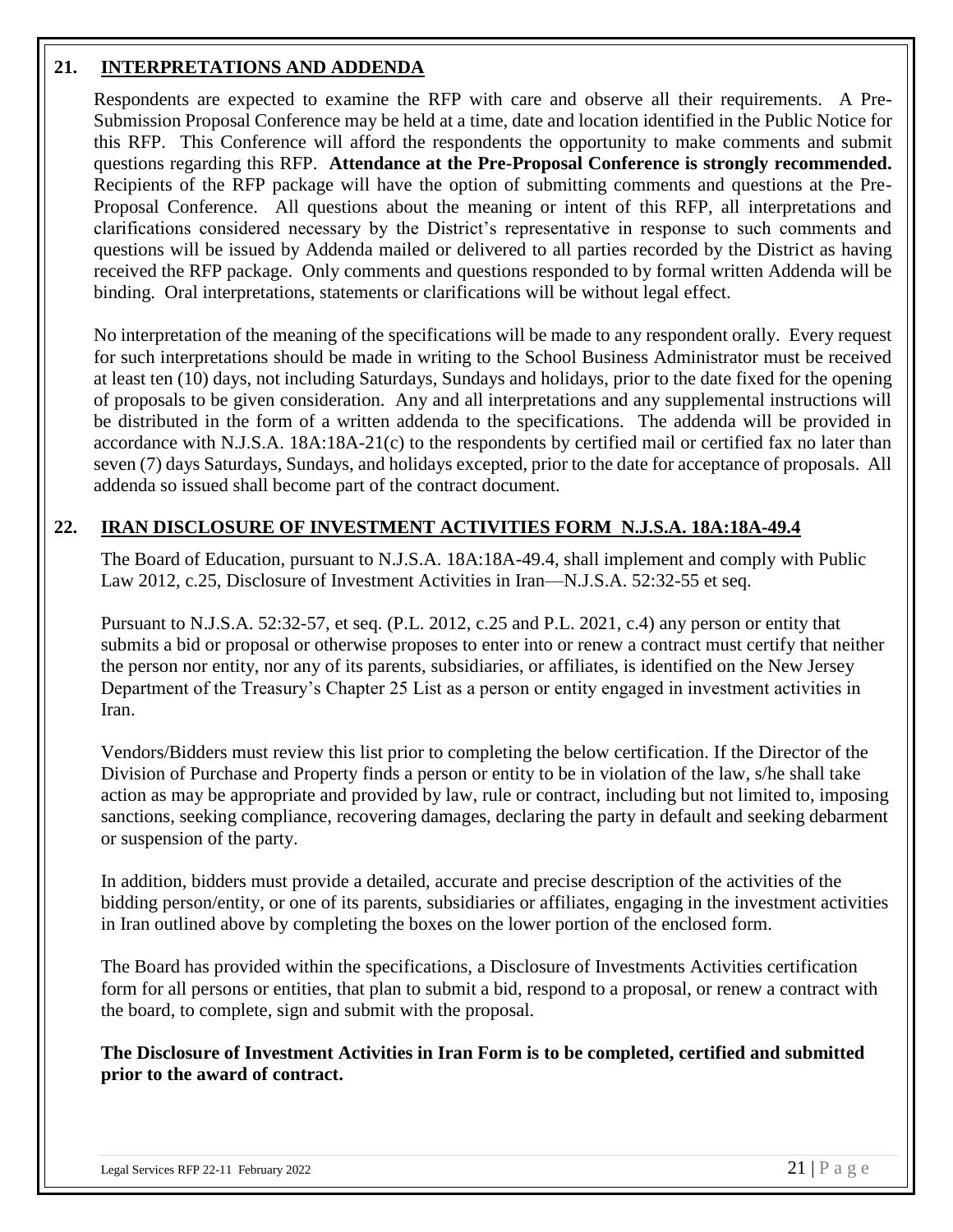#### **23. LIABILITY – COPYRIGHT**

The contractor (vendor) shall hold and save the Board of Education, its officials and employees, harmless from liability of any nature or kind for or on account of the use of any copyrighted or un-copyrighted composition, secret process, patented or unpatented invention, article or appliance furnished or used in the performance of his contract.

#### **24. NON COLLUSION AFFIDAVIT**

A notarized Non-Collusion Affidavit shall be submitted with the bid/proposal. The bidder/respondent has to certify that he has not directly or indirectly, entered into any agreement, participated in any collusion, discussed any or all parts of this proposal with any potential bidders, or otherwise taken any action in restraint of free, competitive bidding in connection with the above named bid, and that all statements contained in said Proposal and in this affidavit are true and correct, and made with full knowledge that the Board of Education relies upon the truth of the statements contained in said Proposal and in the statements contained in this affidavit in awarding the contract for the said bid.

The respondent has to further warrant that no person or selling agency has been employed or retained to solicit or secure such contract upon an agreement or understanding for a commission, percentage, brokerage or contingent fee, except bona fide employees of bona fide established commercial or selling agencies maintained by the respondent.

The Board of Education has provided a Non-Collusion Affidavit form here within the specifications package. All respondents are to complete, sign, have the signature notarized and submit the form with the proposal response.

**Failure to submit the Non-Collusion Affidavit with the proposal may be cause for the disqualification of the proposal**.

#### **25. PAYMENTS**

Every effort will be made to pay vendors and contractors within thirty (30) to sixty (60) days provided the Board of Education receives the appropriate documentation including but not limited to:

- Signed voucher by vendor;
- Packing Slips; and
- Invoices.

Payment will be rendered upon completion of services or delivery of full order of goods/materials/supplies. Pursuant to the New Jersey Prompt Payment Law-- N.J.S.A. 18A:18A-10.1, unless otherwise provided for in the contract, the required payment date shall be ninety (90) calendar days from the date specified in the contract or if no required payment is specified in the contract, then the required payment date shall be 90 calendar days from the receipt of a properly executed invoice, or 90 calendar days from the receipt of goods or services, whichever is later. Interest shall not be paid unless goods and services are rendered.

All payments are subject to approval by the Board of Education at a public meeting. Payment may be delayed from time to time depending on the Board of Education meeting schedule.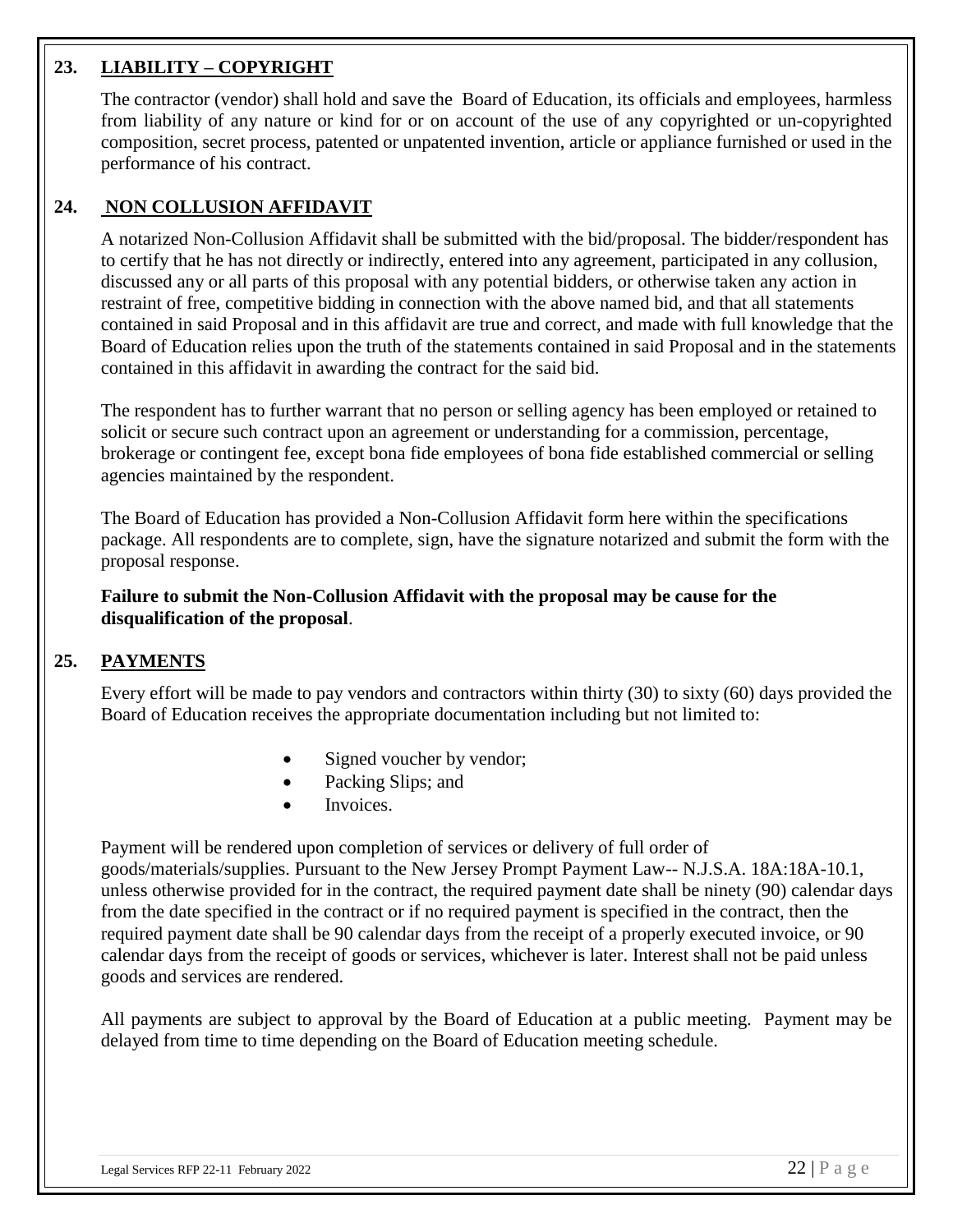#### 26. **PERFORMANCE BOND CONOUNTED REQUIRED X NOT REQUIRED**

When required, the successful vendor shall furnish a Performance, Payment and Completion Bond in a sum of at least one hundred percent (100%) of the total amount payable by the terms of this Contract. Such bond shall be in the form required by Statute.

Such bond shall further carry a stipulation that no advance, premature, excessive or delayed payments by the Owner shall in any way affect the obligation of the Surety on its bond.

Such bond shall further stipulate that no payments made to the Contractor, nor partial or entire use of occupancy of the work by the Owner shall be an acceptance of any work or materials not in accordance with this Contract and the Surety shall be equally bound to the same extent as the Contractor.

It is expressly stipulated that the Surety for the Contractor on the project shall be obligated to make periodic inquiries of the Owner at reasonable times, to determine whether its Principal has performed or was performing the Contract in accordance with all of its terms and conditions, particularly in relation to the progress payments scheduled under said Contract with the Owner.

In the event the Contractor defaults or fails to perform or finish the work prescribed under the Contract for any reason whatsoever, it shall become the unqualified obligation of the Surety for the defaulting contractor to complete the Contract in accordance with its terms following receipt of notice from the owner of such default.

The successful respondent shall execute formal contract with the Board in the form required and in such number of counterparts as the Board may request. Such Performance, Payment and Completion Bond shall be furnished and such Contracts shall be executed and delivered by the successful respondent within ten (10) days after the receipt by the successful respondent of notice accepting his proposal by the Board.

The Board of Education will only accept performance bonds from surety companies that are licensed and qualified to do business in the State of New Jersey.

#### **27. POLITICAL CONTRIBUTION DISCLOSURE STATEMENT – PAY TO PLAY**

#### **Annual Disclosure**

A business entity as defined by law is advised of its responsibility to file an annual disclosure statement on political contributions with the New Jersey Election Law Enforcement Commission pursuant to N.J.S.A. 19:44A-20.13 (P.L. 2005 Chapter 271 section 3) if the business entity receives contracts in excess of \$50,000 from public entities in a calendar year. It is the business entity's responsibility to determine if filing is necessary. Additional information on this requirement is available from the New Jersey Election Law Enforcement commission at 1-888-313-3532 or at [www.elec.nj.us.](http://www.elec.nj.us/)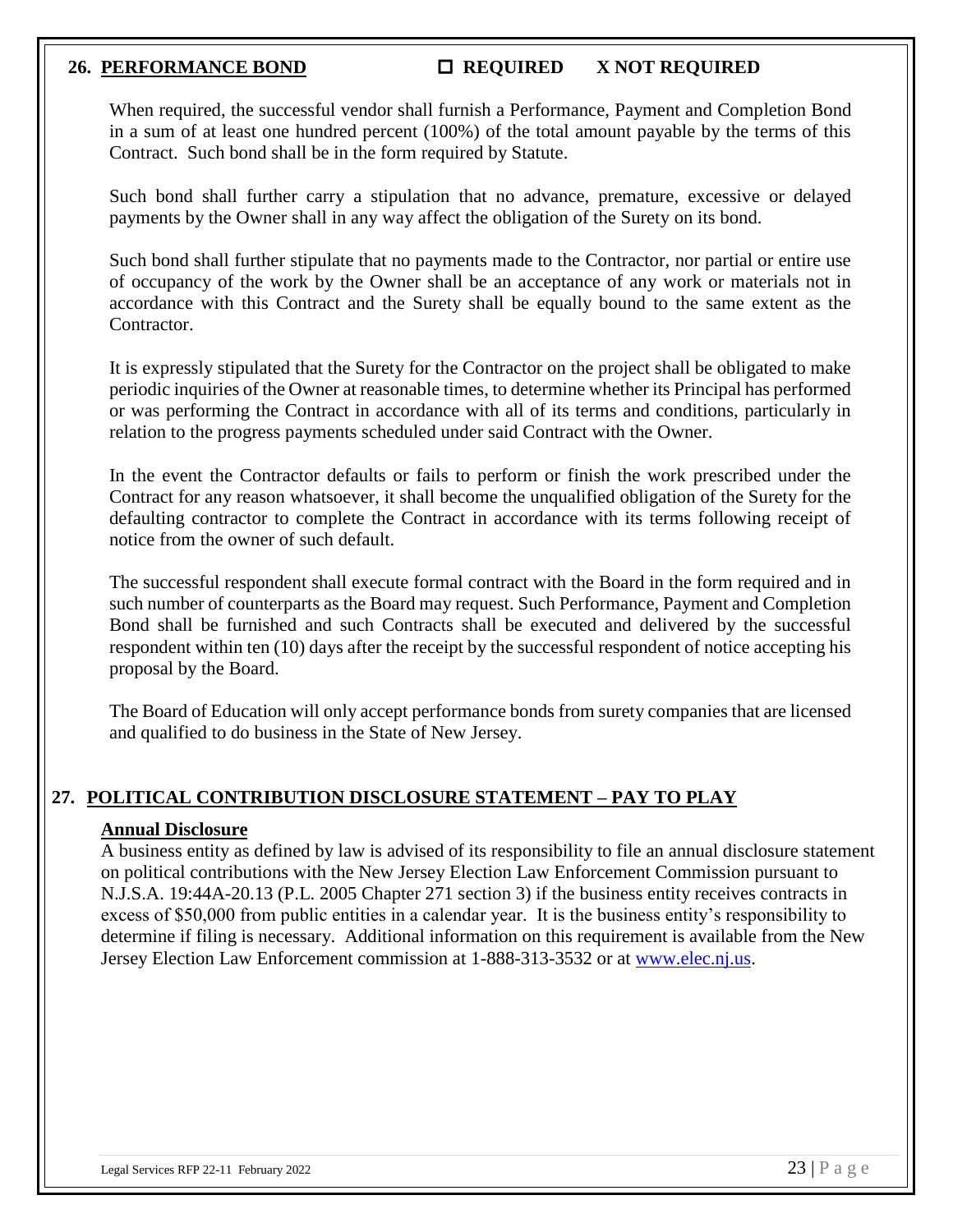#### **Chapter 271 Political Contribution Disclosure Form**

Business entities (excluding those that are not non-profit organizations) receiving contracts in access of \$17,500 from a board of education, are subject to the provisions of N.J.S.A. 19:44A-20.26. The law and rule provides that 10 days prior to the award of such a contract, the contractor shall disclose contributions to:

- any State, county, or municipal committee of a political party
- any legislative leadership committee\*
- any continuing political committee (a.k.a., political action committee)
- any candidate committee of a candidate for, or holder of, an elective office:

of the public entity awarding the contract

of that county in which that public entity is located

of another public entity within that county

or of a legislative district in which that public entity is located or, when the public entity is a county, of any legislative district which includes all or part of the county.

The disclosure must list reportable contributions to any of the committees that exceed \$300 per election cycle that were made during the 12 months prior to award of the contract. See N.J.S.A. 19:44A-8 and 19:44A-16 for more details on reportable contributions.

The Board of Education has provided a Chapter 271 Political Contribution Disclosure Form within the specifications package for use by the business entity. The Board has also provided a list of agencies to assist the contractor. The enclosed list of agencies is provided to assist the contractor in identifying those public agencies whose elected official and/or candidate campaign committees are affected by the disclosure requirement. It is the contractor's responsibility to identify the specific committees to which contributions may have been made and need to be disclosed. The disclosed information may exceed the minimum requirement.

The enclosed Chapter 271 Political Contribution Disclosure form, a content-consistent facsimile, or an electronic data file containing the required details (along with a signed cover sheet) may be used as the contractor's submission and may be disclosed to the public under the Open Public Records Act.

Pursuant to N.J.S.A. 19:44A-20.26 (a), all business entities shall submit a completed and signed Chapter 271 Political Contribution Disclosure Form with their proposal.

#### **28. POLITICAL CONTRIIBUTIONS/AWARDS**

Pursuant to N.J.A.C. 6A:23A-6.3 (a) (1-4) please note the following:

• Award of Contract -- Reportable Contributions -- N.J.A.C. 6A:23A-6.3 (a) (1)

"No board of education will vote upon or award any contract in the amount of \$17,500 or greater to any business entity which has made a contribution reportable by the recipient under P.L.1973, c83 (codified at N.J.S.A. 19:44A-1 et seq.) to a member of the board of education during the preceding one-year period.

• Contributions During Term of Contract – Prohibited -- N.J.A.C. 6A:23A-6.3 (a) (2-3)

"Contributions reportable by the recipient under P.L. 1973, c83 (codified at N.J.S.A. 19:44A-1 et seq.) to any member of the school board from any business entity doing business with the school district are prohibited during the term of the contract."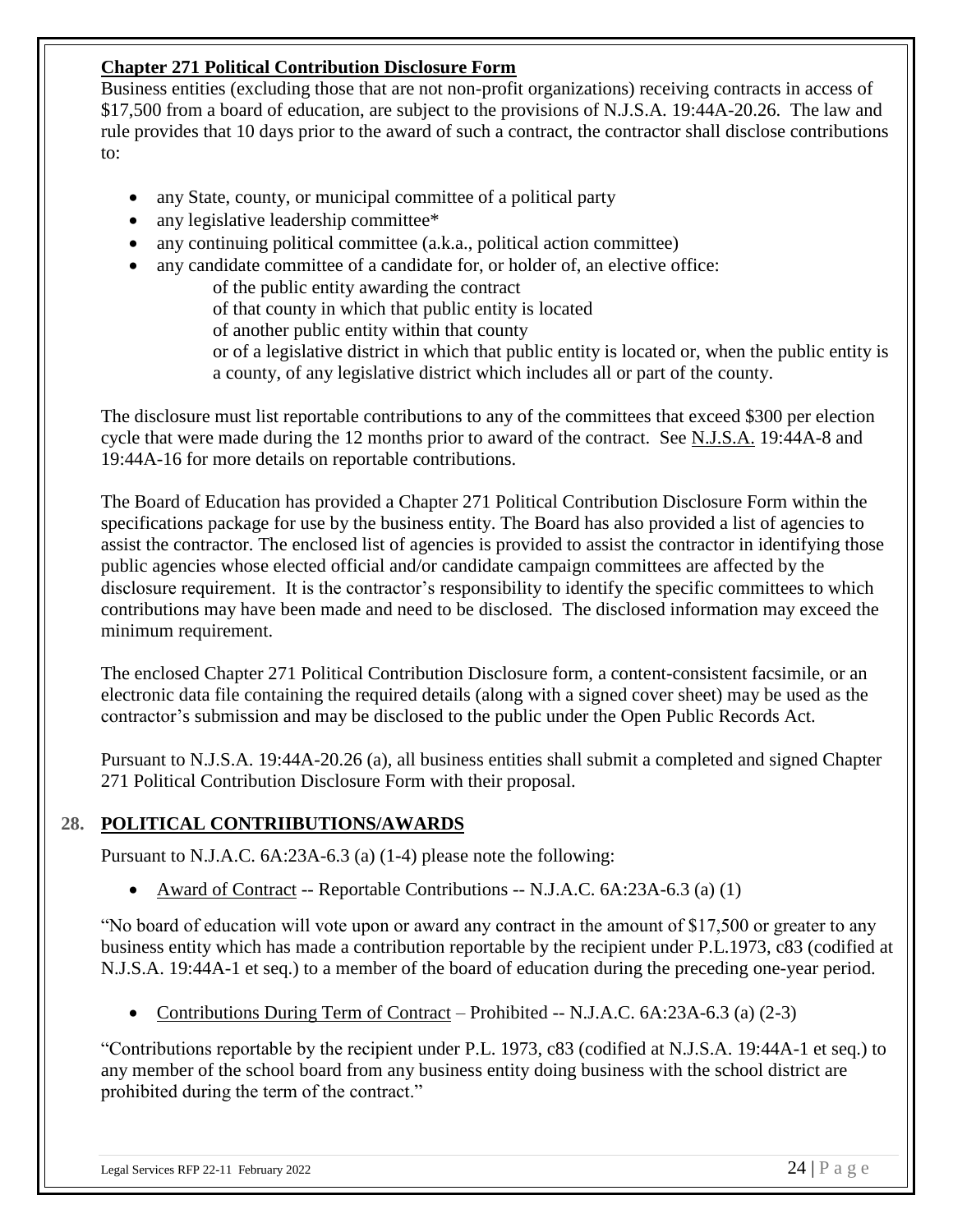"When a business entity referred in 4.1(e) is a natural person, contribution by that person's spouse or child that resides therewith, shall be deemed to be a contribution by the business entity. When a business entity is other than a natural person, a contribution by any person or other business entity having an interest therein shall be deemed to be a contribution by the business entity."

• Chapter 271 Political Contribution Disclosure Form – Required -- N.J.A.C. 6A:23A-6.3 (a) (4)

All business entities shall submit with their bid/proposal package a completed and signed Chapter 271 Political Contribution Disclosure Form. The Chapter 271 form will be reviewed by the Board to determine whether the business entity is in compliance with the aforementioned N.J.A.C. 6A:23A-6.3 (a) (2) Award of Contract.

**The Chapter 271 Political Contribution Disclosure form shall be submitted with the response to the bid/proposal. Failure to provide the completed and signed form may be cause for disqualification of the bid/proposal.**

#### **29. PRE-EMPLOYMENT REQUIREMENTS--CONTRACTED SERVICE PROVIDERS**

When applicable, all contracted service providers, whose employees have regular contact with students, shall comply with the Pre-Employment Requirements in accordance with New Jersey P.L. 2018 c.5, N.J.S.A. 18A:6-7.6 et seq. Contracted service providers are to review the following New Jersey Department of Education—Pre-Employment Resource P.L. 2018 c.5 link below for guidance and compliance procedures.

<https://www.nj.gov/education/crimhist/preemployment/>

#### **30. PRESENTATION AND INTERVIEWS—Negotiations Not Permitted**

The Board of Education may at its option, require providers of its choice to attend interviews and make presentations to district officials. This process may only take place after proposals have been opened and reviewed and prior to the completion of the evaluation**.** Under no circumstances shall the provisions of the proposal be subject to negotiation—N.J.S.A. 18A:18A-4.5 (b).

#### 31. **PRE-SUBMISSION OF PROPOSAL MEETING □ SCHEDULED X NOT SCHEDULED**

The Board of Education will hold a pre-submission of proposal meeting on

*DATE TIME LOCATION*

The purpose of this meeting is to review all legal and technical requirements of the proposal. Respondents are encouraged to attend this meeting. Addenda to the proposal may be issued as a result of the meeting.

*\_\_\_\_\_\_\_\_\_\_\_\_\_\_ \_\_\_\_\_\_\_\_\_\_\_\_\_\_\_\_\_ \_\_\_\_\_\_\_\_\_\_\_\_\_\_\_\_\_\_\_\_\_\_\_\_\_\_\_\_\_\_\_\_\_*

#### **32. RESPONDENT'S RESPONSIBILITY FOR PROPOSAL SUBMITTAL**

It is the responsibility of the respondent to ensure that their proposal is presented to the Office of the School Business Administrator/Board Secretary and officially received before the advertised date and time of the proposal. It is understood and agreed upon that any person in the Board of Education will be absolved from responsibility for the premature opening of any proposal not properly labeled and sealed.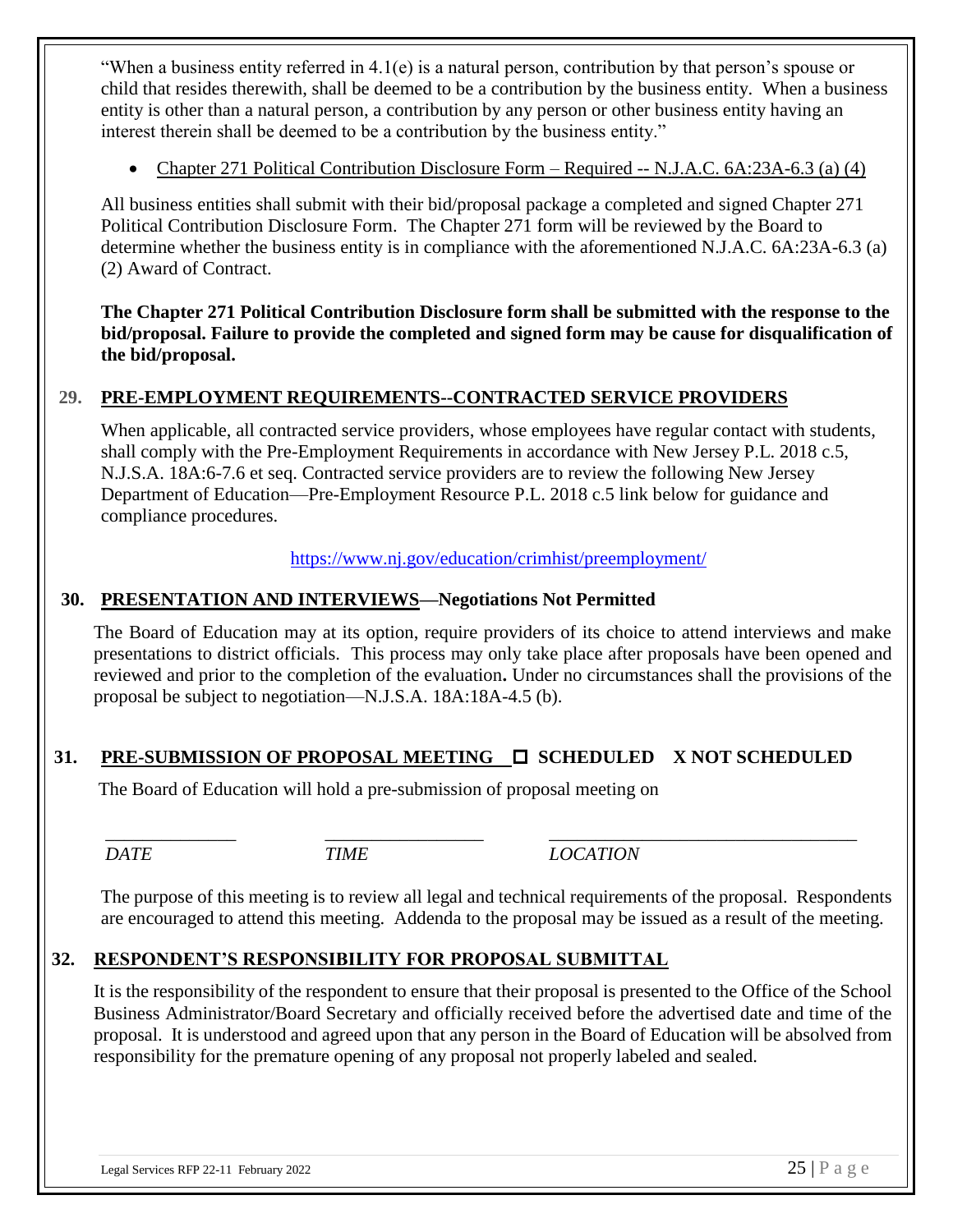#### **33. RIGHT TO KNOW LAW**

All potentially hazardous materials or substances must be properly labeled in full accordance with the New Jersey Worker and Community Right to Know Law - N.J.S.A. 34:5A-1 et seq. All contractors or vendors who need additional information about the New Jersey Right to Know Law are to contact the:

> New Jersey Department of Health Workplace, Health and Safety Right to Know UNIT CN368 Trenton, New Jersey 08625-0368

#### **34. STATEMENT OF OWNERSHIP**

No business organization, regardless of form of ownership, shall be awarded any contract for the performance of any work or the furnishing of any goods and services, unless, **prior to the receipt of the bid or accompanying the bid** of said business organization, bidders shall submit a statement setting forth the names and addresses of all persons and entities that own ten percent or more of its stock or interest of any type at all levels of ownership.

The included Statement of Ownership shall be completed and attached to the bid proposal. This requirement applies to all forms of business organizations, including, but not limited to, corporations and partnerships, publicly-owned corporations, limited partnerships, limited liability corporations, limited liability partnerships, sole proprietorship, and Subchapter S corporations**. Failure to submit a disclosure document shall result in rejection of the bid as it cannot be remedied after bids have been opened.** 

Not-for-profit entities should fill in their name, check the not-for-profit box, and certify the form. No other information is required.

#### **35. SUBCONTRACTING; ASSIGNMENT OF CONTRACT**

Contractors, service providers, and all vendors with whom the Board of Education has an executed contract may not subcontract any part of any work done or assign any part of a contract for goods or services for the Board without first receiving written permission from the School Business Administrator.

Contractors, service providers, and vendors using subcontractors assume all responsibility for work performed by subcontractors. The Board Business Office may require the following documents to be secured from all approved subcontractors:

- **Exercise** Insurance Certificate as outlined in the proposal specifications;
- Affirmative Action Evidence as outlined in the proposal specifications;
- New Jersey Business Registration Certificate; and
- Other documents as may be required by the Board of Education.

In cases of subcontracting, the Board of Education shall only pay the prime contractor. It is the sole responsibility of the prime contractor to ensure that all subcontractors are paid. The Board of Education shall not be responsible for payments to subcontractors and shall be held harmless against any or all claims generated against prime contractors for non-payment to subcontractors.

Transportation carriers hired by the vendor to deliver goods and materials are not considered to be subcontractors.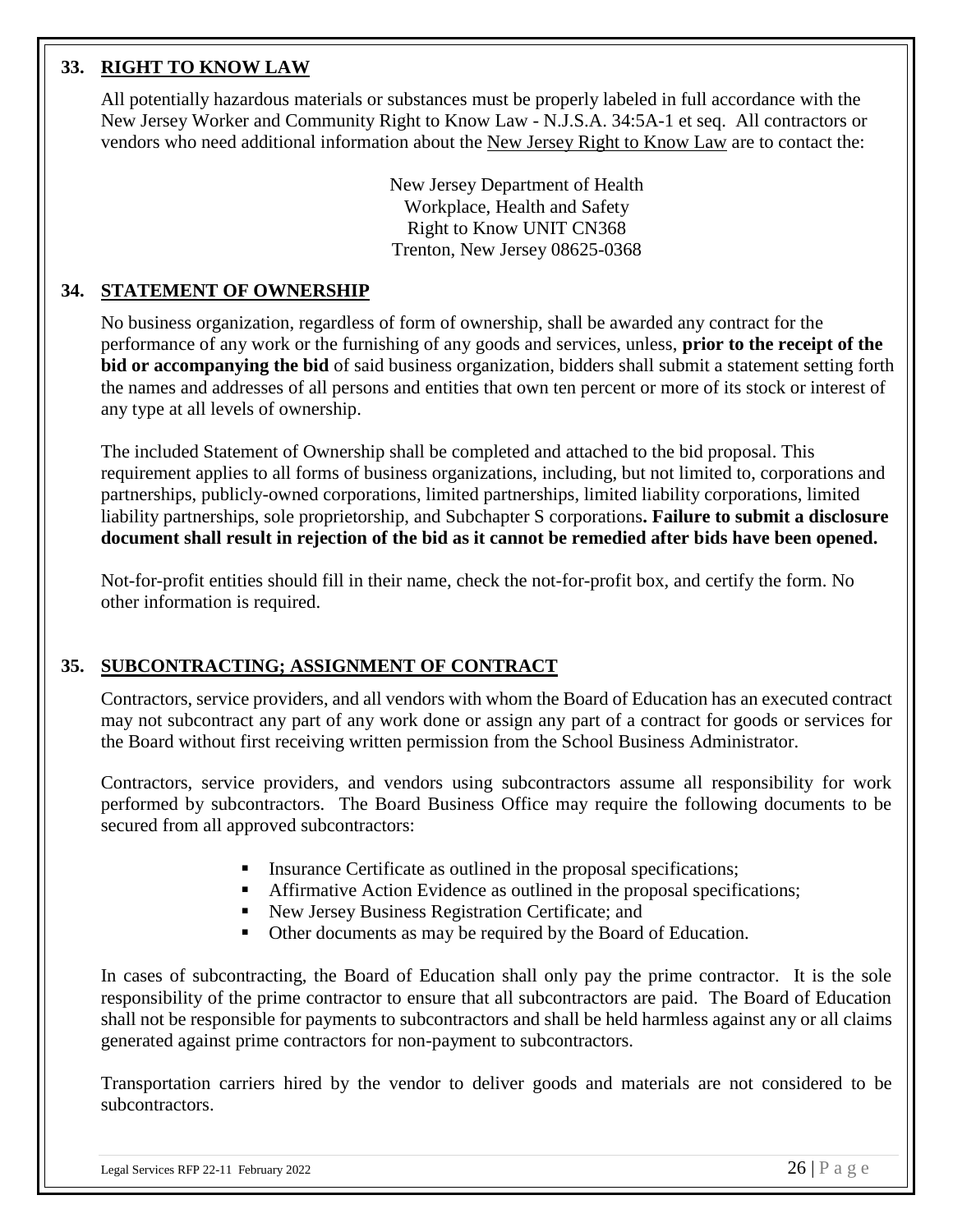#### **36. TAXES**

As a New Jersey governmental entity, the Board of Education is exempt from the requirements under New Jersey state sales and use tax (N.J.S.A. 54:32B-1 et. seq.), and does not pay any sales or use taxes. Respondents should note that they are expected to comply with the provisions of said statute and the rules and regulations promulgated thereto to qualify them for examinations and reference to any and all labor, services, materials and supplies furnished to the Board of Education. Contractors may not use the Board's tax exempt status to purchase supplies, materials, service or equipment.

A contractor may qualify for a New Jersey Sales Tax Exemption on the purchase of materials, supplies and services when these purchases are used exclusively to fulfill the terms and conditions of the contract with the Board of Education. All contractors are referred to the New Jersey Division of Taxation–Tax Bulletin S&U-3 for guidance. Again, contractors are not permitted to use the Board's tax identification number to purchase supplies, materials, services of equipment.

#### **37. TERMINATION OF CONTRACT**

If the Board determines that the contractor has failed to comply with the terms and conditions of the proposal upon which the issuance of the contract is based or that the contractor has failed to perform said service, duties and or responsibilities in a timely, proper, professional and/or efficient manner, then the Board shall have the authority to terminate the contract upon written notice setting forth the reason for termination and effective date of termination.

Termination by the Board of the contract does not absolve the contractor from potential liability for damages caused by the District by the contractor's breach of this agreement. The Board may withhold payment due the contractor and apply the same towards damages once established. The Board will act diligently in accordance with governing statutes to mitigate damages. Damages may include the additional cost of procuring said services or goods from other sources.

The contractor further agrees to indemnify and hold the District harmless from any liability to subcontractors or suppliers concerning work performed or goods provided arising out of the lawful termination of this agreement.

#### **38. WITHDRAWAL OF PROPOSALS**

#### Before The Proposal Opening

The School Business Administrator may consider a written request from a respondent to withdraw a proposal if the written request is received by the School Business Administrator before the advertised time of the proposal opening. Any respondent who has been granted permission by the School Business Administrator to have his/her proposal withdrawn cannot re-submit a proposal for the same advertised proposal project. That respondent shall also be disqualified from future proposals on the same project if the project is re-advertised.

#### After The Proposal Opening

The Board of Education may consider a written request from a respondent to withdraw a proposal, if the written request is received by the School Business Administrator within five (5) business days after the proposal opening. A request to withdraw a proposal after the specified number of days will not be honored.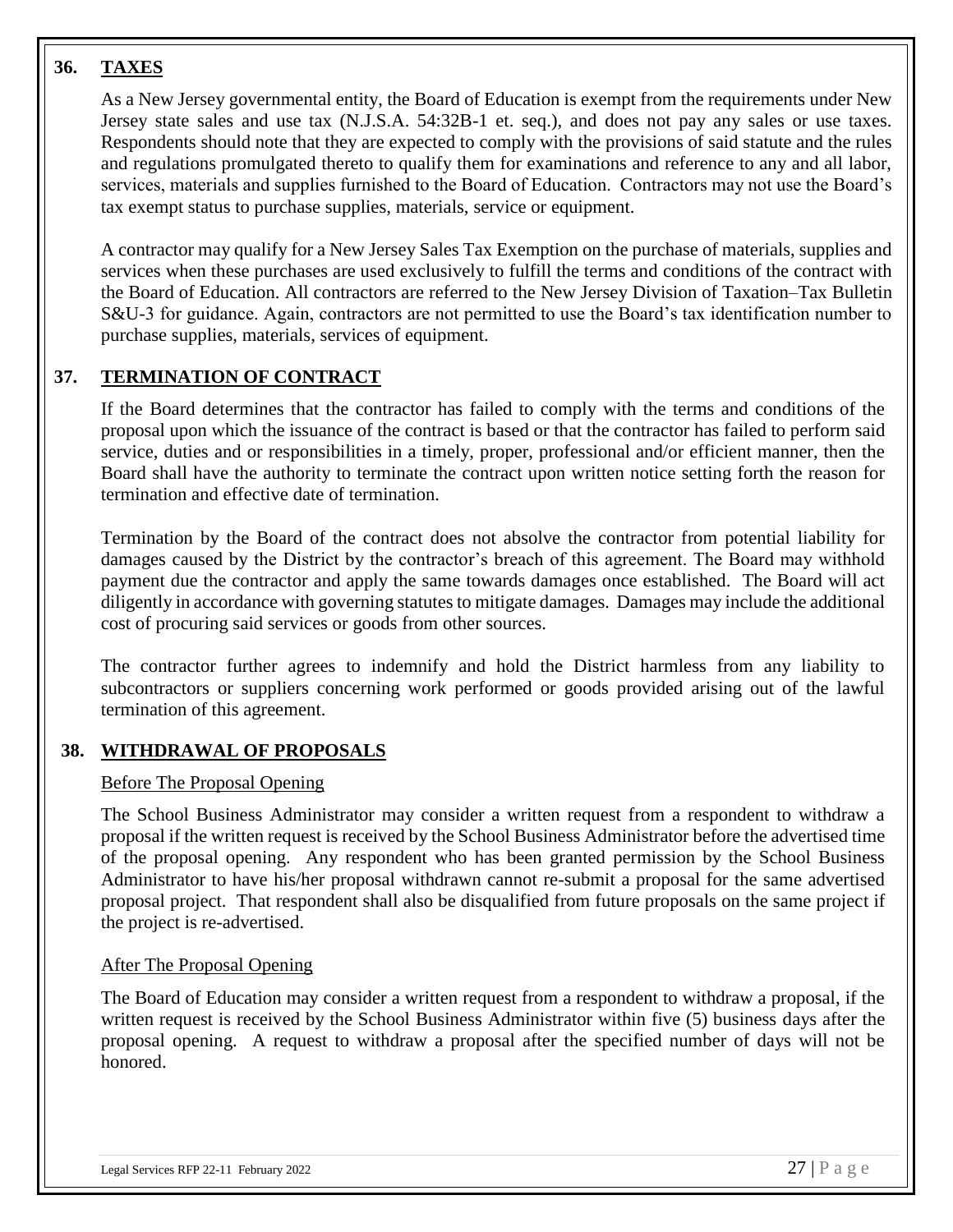The contractor/vendor who wishes to withdraw a proposal must provide a certification supported by written factual evidence that an error or omission was made by the contractor and that the error or omission was a substantial computational error or an unintentional omission or both.

The request to withdraw a proposal after the proposal opening may be reviewed by the School Business Administrator, the Director of Facilities, other interested administrators' and the Architect of Record for the project (if necessary) and/or the Board Attorney and a recommendation will be made to the Board of Education. If the Board of Education grants permission to have the proposal withdrawn the contractor/vendor shall be disqualified from quoting on the same project if the project is re-advertised. If the contractor/vendor fails to meet the burden of proof to have the proposal withdrawn, the request to withdraw the proposal will be denied and if the contractor/vendor fails to execute the contract the bid guarantee will be forfeited and become property of the Board of Education.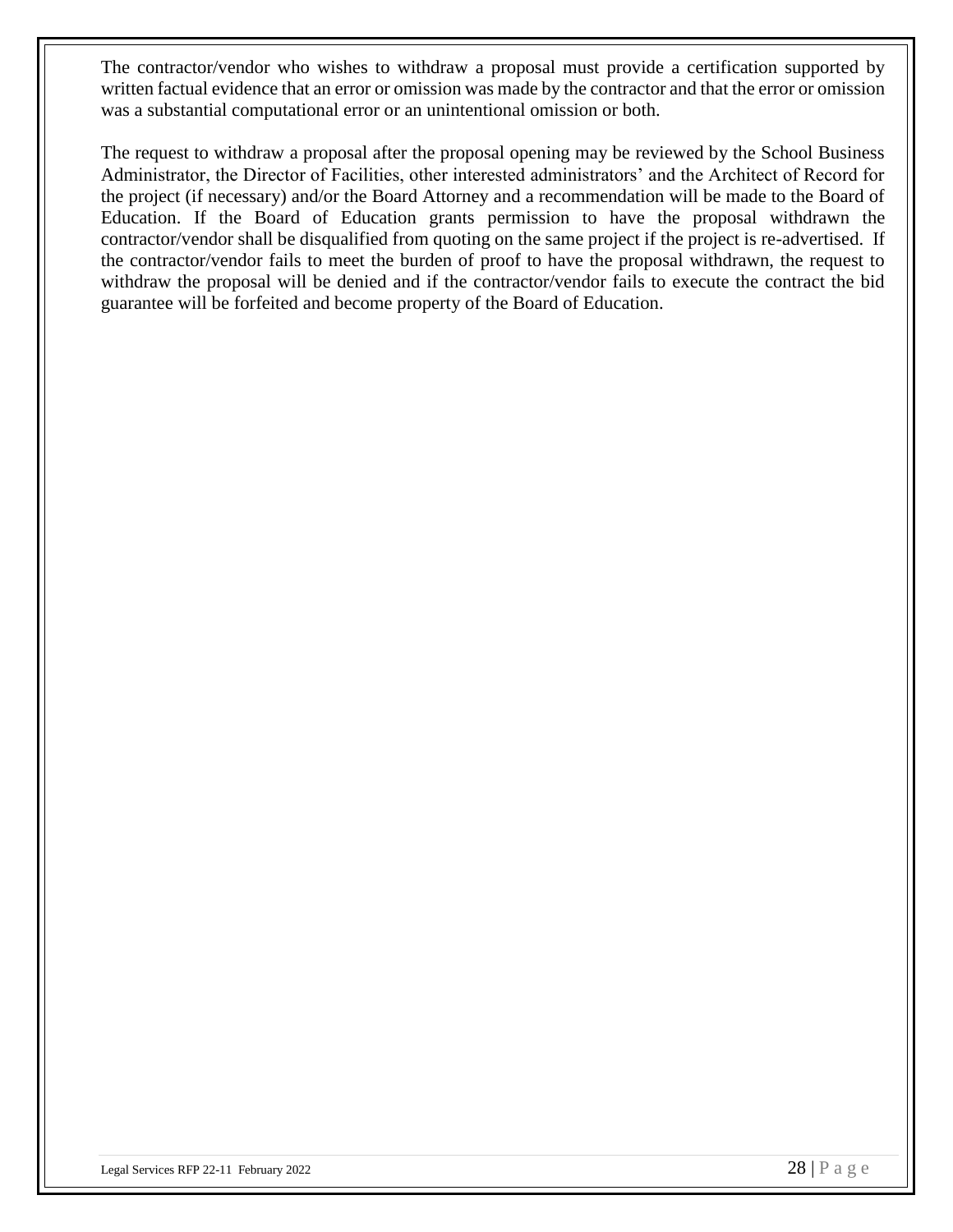**FRANKLIN TOWNSHIP BOARD OF EDUCATION**

# **Request for Proposal RFP**

# **PROPOSAL DOCUMENTS REQUIRED DOCUMENTATION**

All documents in this section shall be completed, signed and submitted with the proposal package. Failure to submit the proposal documents and other documents so specified may be cause to reject the proposal for being non-responsive (N.J.S.A. 18A:18A-2(y)).

> *Lori A. Tirone School Business Administrator/Board Secretary*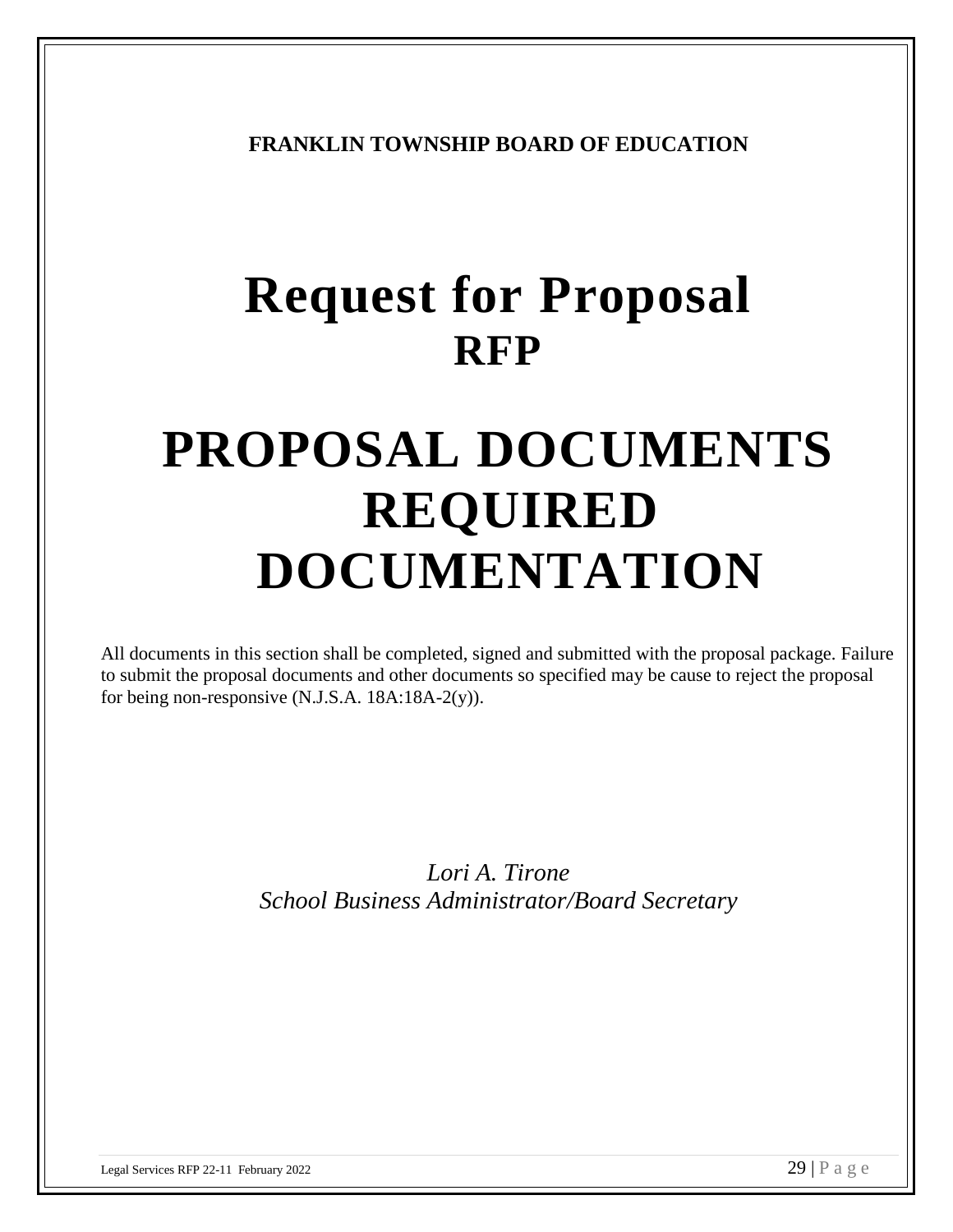|                                   |                                                                                                                                                                                                                                             | To be completed, signed below & returned with proposal. |                |
|-----------------------------------|---------------------------------------------------------------------------------------------------------------------------------------------------------------------------------------------------------------------------------------------|---------------------------------------------------------|----------------|
|                                   |                                                                                                                                                                                                                                             | <b>ACKNOWLEDGEMENT OF ADDENDA</b>                       |                |
| RFP 22-11                         |                                                                                                                                                                                                                                             | Proposal Date: Thursday, February 24, 2022              |                |
| and issuing dates of the Addenda. | The Respondent acknowledges receipt of the hereinafter enumerated Addenda which have been issued during period of<br>bidding and agrees that said Addenda shall become a part of this contract. The respondent shall list below the numbers |                                                         |                |
|                                   | <b>ADDENDA NO.</b>                                                                                                                                                                                                                          | <b>ISSUING DATES</b>                                    |                |
|                                   | the contract of the contract of the contract of the contract of the contract of                                                                                                                                                             |                                                         |                |
|                                   | <u> 1989 - Andrea Andrew Maria (b. 1989)</u><br><u> 1980 - Jan Stein Stein, fransk politik (f. 1918)</u>                                                                                                                                    | <u> 1989 - Johann Stoff, Amerikaansk politiker (</u>    |                |
|                                   |                                                                                                                                                                                                                                             |                                                         |                |
| $\square$ No Addenda Received     |                                                                                                                                                                                                                                             |                                                         |                |
|                                   |                                                                                                                                                                                                                                             |                                                         |                |
|                                   |                                                                                                                                                                                                                                             |                                                         |                |
|                                   |                                                                                                                                                                                                                                             |                                                         |                |
|                                   |                                                                                                                                                                                                                                             |                                                         |                |
|                                   |                                                                                                                                                                                                                                             |                                                         |                |
|                                   |                                                                                                                                                                                                                                             |                                                         |                |
|                                   |                                                                                                                                                                                                                                             |                                                         |                |
|                                   |                                                                                                                                                                                                                                             |                                                         |                |
|                                   |                                                                                                                                                                                                                                             |                                                         |                |
|                                   |                                                                                                                                                                                                                                             |                                                         |                |
|                                   |                                                                                                                                                                                                                                             |                                                         |                |
|                                   |                                                                                                                                                                                                                                             |                                                         |                |
|                                   | Legal Services RFP 22-11 February 2022                                                                                                                                                                                                      |                                                         | $30$   P a g e |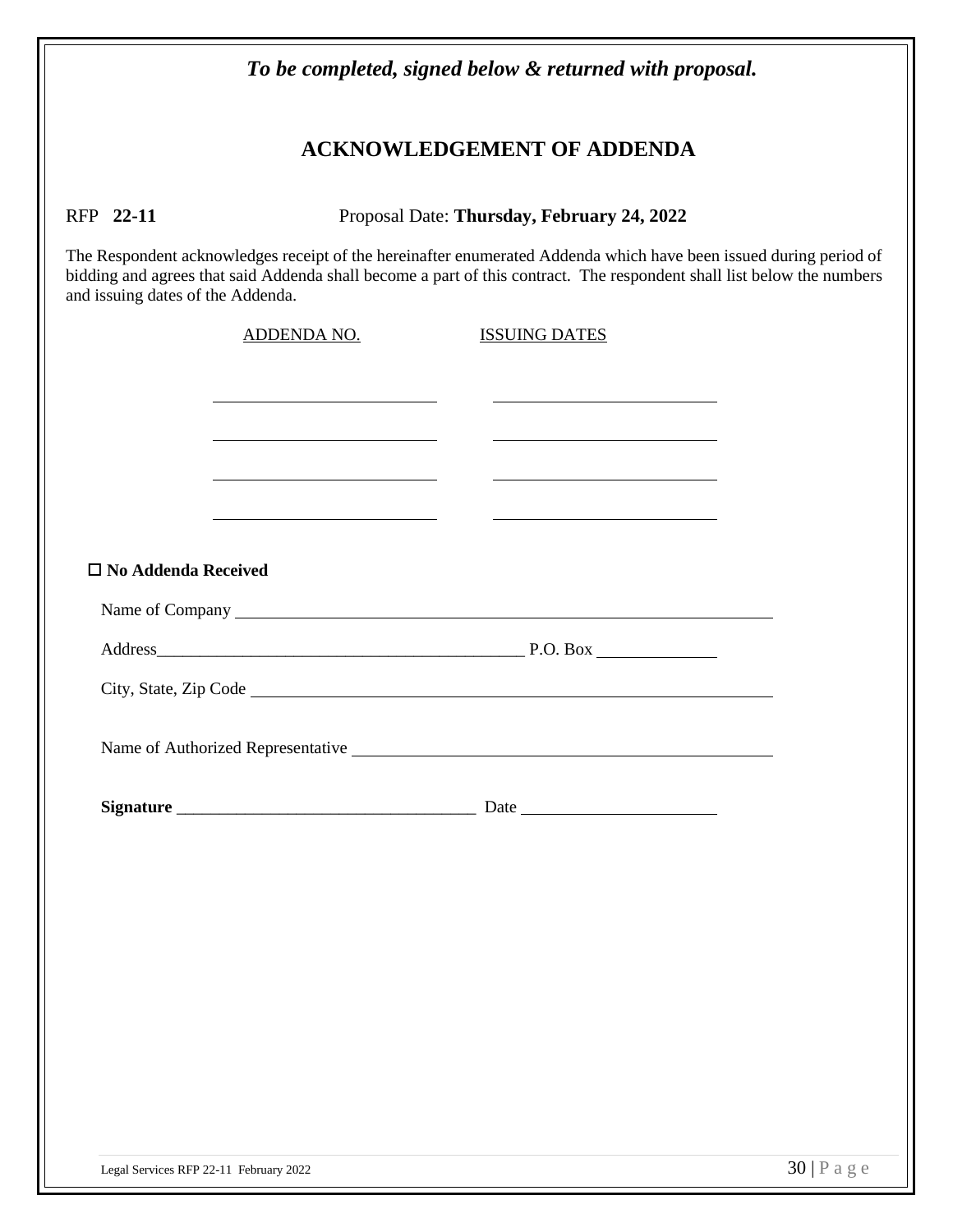#### **AFFIRMATIVE ACTION QUESTIONNAIRE**

**RFP 22-11 Date: Thursday, February 24, 2022**

This form is to be completed and returned with the proposal. However, the Board will accept in lieu of this Questionnaire, a current Affirmative Action Evidence—Certificate of Employee Information Report

1. Our company has a federal Affirmative Action Plan approval.  $\Box$  Yes  $\Box$  No

If yes, please attach a copy of the plan to this questionnaire.

2. Our company has a N.J. State Certificate of Employee Information Report  $\Box$  Yes  $\Box$  No

*If yes*, please attach a copy of the certificate to this questionnaire.

3. If you answered *"NO"* to both questions No. 1 and 2, you must apply for an Affirmative Action Employee Information Report – Form AA302.

Please visit the New Jersey Department of Treasury website for the Division of Public Contracts Equal Employment Opportunity Compliance: [NJ](http://www.state.nj.us/treasury/contract%20compliance/) Department of Treasury Contract Compliance (state.nj.us)

- Click on "AA 302 Employee Information Report"
- Complete and submit the form with the appropriate payment to:

Department of Treasury Division of Purchase and Property Contract Compliance and Audit Unit

The complete mailing address may be found on the Instructions page of Form AA-302 All fees for this application are to be paid directly to the State of New Jersey. A copy of the Employee Information Report and a copy of the check shall be submitted to the Board of Education prior to the execution or award of contract.

I certify that the above information is correct to the best of my knowledge.

| Signature                                                                                                                                                                                                                     |                      |
|-------------------------------------------------------------------------------------------------------------------------------------------------------------------------------------------------------------------------------|----------------------|
|                                                                                                                                                                                                                               |                      |
|                                                                                                                                                                                                                               |                      |
| Address experiences and the set of the set of the set of the set of the set of the set of the set of the set of the set of the set of the set of the set of the set of the set of the set of the set of the set of the set of |                      |
| City, State, Zip                                                                                                                                                                                                              |                      |
|                                                                                                                                                                                                                               |                      |
|                                                                                                                                                                                                                               | $\sim$ $\sim$ $\sim$ |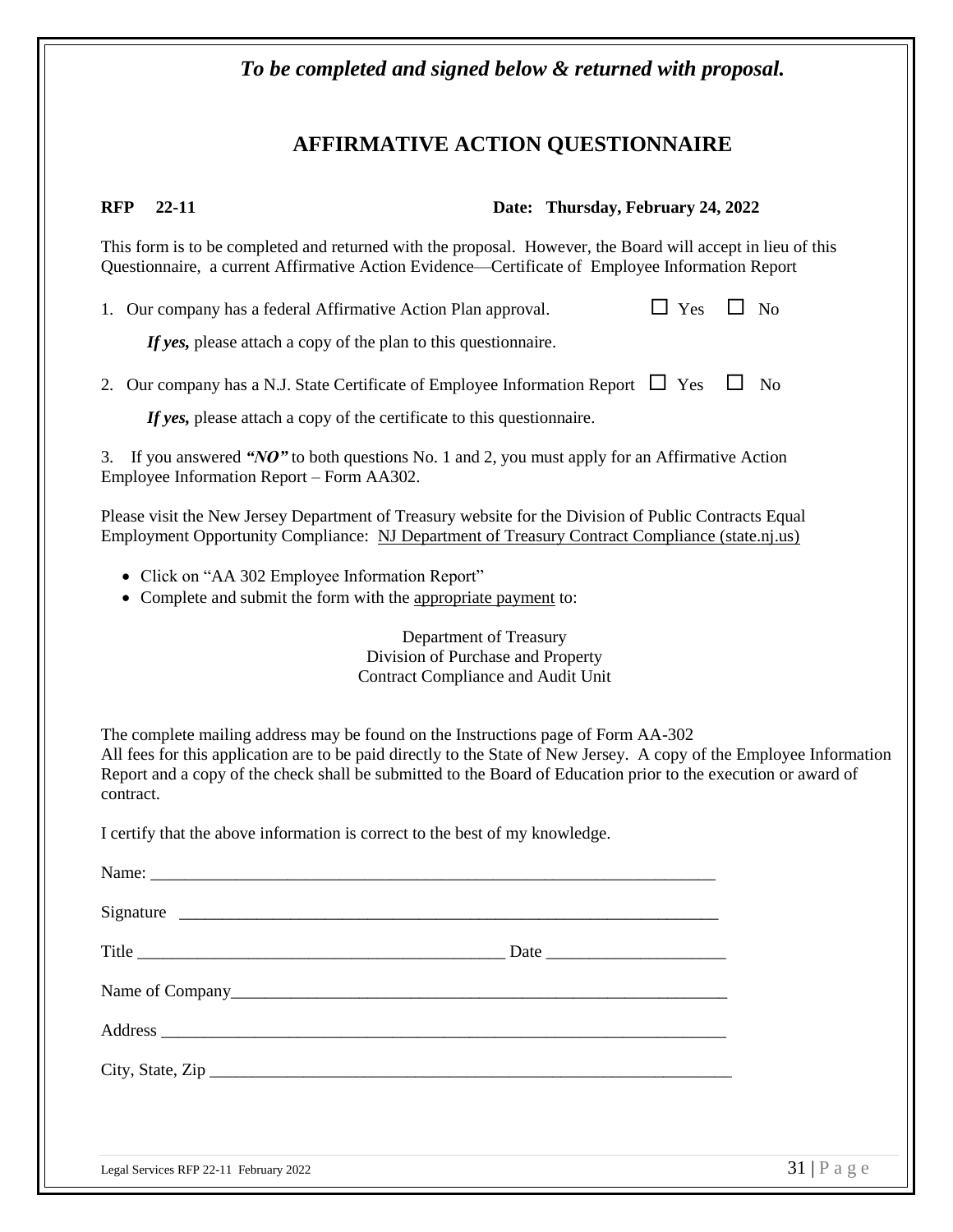#### *To be completed, signed below & returned with proposal.*

### **ASSURANCE OF COMPLIANCE**

#### **Contact with Students**

There may be times during the performance of this contract, where a contracted service provider may come in contact with students of the school district. The district fully understands its obligation to provide all students and staff members, a safe educational environment. To this end, the district is requiring all respondents to sign a statement of Assurance of Compliance, acknowledging the respondent's understanding of the below listed requirements and further acknowledging the respondent's assurance of compliance with those listed requirements.

#### **Anti-Bullying Reporting--Requirement**

When applicable, the contracted service provider shall comply with all applicable provisions of the New Jersey Anti-Bullying Bill of Rights Act—N.J.S.A. 18A:37-13.1 et seq., all applicable code and regulations, and the Anti-Bullying Policy of the Board of Education. In accordance with N.J.A.C. 6A:16- 7.7 (c), a contracted service provider, who has witnessed, or has reliable information that a student has been subject to harassment, intimidation, or bullying shall immediately report the incident to any school administrator or safe schools resource officer, or the School Business Administrator/Board Secretary.

#### **Criminal History Background Checks—N.J.S.A. 18A:6-7.1--Requirement**

When applicable, the contracted service provider, shall provide to the school district prior to commencement of contract, evidence or proof that each employee assigned to provide services and whose position involves **regular contact** with students, has had a criminal history background check, and furthermore, that said background check indicates that no criminal history record information exists on file for that worker. Failure to provide a proof of criminal history background check for any employee coming in regular contact with students, prior to commencement of contact, may be cause for breach of contract. Reference NJDOE Broadcast 9/9/19

#### **Pre-Employment Requirements**

When applicable, all contracted service providers, whose employees have **regular contact with students**, shall comply with the Pre-Employment Requirements in accordance with New Jersey P.L. 2018 c.5, N.J.S.A. 18A:6-7.6 et seq. Contracted service providers are to review the following New Jersey Department of Education, Office of Student Protection—Pre-Employment Resource P.L. 2018 c.5 link below for guidance and compliance procedures.

#### <https://www.nj.gov/education/crimhist/preemployment/>

| Name of Authorized Representative Learning and Security and Security and Security and Security and Security and Security and Security and Security and Security and Security and Security and Security and Security and Securi |                                 |
|--------------------------------------------------------------------------------------------------------------------------------------------------------------------------------------------------------------------------------|---------------------------------|
|                                                                                                                                                                                                                                |                                 |
|                                                                                                                                                                                                                                |                                 |
|                                                                                                                                                                                                                                |                                 |
|                                                                                                                                                                                                                                |                                 |
| Legal Services RFP 22-11 February 2022                                                                                                                                                                                         | $32   P \text{ a } g \text{ e}$ |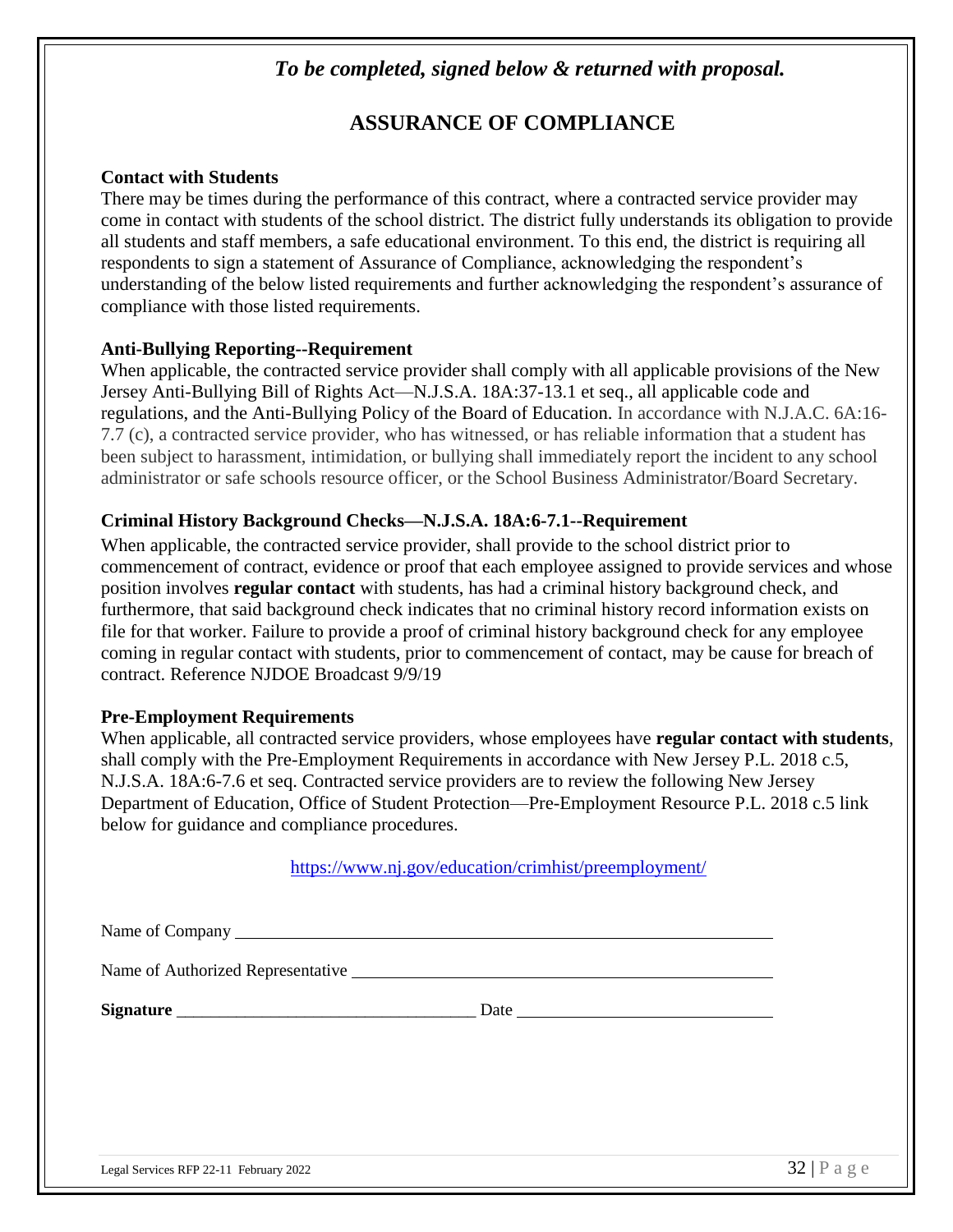#### *To be completed, signed below & returned with proposal.*

#### **FRANKLIN TOWNSHIP BOARD OF EDUCATION**

#### **Chapter 271 Political Contribution Disclosure Form (Contracts that Exceed \$17,500.00) Ref. N.J.S.A. 52:34-25**

The undersigned, being authorized and knowledgeable of the circumstances, does hereby certify that \_\_\_\_\_\_\_\_\_\_\_\_\_\_\_\_\_\_\_\_\_\_\_\_\_\_\_\_\_\_\_\_\_\_\_\_\_\_\_\_\_\_\_\_\_\_\_\_\_\_\_\_\_\_(Business Entity) has made the following **reportable** political contributions to any elected official, political candidate or any political committee as defined in N.J.S.A. 19:44-20.26 during the twelve (12) months preceding this award of contract:

#### **Reportable Contributions**

| Date of<br><b>Contribution</b> | <b>Amount of</b><br>Contribution | <b>Name of Recipient</b><br><b>Elected Official/</b><br><b>Committee/Candidate</b> | Name of<br>Contributor |
|--------------------------------|----------------------------------|------------------------------------------------------------------------------------|------------------------|
|                                |                                  |                                                                                    |                        |
|                                |                                  |                                                                                    |                        |
|                                |                                  |                                                                                    |                        |
|                                |                                  |                                                                                    |                        |
|                                |                                  |                                                                                    |                        |
|                                |                                  |                                                                                    |                        |
|                                |                                  |                                                                                    |                        |
|                                |                                  |                                                                                    |                        |
|                                |                                  |                                                                                    |                        |
|                                |                                  |                                                                                    |                        |

The Business Entity may attach additional pages if needed.

**No Reportable Contributions** (Please check (✓) if applicable.)

I certify that **I** certify that **I** certify that **I** certify made no reportable contributions to any elected official, political candidate or any political committee as defined in N.J.S.A. 19:44-20.26.

#### **Certification**

I certify, that the information provided above is in full compliance with Public Law 2005—Chapter 271.

\_\_\_\_\_\_\_\_\_\_\_\_\_\_\_\_\_\_\_\_\_\_\_\_\_\_\_\_\_\_\_\_\_\_\_\_\_\_\_\_\_\_\_\_\_\_\_\_\_\_\_\_\_\_\_\_\_\_\_\_\_\_\_\_\_\_\_\_\_\_\_\_\_\_\_\_\_\_\_\_\_\_\_\_

Name of Authorized Agent \_\_\_\_\_\_\_\_\_\_\_\_\_\_\_\_\_\_\_\_\_\_\_\_\_\_\_\_\_\_\_\_\_\_\_\_\_\_\_\_\_\_\_\_\_\_\_\_\_\_\_\_\_\_\_\_\_\_\_\_

Legal Services RFP 22-11 February 2022  $\overline{33} \mid \text{Pa g e}$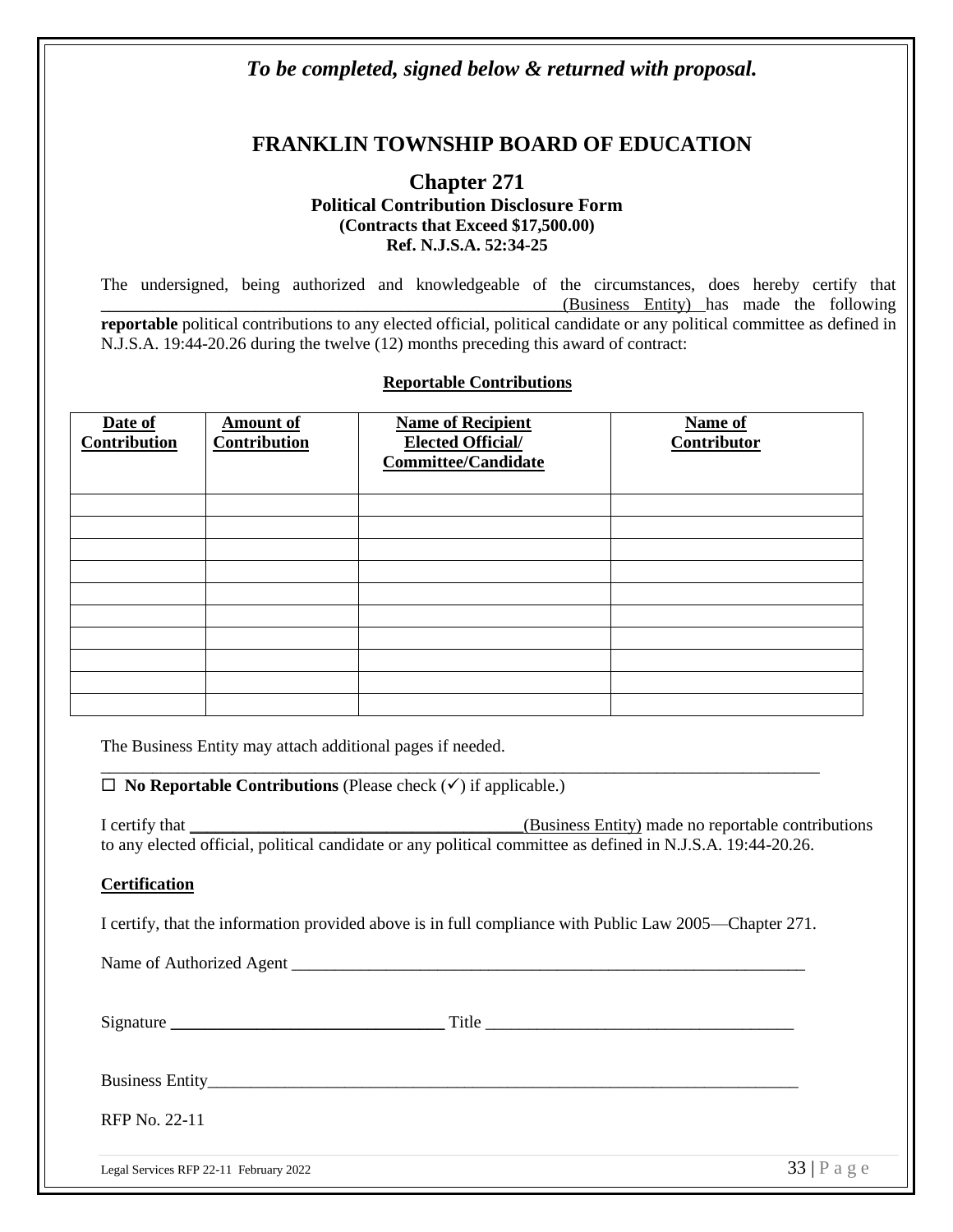#### C. 271 POLITICAL CONTRIBUTION DISCLOSURE FORM **Contractor Instructions**

Business entities (contractors) receiving contracts from a public agency that are NOT awarded pursuant to a "fair and open" process (defined at N.J.S.A. 19:44A-20.7) are subject to the provisions of P.L. 2005, c. 271, s.2 (N.J.S.A. 19:44A-20.26). This law provides that 10 days prior to the award of such a contract, the contractor shall disclose contributions to:

- any State, county, or municipal committee of a political party
- any legislative leadership committee\*
- any continuing political committee (a.k.a., political action committee)
- any candidate committee of a candidate for, or holder of, an elective office:
	- o of the public entity awarding the contract
	- o of that county in which that public entity is located
	- o of another public entity within that county
	- o or of a legislative district in which that public entity is located or, when the public entity is a county, of any legislative district which includes all or part of the county

The disclosure must list reportable contributions to any of the committees that exceed \$300 per election cycle that were made during the 12 months prior to award of the contract. See N.J.S.A. 19:44A-8 and 19:44A-16 for more details on reportable contributions.

N.J.S.A. 19:44A-20.26 itemizes the parties from whom contributions must be disclosed when a business entity is not a natural person. This includes the following:

- individuals with an "interest" ownership or control of more than 10% of the profits or assets of a business entity or 10% of the stock in the case of a business entity that is a corporation for profit
- all principals, partners, officers, or directors of the business entity or their spouses
- any subsidiaries directly or indirectly controlled by the business entity
- IRS Code Section 527 New Jersey based organizations, directly or indirectly controlled by the business entity and filing as continuing political committees, (PACs).

When the business entity is a natural person, "a contribution by that person's spouse or child, residing therewith, shall be deemed to be a contribution by the business entity." [N.J.S.A. 19:44A-20.26(b)] The contributor must be listed on the disclosure.

Any business entity that fails to comply with the disclosure provisions shall be subject to a fine imposed by ELEC in an amount to be determined by the Commission which may be based upon the amount that the business entity failed to report.

The enclosed list of agencies is provided to assist the contractor in identifying those public agencies whose elected official and/or candidate campaign committees are affected by the disclosure requirement. It is the contractor's responsibility to identify the specific committees to which contributions may have been made and need to be disclosed. The disclosed information may exceed the minimum requirement.

The enclosed form, a content-consistent facsimile, or an electronic data file containing the required details (along with a signed cover sheet) may be used as the contractor's submission and is disclosable to the public under the Open Public Records Act.

The contractor must also complete the attached Stockholder Disclosure Certification. This will assist the agency in meeting its obligations under the law. **NOTE: This section does not apply to Board of Education contracts.**

**<sup>1</sup>** N.J.S.A. 19:44A-3(s): "The term "legislative leadership committee" means a committee established, authorized to be established, or designated by the President of the Senate, the Minority Leader of the Senate, the Speaker of the General Assembly or the Minority Leader of the General Assembly pursuant to section 16 of P.L.1993, c.65 (C.19:44A-10.1) for the purpose of receiving contributions and making expenditures."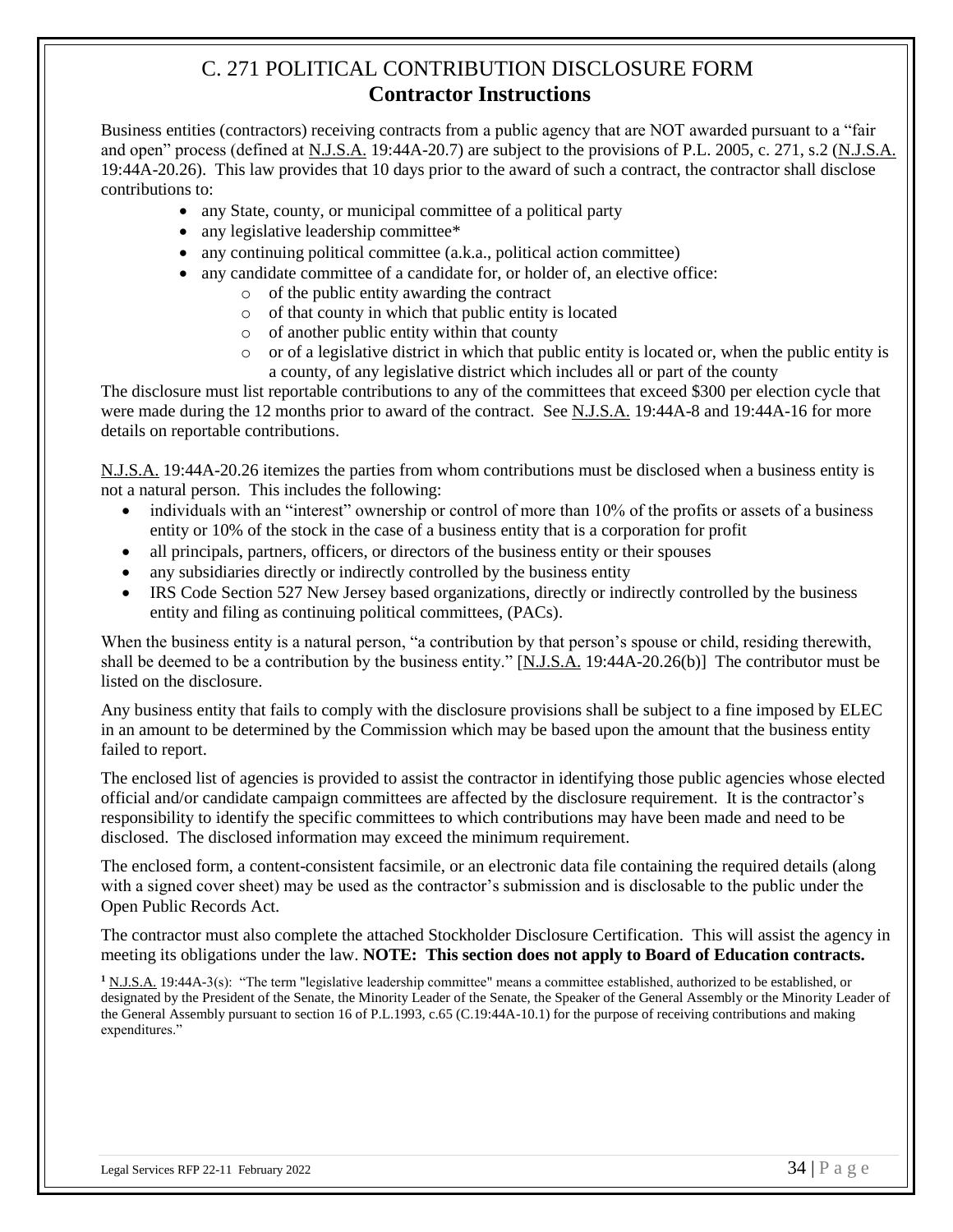**List of Agencies with Elected Officials Required for Political Contribution Disclosure N.J.S.A. 52:34-25**

## INSERT LIST OF AGENCIES WITH ELECTED OFFICIALS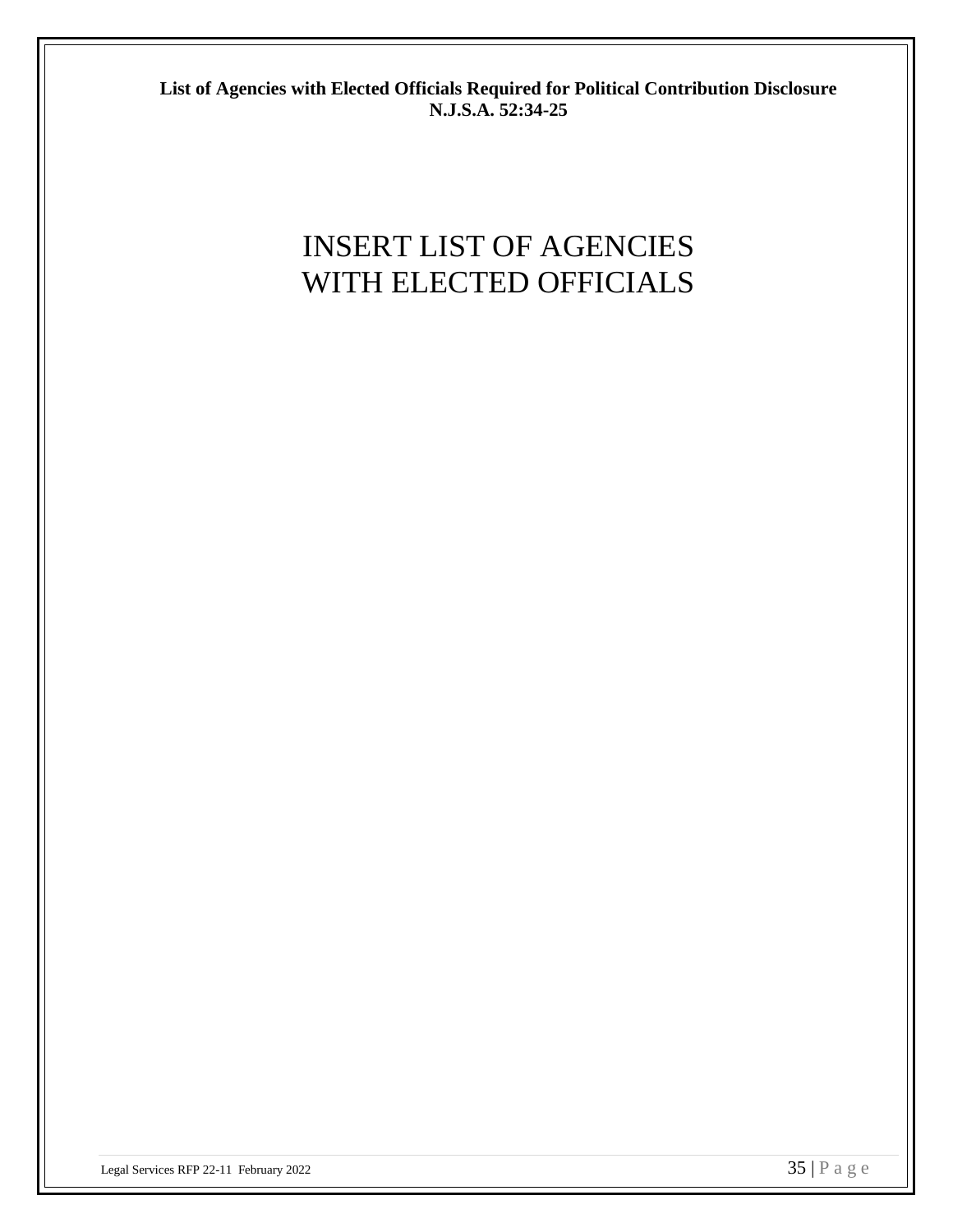#### **FRANKLIN TOWNSHIP BOARD OF EDUCATION DISCLOSURE OF INVESTMENT ACTIVITIES IN IRAN FORM**

#### **BID SOLICITATION/PROPOSAL TITLE\_\_\_\_\_\_\_\_\_\_\_\_\_\_\_\_\_\_\_\_\_\_\_\_\_\_\_\_\_\_\_\_\_\_\_\_\_\_\_\_\_\_\_\_\_\_\_ VENDOR/BIDDER NAME** \_\_\_\_\_\_

Pursuant to N.J.S.A. 52:32-57, et seq. (P.L. 2012, c.25 and P.L. 2021, c.4) any person or entity that submits a bid or proposal or otherwise proposes to enter into or renew a contract must certify that neither the person nor entity, nor any of its parents, subsidiaries, or affiliates, is identified on the New Jersey Department of the Treasury's Chapter 25 List as a person or entity engaged in investment activities in Iran. The Chapter 25 list is found on the Division's website at [https://www.state.nj.us/treasury/purchase/pdf/Chapter25List.pdf.](https://www.state.nj.us/treasury/purchase/pdf/Chapter25List.pdf) Vendors/Bidders must review this list prior to completing the below certification. If the Director of the Division of Purchase and Property finds a person or entity to be in violation of the law, s/he shall take action as may be appropriate and provided by law, rule or contract, including but not limited to, imposing sanctions, seeking compliance, recovering damages, declaring the party in default and seeking debarment or suspension of the party.

#### **CHECK THE APPROPRIATE BOX**

 I certify, pursuant to N.J.S.A. 52:32-57, et seq. (P.L. 2012, c.25 and P.L. 2021, c.4), that neither the Vendor/Bidder listed above nor any of its parents, subsidiaries, or affiliates is listed on the New Jersey Department of the Treasury's Chapter 25 List of entities determined to be engaged in prohibited activities in Iran. OR

 I am unable to certify as above because the Vendor/Bidder and/or one or more of its parents, subsidiaries, or affiliates is listed on the New Jersey Department of the Treasury's Chapter 25 List. I will provide a detailed, accurate and precise description of the activities of the Vendor/Bidder, or one of its parents, subsidiaries or affiliates, has engaged in regarding investment activities in Iran by completing the information requested below.

| Entity Engaged in Investment Activities      |  |
|----------------------------------------------|--|
| Relationship to Vendor/Bidder                |  |
| Description of Activities                    |  |
|                                              |  |
|                                              |  |
| Duration of Engagement                       |  |
| <b>Anticipated Cessation Date</b>            |  |
| <b>Attach Additional Sheets If Necessary</b> |  |

#### **CERTIFICATION**

I, the undersigned, certify that I am authorized to execute this certification on behalf of the Vendor/Bidder, that the foregoing information and any attachments hereto, to the best of my knowledge are true and complete. I acknowledge that the State of New Jersey is relying on the information contained herein, and that the Vendor/Bidder is under a continuing obligation from the date of this certification through the completion of any contract(s) with the State to notify the State in writing of any changes to the information contained herein; that I am aware that it is a criminal offense to make a false statement or misrepresentation in this certification. If I do so, I will be subject to criminal prosecution under the law, and it will constitute a material breach of my agreement(s) with the State, permitting the State to declare any contract(s) resulting from this certification void and unenforceable.

**Signature Date**

**Print Name and Title Version REV. 2.1 2021**

**This form is to be completed, certified and submitted prior to the award of contract.**

 $\overline{a}$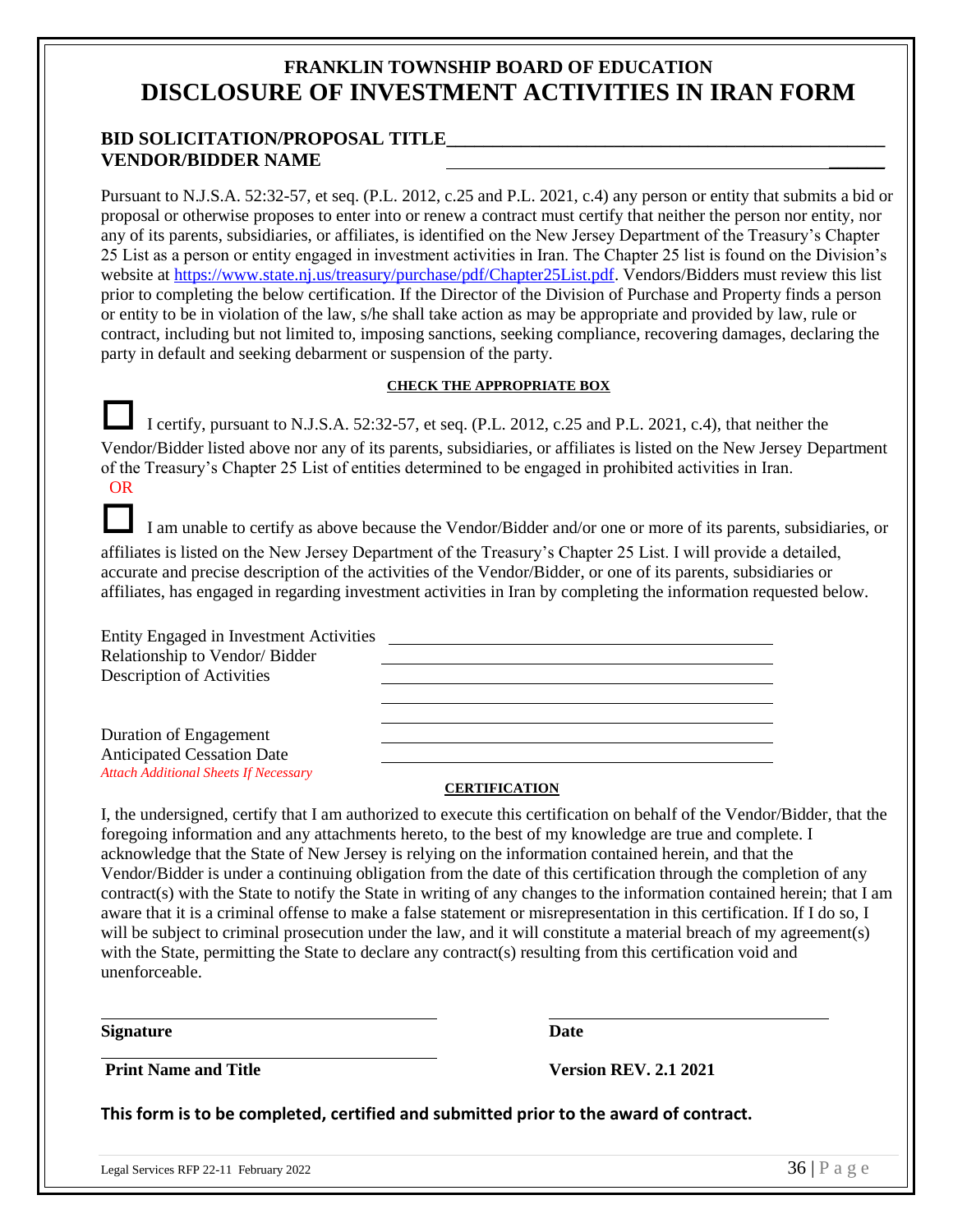|                                                                                                                     |       | <b>NON-COLLUSION AFFIDAVIT</b>    |                                                                                                                                                                                                                             |
|---------------------------------------------------------------------------------------------------------------------|-------|-----------------------------------|-----------------------------------------------------------------------------------------------------------------------------------------------------------------------------------------------------------------------------|
|                                                                                                                     |       | <b>LEGAL SERVICES</b>             |                                                                                                                                                                                                                             |
| RFP No. 22-11                                                                                                       |       |                                   | Proposal Date: Thursday, February 24, 2022                                                                                                                                                                                  |
|                                                                                                                     |       |                                   | $I, \underline{\hspace{2cm}}$ of the City of $\underline{\hspace{2cm}}$                                                                                                                                                     |
|                                                                                                                     |       |                                   |                                                                                                                                                                                                                             |
| of full age, being duly sworn according to law on my oath depose and say that:                                      |       |                                   |                                                                                                                                                                                                                             |
|                                                                                                                     |       |                                   |                                                                                                                                                                                                                             |
| I am Position in Company of                                                                                         |       |                                   |                                                                                                                                                                                                                             |
| for the said proposal.<br>bona fide employees of bona fide established commercial or selling agencies maintained by |       |                                   | I further warrant that no person or selling agency has been employed or retained to solicit or secure such<br>contract upon an agreement or understanding for a commission, percentage, brokerage or contingent fee, except |
|                                                                                                                     |       | (Print Name of Contractor/Vendor) |                                                                                                                                                                                                                             |
| Subscribed and sworn to:                                                                                            |       |                                   |                                                                                                                                                                                                                             |
|                                                                                                                     |       |                                   | (SIGNATURE OF CONTRACTOR/VENDOR)                                                                                                                                                                                            |
| before me this $\_\_\_\_$ day of $\_\_\_\_\_$ Month $\_\_\_\_\_\_\$ .                                               |       |                                   |                                                                                                                                                                                                                             |
|                                                                                                                     |       |                                   |                                                                                                                                                                                                                             |
|                                                                                                                     |       | Print Name of Notary Public       |                                                                                                                                                                                                                             |
|                                                                                                                     |       |                                   |                                                                                                                                                                                                                             |
|                                                                                                                     | Month | Day                               | Year                                                                                                                                                                                                                        |
|                                                                                                                     |       |                                   | <b>STAMP</b>                                                                                                                                                                                                                |
| NOTARY PUBLIC SIGNATURE<br><b>SEAL</b>                                                                              |       |                                   |                                                                                                                                                                                                                             |
|                                                                                                                     |       |                                   |                                                                                                                                                                                                                             |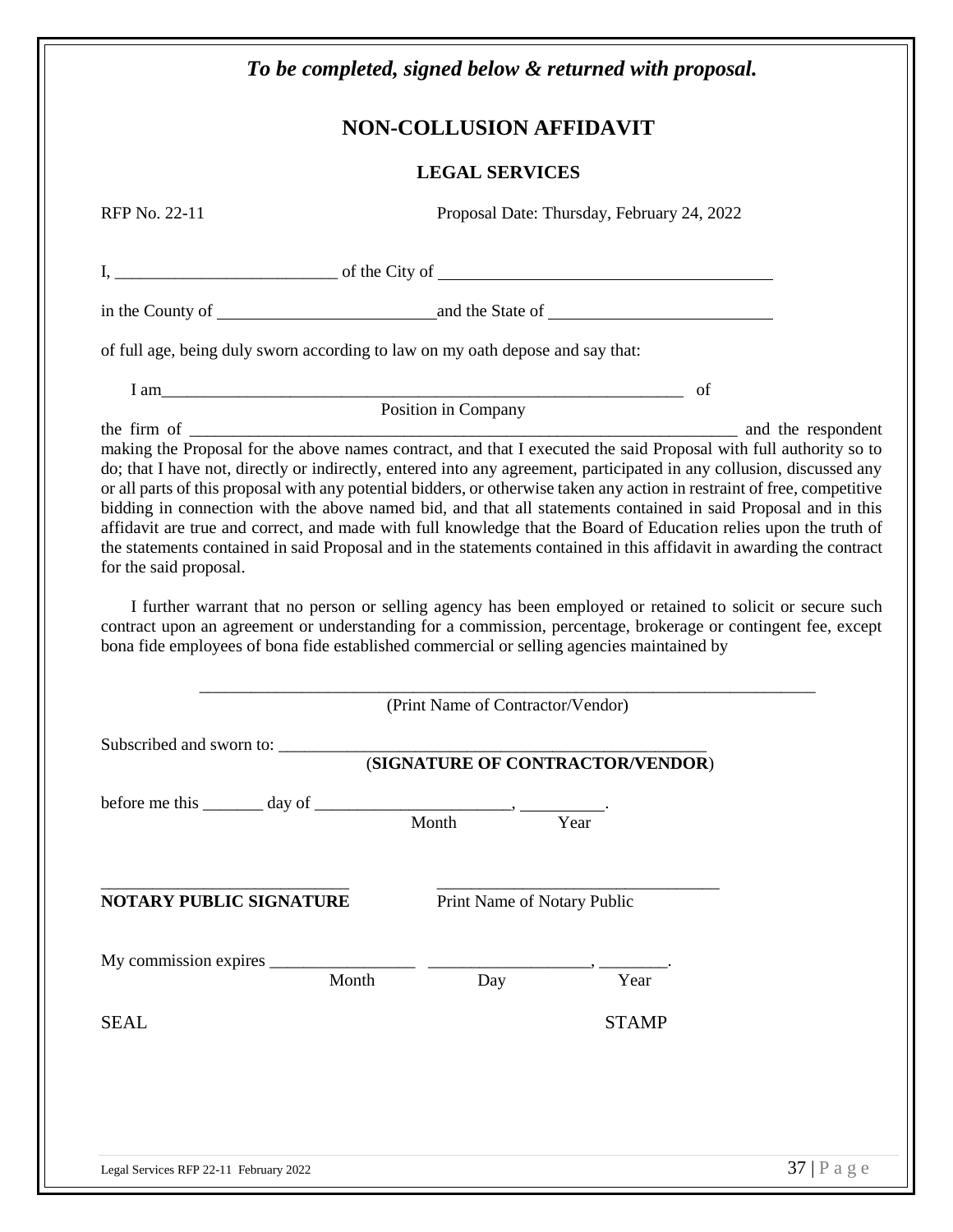| To be completed, signed below & returned with proposal.                                                                                                                                                                                                                                                                                                                                                                                   |  |  |  |
|-------------------------------------------------------------------------------------------------------------------------------------------------------------------------------------------------------------------------------------------------------------------------------------------------------------------------------------------------------------------------------------------------------------------------------------------|--|--|--|
| <b>STATEMENT OF OWNERSHIP DISCLOSURE</b>                                                                                                                                                                                                                                                                                                                                                                                                  |  |  |  |
| N.J.S.A. 52:25-24.2 (P.L. 1977, c.33, as amended by P.L. 2016, c.43)                                                                                                                                                                                                                                                                                                                                                                      |  |  |  |
| This statement shall be completed, certified to, and included with all bid and proposal submissions.<br>Failure to submit the required information is cause for automatic rejection of the bid or proposal.                                                                                                                                                                                                                               |  |  |  |
| Name of Organization:                                                                                                                                                                                                                                                                                                                                                                                                                     |  |  |  |
| Organization Address:<br><u> 1989 - Johann Stoff, deutscher Stoff, der Stoff, der Stoff, der Stoff, der Stoff, der Stoff, der Stoff, der S</u>                                                                                                                                                                                                                                                                                            |  |  |  |
| City, State, ZIP:                                                                                                                                                                                                                                                                                                                                                                                                                         |  |  |  |
| <b>Part I</b> Check the box that represents the type of business organization:                                                                                                                                                                                                                                                                                                                                                            |  |  |  |
| Sole Proprietorship (skip Parts II and III, execute certification in Part IV)                                                                                                                                                                                                                                                                                                                                                             |  |  |  |
| Non-Profit Corporation (skip Parts II and III, execute certification in Part IV)                                                                                                                                                                                                                                                                                                                                                          |  |  |  |
| For-Profit Corporation (any type) $\Box$ Limited Liability Company (LLC)                                                                                                                                                                                                                                                                                                                                                                  |  |  |  |
| Partnership $\Box$ Limited Partnership<br>$\Box$ Limited Liability Partnership (LLP)                                                                                                                                                                                                                                                                                                                                                      |  |  |  |
|                                                                                                                                                                                                                                                                                                                                                                                                                                           |  |  |  |
| <b>Part II</b> Check the appropriate box                                                                                                                                                                                                                                                                                                                                                                                                  |  |  |  |
| The list below contains the names and addresses of all stockholders in the corporation who own 10 percent<br>or more of its stock, of any class, or of all individual partners in the partnership who own a 10 percent or<br>greater interest therein, or of all members in the limited liability company who own a 10 percent or greater<br>interest therein, as the case may be. (COMPLETE THE LIST BELOW IN THIS SECTION)<br><b>OR</b> |  |  |  |
| No one stockholder in the corporation owns 10 percent or more of its stock, of any class, or no individual<br>partner in the partnership owns a 10 percent or greater interest therein, or no member in the limited liability<br>company owns a 10 percent or greater interest therein, as the case may be. (SKIP TO PART IV)                                                                                                             |  |  |  |
| (Please attach additional sheets if more space is needed):                                                                                                                                                                                                                                                                                                                                                                                |  |  |  |
| <b>Name of Individual or Business Entity</b><br>Home Address (for Individuals) or Business Address                                                                                                                                                                                                                                                                                                                                        |  |  |  |
|                                                                                                                                                                                                                                                                                                                                                                                                                                           |  |  |  |
|                                                                                                                                                                                                                                                                                                                                                                                                                                           |  |  |  |
|                                                                                                                                                                                                                                                                                                                                                                                                                                           |  |  |  |
|                                                                                                                                                                                                                                                                                                                                                                                                                                           |  |  |  |
|                                                                                                                                                                                                                                                                                                                                                                                                                                           |  |  |  |
|                                                                                                                                                                                                                                                                                                                                                                                                                                           |  |  |  |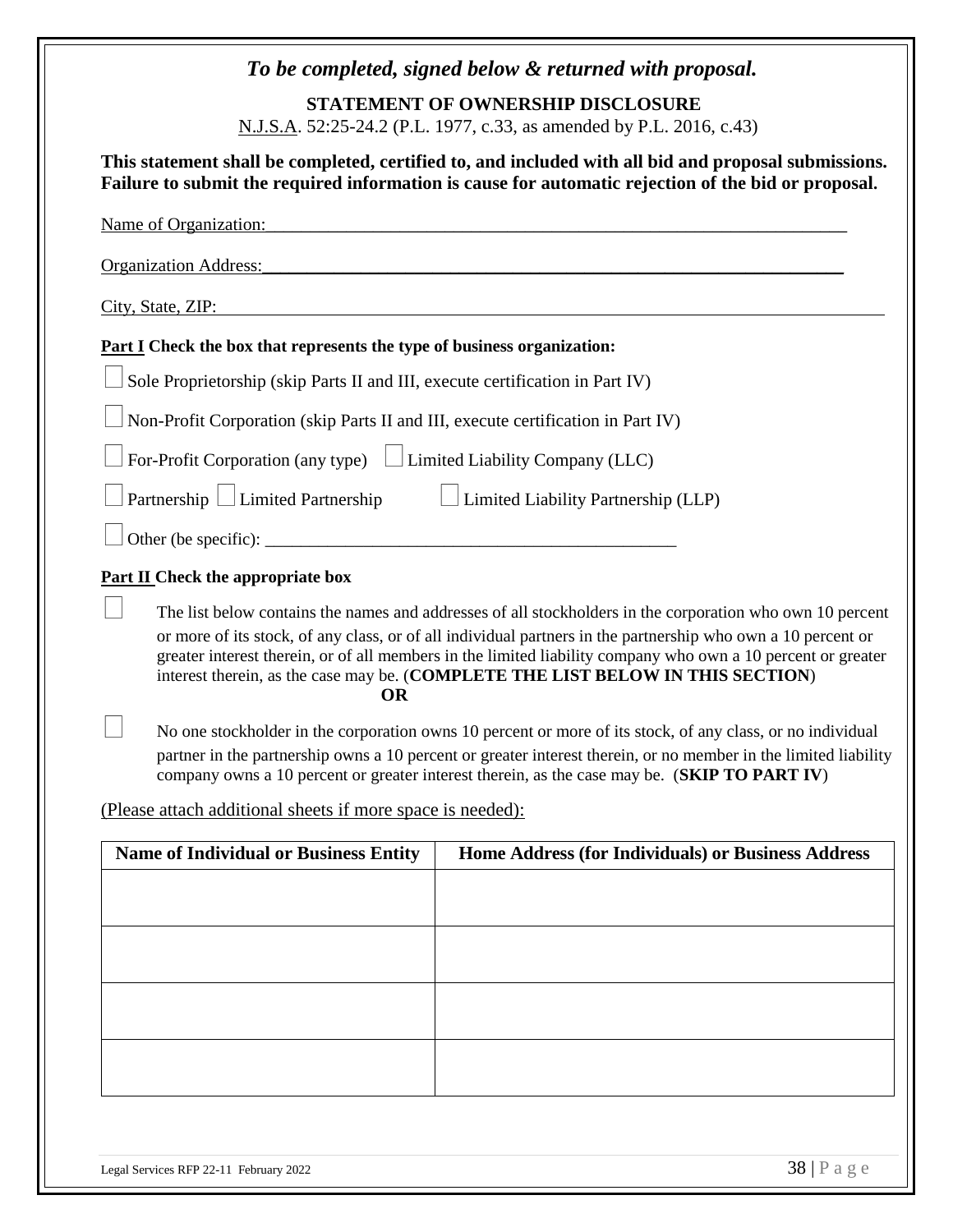#### **Part III DISCLOSURE OF 10% OR GREATER OWNERSHIP IN THE STOCKHOLDERS, PARTNERS OR LLC MEMBERS LISTED IN PART II**

**If a bidder has a direct or indirect parent entity which is publicly traded, and any person holds a 10 percent or greater beneficial interest in the publicly traded parent entity as of the last annual federal Security and Exchange Commission (SEC) or foreign equivalent filing,** ownership disclosure can be met by providing links to the website(s) containing the last annual filing(s) with the federal Securities and Exchange Commission (or foreign equivalent) that contain the name and address of each person holding a 10% or greater beneficial interest in the publicly traded parent entity, along with the relevant page numbers of the filing(s) that contain the information on each such person. **Attach additional sheets if more space is needed**.

| Website (URL) containing the last annual SEC (or foreign equivalent) filing | Page #'s |
|-----------------------------------------------------------------------------|----------|
|                                                                             |          |
|                                                                             |          |
|                                                                             |          |

**Please list** the names and addresses of each stockholder, partner or member owning a 10 percent or greater interest in any corresponding corporation, partnership and/or limited liability company (LLC) listed in Part II **other than for any publicly traded parent entities referenced above**. The disclosure shall be continued until names and addresses of every non-corporate stockholder, and individual partner, and member exceeding the 10 percent ownership criteria established pursuant to N.J.S.A. 52:25-24.2 has been listed. **Attach additional sheets if more space is needed.**

| <b>Stockholder/Partner/Member and</b>         | Home Address (for Individuals) or Business Address |
|-----------------------------------------------|----------------------------------------------------|
| <b>Corresponding Entity Listed in Part II</b> |                                                    |
|                                               |                                                    |
|                                               |                                                    |
|                                               |                                                    |
|                                               |                                                    |
|                                               |                                                    |
|                                               |                                                    |
|                                               |                                                    |
|                                               |                                                    |
|                                               |                                                    |

#### **Part IV Certification**

I, being duly sworn upon my oath, hereby represent that the foregoing information and any attachments thereto to the best of my knowledge are true and complete. I acknowledge: that I am authorized to execute this certification on behalf of the bidder/proposer; that the *Franklin Township Board of Education* is relying on the information contained herein and that I am under a continuing obligation from the date of this certification through the completion of any contracts with the *Board of Education* to notify the *Board of Education* in writing of any changes to the information contained herein; that I am aware that it is a criminal offense to make a false statement or misrepresentation in this certification, and if I do so, I am subject to criminal prosecution under the law and that it will constitute a material breach of my agreement(s) with the, permitting the *Board of Education* to declare any contract(s) resulting from this certification void and unenforceable.

| <b>Full Name</b><br>$(Print)$ : | Title: |  |
|---------------------------------|--------|--|
| <b>Signature:</b>               | Date:  |  |

**This statement shall be completed, certified to, and included with all bid and proposal submissions. Failure to submit the required information is cause for automatic rejection of the bid or proposal.**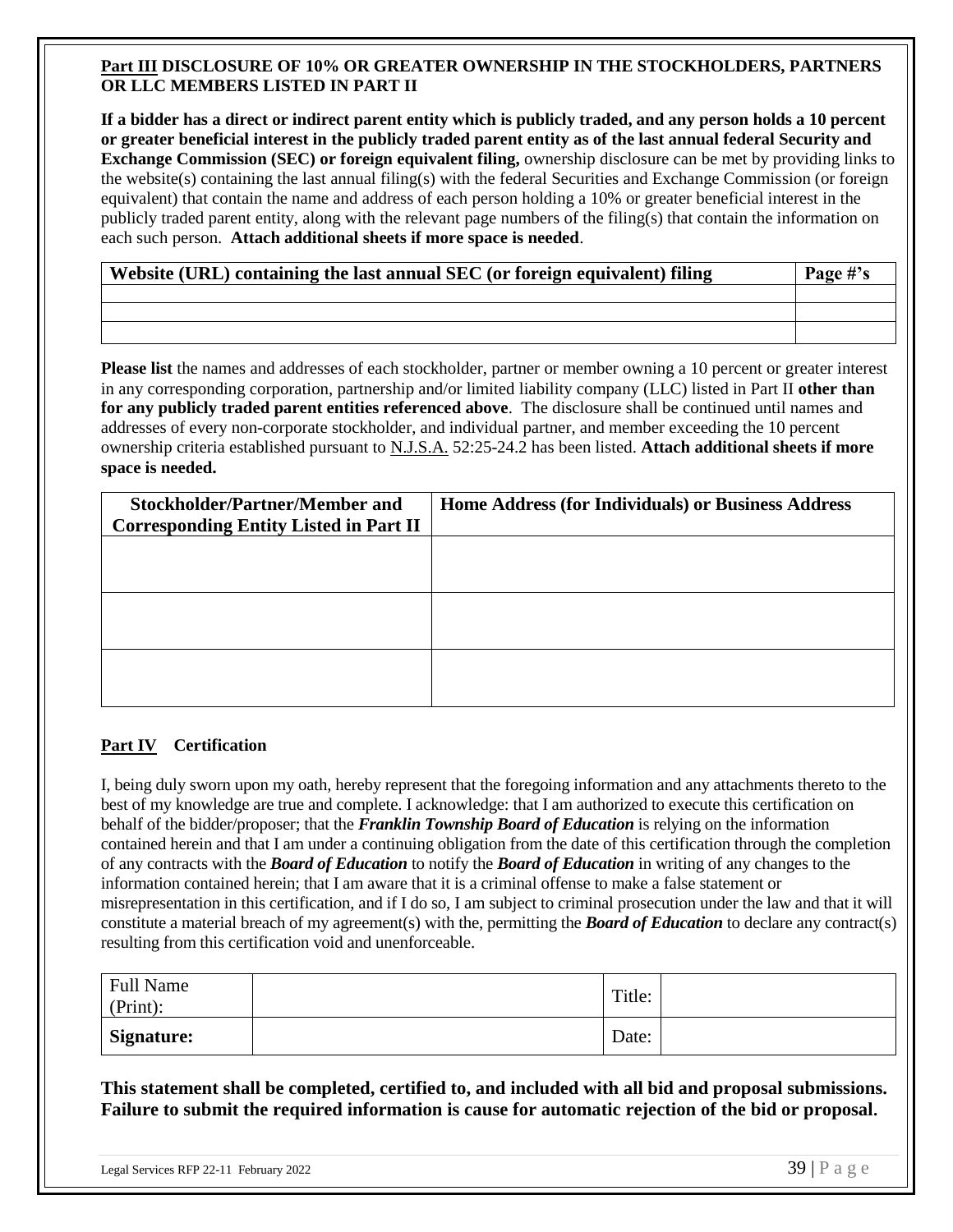## *To be completed, signed below & returned with proposal.* **CONTRACTOR/VENDOR QUESTIONNAIRE CERTIFICATION LEGAL SERVICES** Name of Company \_\_\_\_\_\_\_\_\_\_\_\_\_\_\_\_\_\_\_\_\_\_\_\_\_\_\_\_\_\_\_\_\_\_\_\_\_\_\_\_\_\_\_\_\_\_\_\_\_\_\_\_\_\_\_\_\_\_\_\_\_\_\_\_\_\_\_\_\_ Address \_\_\_\_\_\_\_\_\_\_\_\_\_\_\_\_\_\_\_\_\_\_\_\_\_\_\_\_\_\_\_\_\_\_\_\_\_\_\_\_ PO Box \_\_\_\_\_\_\_\_\_\_\_\_\_\_\_\_\_\_\_\_\_\_\_\_\_\_\_\_\_\_ City, State, Zip \_\_\_\_\_\_\_\_\_\_\_\_\_\_\_\_\_\_\_\_\_\_\_\_\_\_\_\_\_\_\_\_\_\_\_\_\_\_\_\_\_\_\_\_\_\_\_\_\_\_\_\_\_\_\_\_\_\_\_\_\_\_\_\_\_\_\_\_\_\_\_\_ Business Phone Number (\_\_\_\_) \_\_\_\_\_\_\_\_\_\_\_\_\_\_\_\_\_\_\_\_\_\_\_\_\_ Ext. \_\_\_\_\_\_\_\_\_\_\_\_\_\_\_\_\_\_\_\_\_\_\_\_\_\_\_\_\_\_ Emergency Phone Number  $(\_\_)$   $\_\_$ E-Mail \_\_\_\_\_\_\_\_\_\_\_\_\_\_\_\_\_\_\_\_\_\_\_\_\_\_\_\_\_\_\_\_\_\_\_\_\_\_\_ FEIN No.\_\_\_\_\_\_\_\_\_\_\_\_\_\_\_\_\_\_\_\_\_\_\_\_\_\_\_\_\_\_\_ DUNS Code (if applicable) \_\_\_\_\_\_\_\_\_\_\_\_\_\_\_\_\_\_\_\_\_\_\_ CAGE Code (if applicable) \_\_\_\_\_\_\_\_\_\_\_\_\_\_\_\_ References – Work previously done for School Systems in New Jersey Name of District Address Address Contact Person/Title Phone 1. 2. 3.

#### **Vendor Certification**

#### **Direct/Indirect Interests**

I declare and certify that no member of the Franklin Township Board of Education, nor any officer or employee or person whose salary is payable in whole or in part by said Board of Education or their immediate family members are directly or indirectly interested in this bid or in the supplies, materials, equipment, work or services to which it relates, or in any portion of profits thereof. If a situation so exists where a Board member, employee, officer of the board has an interest in the bid, etc., then please attach a letter of explanation to this document, duly signed by the president of the firm or company.

#### **Gifts; Gratuities; Compensation**

I declare and certify that no person from my firm, business, corporation, association or partnership offered or paid any fee, commission or compensation, or offered any gift, gratuity or other thing of value to any school official, board member or employee of the Franklin Township Board of Education.

#### **Vendor Certifications**

I declare and certify that I fully understand N.J.A.C. 6A:23A-6.3(a) (1-4) concerning vendor contributions to school board members.

I certify that my company is not debarred from doing business with any public entity in New Jersey or the United States of America. N.J.S.A. 52:32-44.1 (a), N.J.A.C. 17:19-1.1 et seq.

I further certify that I understand that it is a crime in the second degree in New Jersey to knowingly make a material representation that is false in connection with the negotiation, award or performance of a government contract.

**President or Authorized Agent** *SIGNATURE*

 $\frac{1}{2}$  , the contribution of the contribution of  $\frac{1}{2}$  ,  $\frac{1}{2}$  ,  $\frac{1}{2}$  ,  $\frac{1}{2}$  ,  $\frac{1}{2}$  ,  $\frac{1}{2}$  ,  $\frac{1}{2}$  ,  $\frac{1}{2}$  ,  $\frac{1}{2}$  ,  $\frac{1}{2}$  ,  $\frac{1}{2}$  ,  $\frac{1}{2}$  ,  $\frac{1}{2}$  ,  $\frac{1}{2}$  ,

Legal Services RFP 22-11 February 2022  $\overline{40}$  | P a g e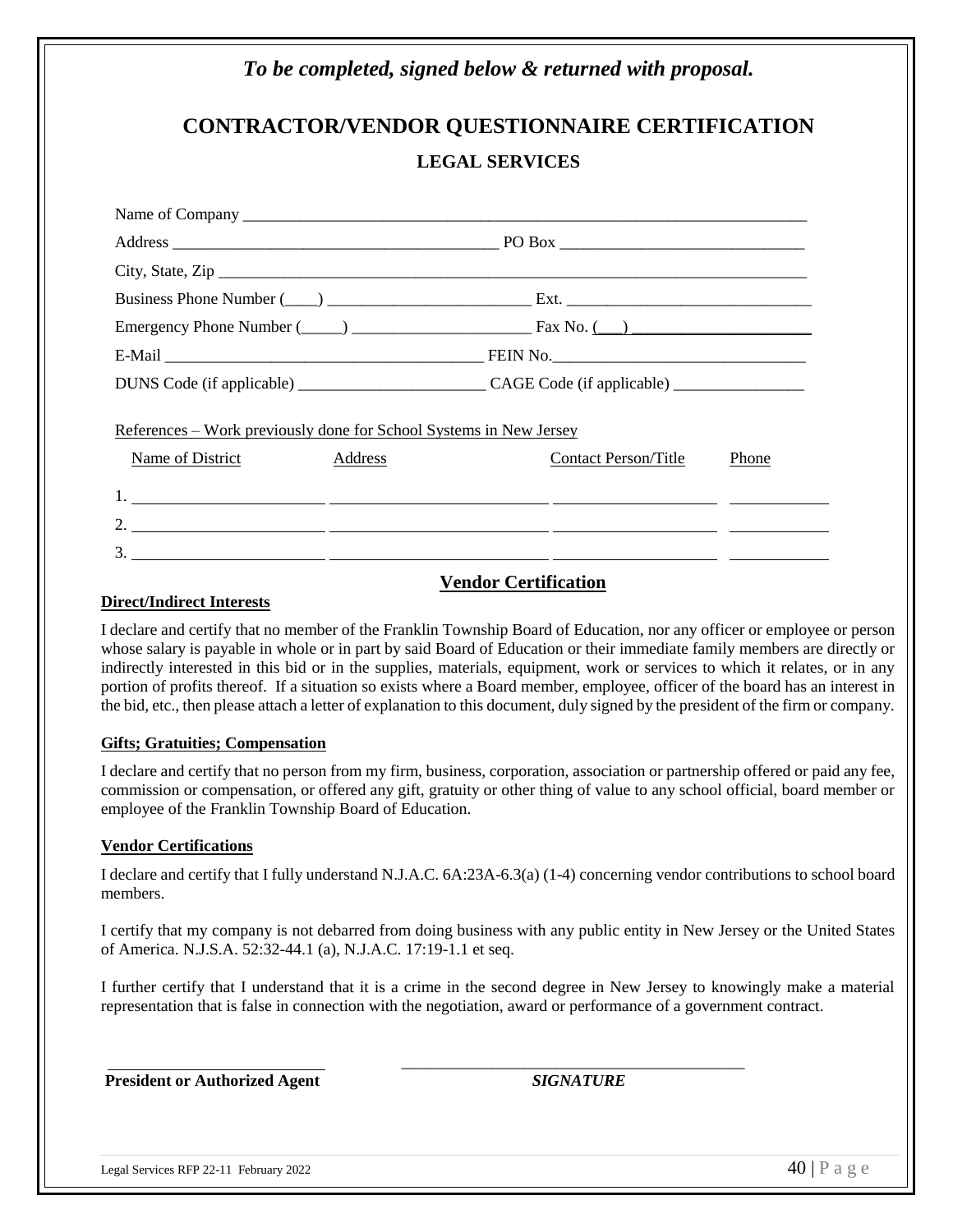#### **EXHIBIT A MANDATORY EQUAL EMPLOYMENT OPPORTUNITY LANGUAGE N.J.S.A. 10:5-31 et seq. (P.L. 1975, C. 127) N.J.A.C. 17:27 GOODS, PROFESSIONAL SERVICE AND GENERAL SERVICE CONTRACTS**

During the performance of this contract, the contractor agrees as follows:

The contractor or subcontractor, where applicable, will not discriminate against any employee or applicant for employment because of age, race, creed, color, national origin, ancestry, marital status, affectional or sexual orientation, gender identity or expression, disability, nationality or sex. Except with respect to affectional or sexual orientation and gender identity or expression, the contractor will ensure that equal employment opportunity is afforded to such applicants in recruitment and employment, and that employees are treated during employment, without regard to their age, race, creed, color, national origin, ancestry, marital status, affectional or sexual orientation, gender identity or expression, disability, nationality or sex. Such equal employment opportunity shall include, but not be limited to the following: employment, upgrading, demotion, or transfer; recruitment or recruitment advertising; layoff or termination; rates of pay or other forms of compensation; and selection for training, including apprenticeship. The contractor agrees to post in conspicuous places, available to employees and applicants for employment, notices to be provided by the Public Agency Compliance Officer setting forth provisions of this nondiscrimination clause.

The contractor or subcontractor, where applicable will, in all solicitations or advertisements for employees placed by or on behalf of the contractor, state that all qualified applicants will receive consideration for employment without regard to age, race, creed, color, national origin, ancestry, marital status, affectional or sexual orientation, gender identity or expression, disability, nationality or sex.

The contractor or subcontractor will send to each labor union, with which it has a collective bargaining agreement, a notice, to be provided by the agency contracting officer, advising the labor union of the contractor's commitments under this chapter and shall post copies of the notice in conspicuous places available to employees and applicants for employment.

The contractor or subcontractor, where applicable, agrees to comply with any regulations promulgated by the Treasurer pursuant to N.J.S.A. 10:5-31 et seq., as amended and supplemented from time to time and the Americans with Disabilities Act. The contractor or subcontractor agrees to make good faith efforts to meet targeted county employment goals established in accordance with N.J.A.C. l7:27-5.2.

The contractor or subcontractor agrees to inform in writing its appropriate recruitment agencies including, but not limited to, employment agencies, placement bureaus, colleges, universities, and labor unions, that it does not discriminate on the basis of age, race, creed, color, national origin, ancestry, marital status, affectional or sexual orientation, gender identity or expression, disability, nationality or sex, and that it will discontinue the use of any recruitment agency which engages in direct or indirect discriminatory practices.

The contractor or subcontractor agrees to revise any of its testing procedures, if necessary, to assure that all personnel testing conforms with the principles of job related testing, as established by the statutes and court decisions of the State of New Jersey and as established by applicable Federal law and applicable Federal court decisions.

In conforming with the targeted employment goals, the contractor or subcontractor agrees to review all procedures relating to transfer, upgrading, downgrading and layoff to ensure that all such actions are taken without regard to age, race, creed, color, national origin, ancestry, marital status, affectional or sexual orientation, gender identity or expression, disability, nationality or sex, consistent with the statutes and court decisions of the State of New Jersey, and applicable Federal law and applicable Federal court decisions.

The contractor shall submit to the public agency, after notification of award but prior to execution of a goods and services contract, one of the following three documents:

- Letter of Federal Affirmative Action Plan Approval;
- Certificate of Employee Information Report; or
- Employee Information Report Form AA-302 (electronically provided by the Division and distributed to the public agency through the Division's website at: http:// www.state.nj.us/treasury/contract\_compliance/.

The contractor and its subcontractors shall furnish such reports or other documents to the Division of Purchase & Property, CCAU, EEO Monitoring Program as may be requested by the office from time to time in order to carry out the purposes of these regulations, and public agencies shall furnish such information as may be requested by the Division of Purchase & Property, CCAU, EEO Monitoring Program for conducting a compliance investigation pursuant to N.J.A.C. 17:27-1.1 et seq.

(*Revised: January, 2016)*